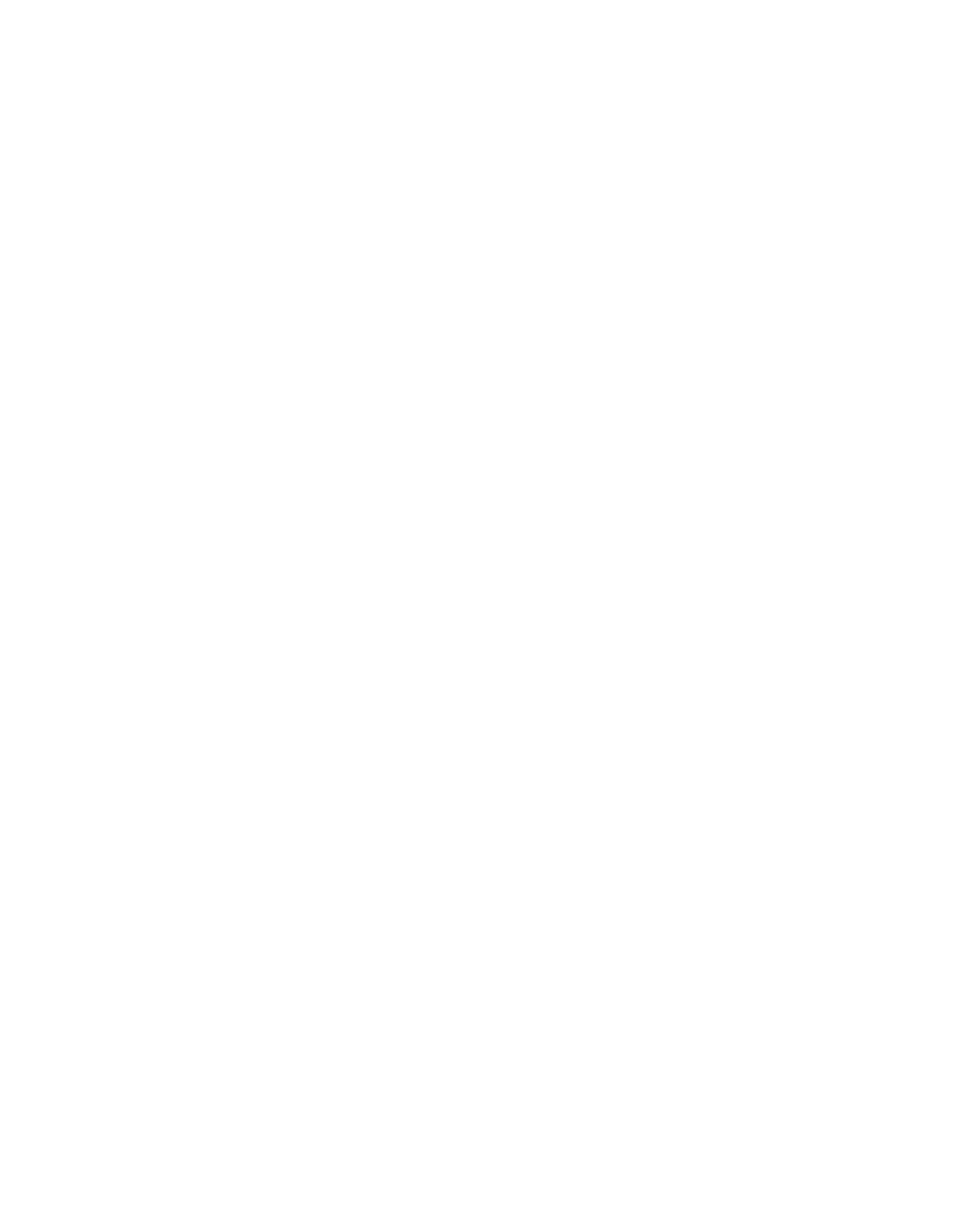# **API LNAPL Transmissivity Workbook: A Tool for Baildown Test Analysis**

**User Guide**

**Regulatory and Scientific Affairs**

API PUBLICATION 4762 APRIL 2016

Developed by:

Randall J. Charbeneau, Ph.D., P.E., D. WRE Civil, Architectural and Environmental Engineering The University of Texas at Austin Austin, Texas 78712

Andrew Kirkman, P.E. AECOM First National Bank Building 322 Minnesota Street, Suite E1000 St. Paul, Minnesota 55101

Rangaramanujam Muthu, Ph.D., E.I.T. H2A Environmental Ltd., Inc. 1862 Keller Parkway Keller, Texas 76248

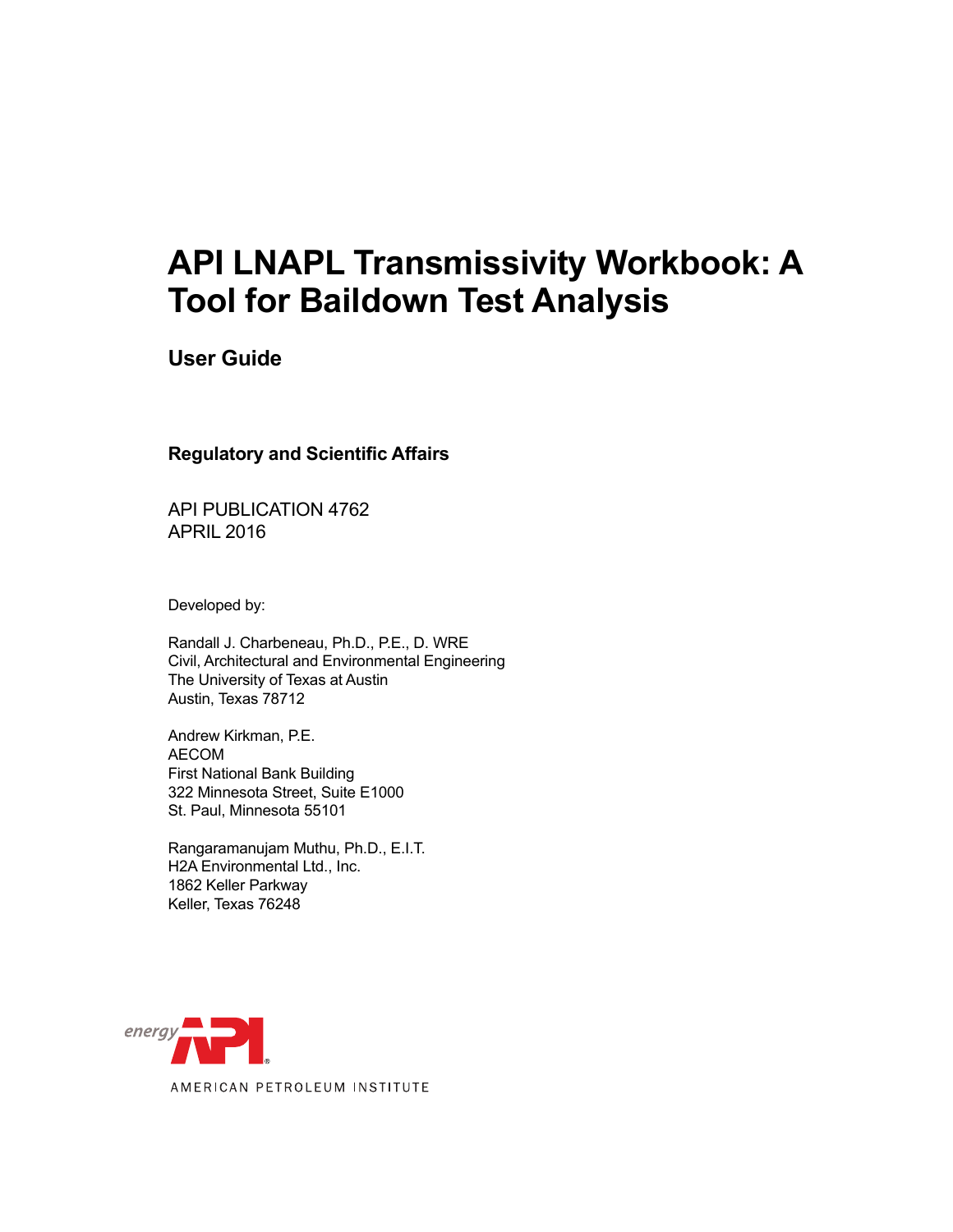#### **Special Notes**

API publications necessarily address problems of a general nature. With respect to particular circumstances, local, state, and federal laws and regulations should be reviewed.

Neither API nor any of API's employees, subcontractors, consultants, committees, or other assignees make any warranty or representation, either express or implied, with respect to the accuracy, completeness, or usefulness of the information contained herein, or assume any liability or responsibility for any use, or the results of such use, of any information or process disclosed in this publication. Neither API nor any of API's employees, subcontractors, consultants, or other assignees represent that use of this publication would not infringe upon privately owned rights.

API publications may be used by anyone desiring to do so. Every effort has been made by the Institute to assure the accuracy and reliability of the data contained in them; however, the Institute makes no representation, warranty, or guarantee in connection with this publication and hereby expressly disclaims any liability or responsibility for loss or damage resulting from its use or for the violation of any authorities having jurisdiction with which this publication may conflict.

API publications are published to facilitate the broad availability of proven, sound engineering and operating practices. These publications are not intended to obviate the need for applying sound engineering judgment regarding when and where these publications should be utilized. The formulation and publication of API publications is not intended in any way to inhibit anyone from using any other practices.

Any manufacturer marking equipment or materials in conformance with the marking requirements of an API standard is solely responsible for complying with all the applicable requirements of that standard. API does not represent, warrant, or guarantee that such products do in fact conform to the applicable API standard.

All rights reserved. No part of this work may be reproduced, translated, stored in a retrieval system, or transmitted by any means, electronic, mechanical, photocopying, recording, or otherwise, without prior written permission from the publisher. Contact the Publisher, API Publishing Services, 1220 L Street, NW, Washington, DC 20005.

*Copyright © 2016 American Petroleum Institute*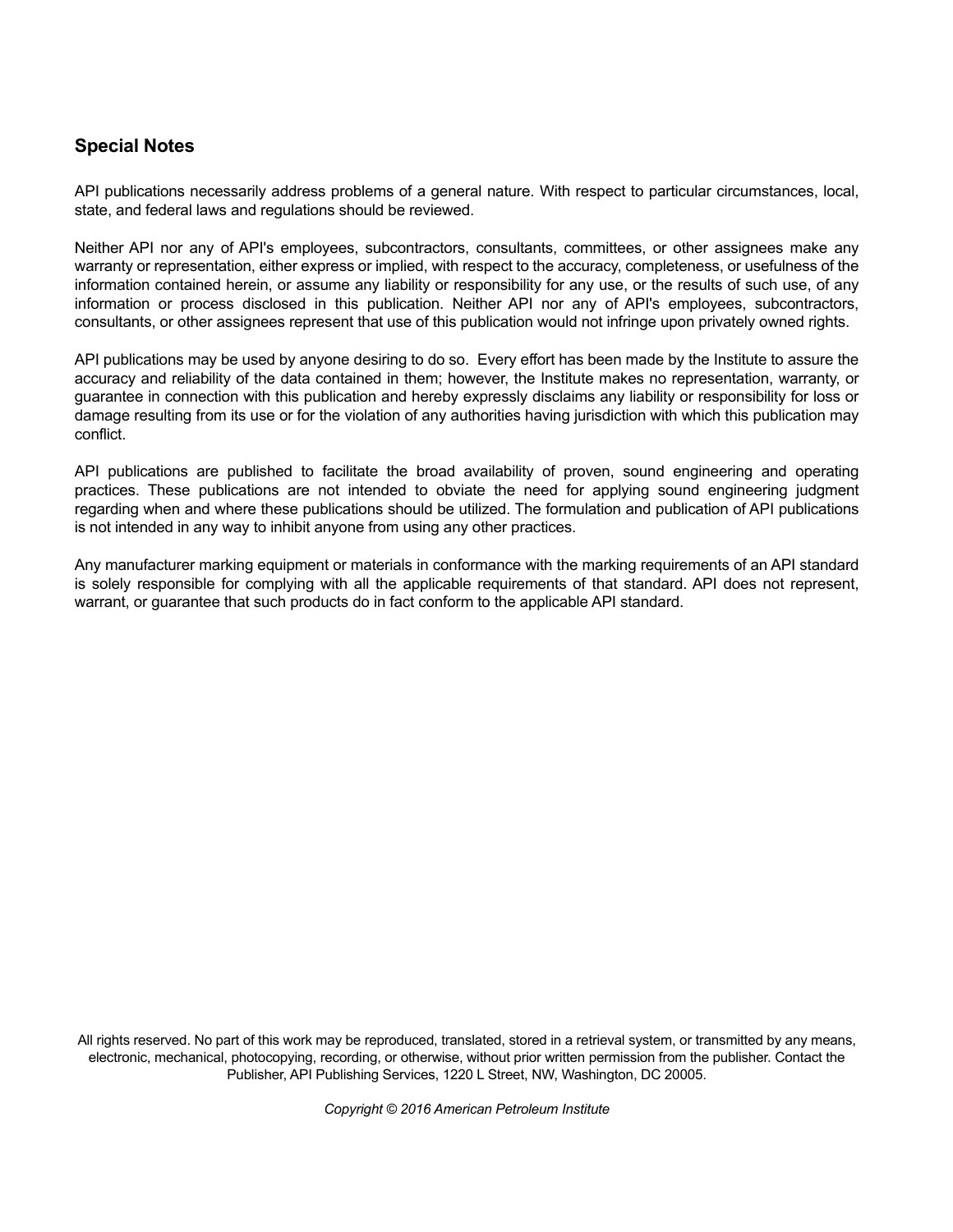#### **Foreword**

Nothing contained in any API publication is to be construed as granting any right, by implication or otherwise, for the manufacture, sale, or use of any method, apparatus, or product covered by letters patent. Neither should anything contained in the publication be construed as insuring anyone against liability for infringement of letters patent.

Suggested revisions are invited and should be submitted to the Director of Regulatory and Scientific Affairs, API, 1220 L Street, NW, Washington, DC 20005.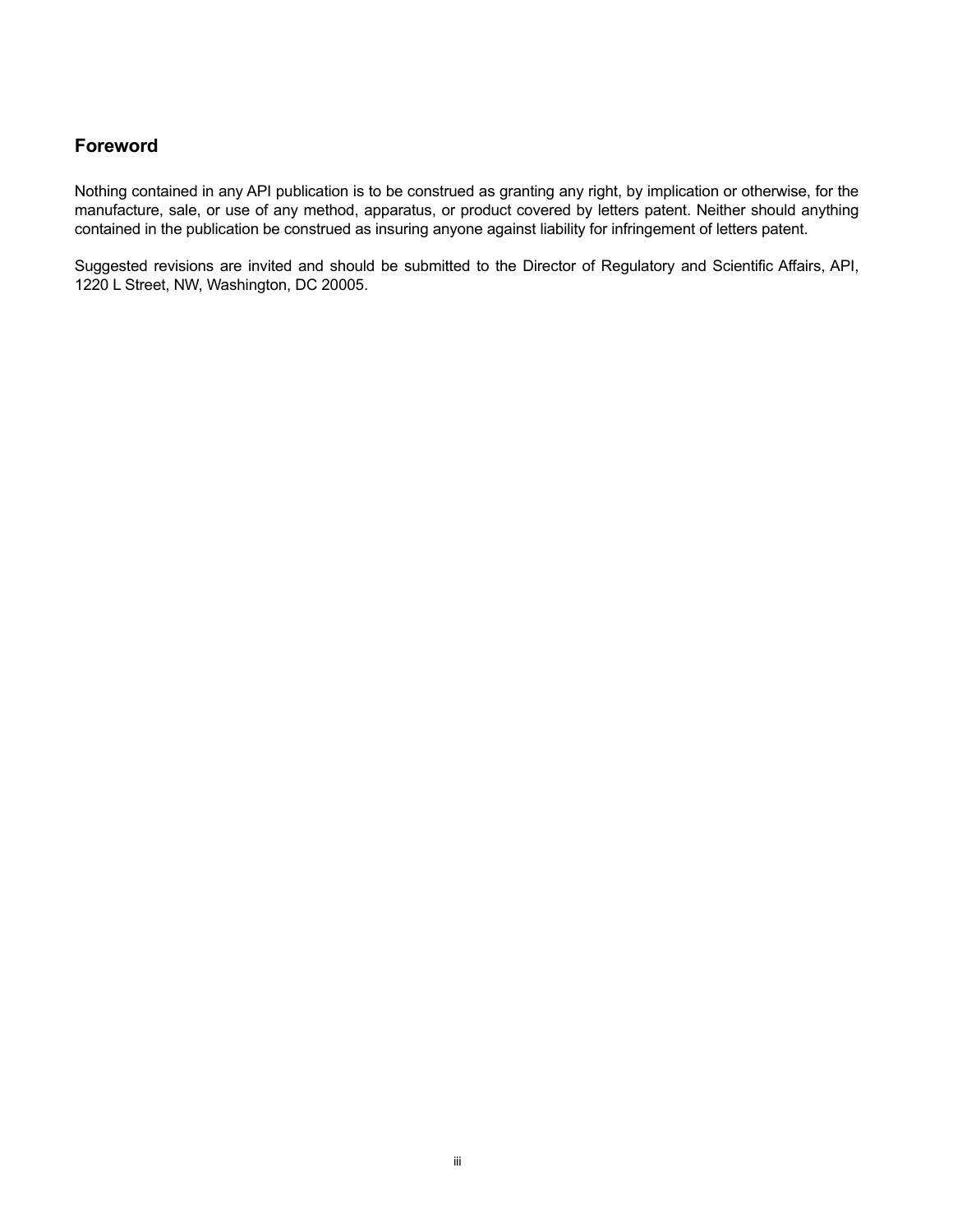## **PREFACE**

LNAPL transmissivity provides a useful measure of potential hydrocarbon liquid mobility within the subsurface environment. The magnitude of LNAPL transmissivity is being accepted as a metric for hydrocarbon recovery system performance and determination of technology-specific endpoints. Baildown tests are a simple method for estimating LNAPL transmissivity. This manuscript describes a spreadsheet tool that can be used to analyze results from baildown tests.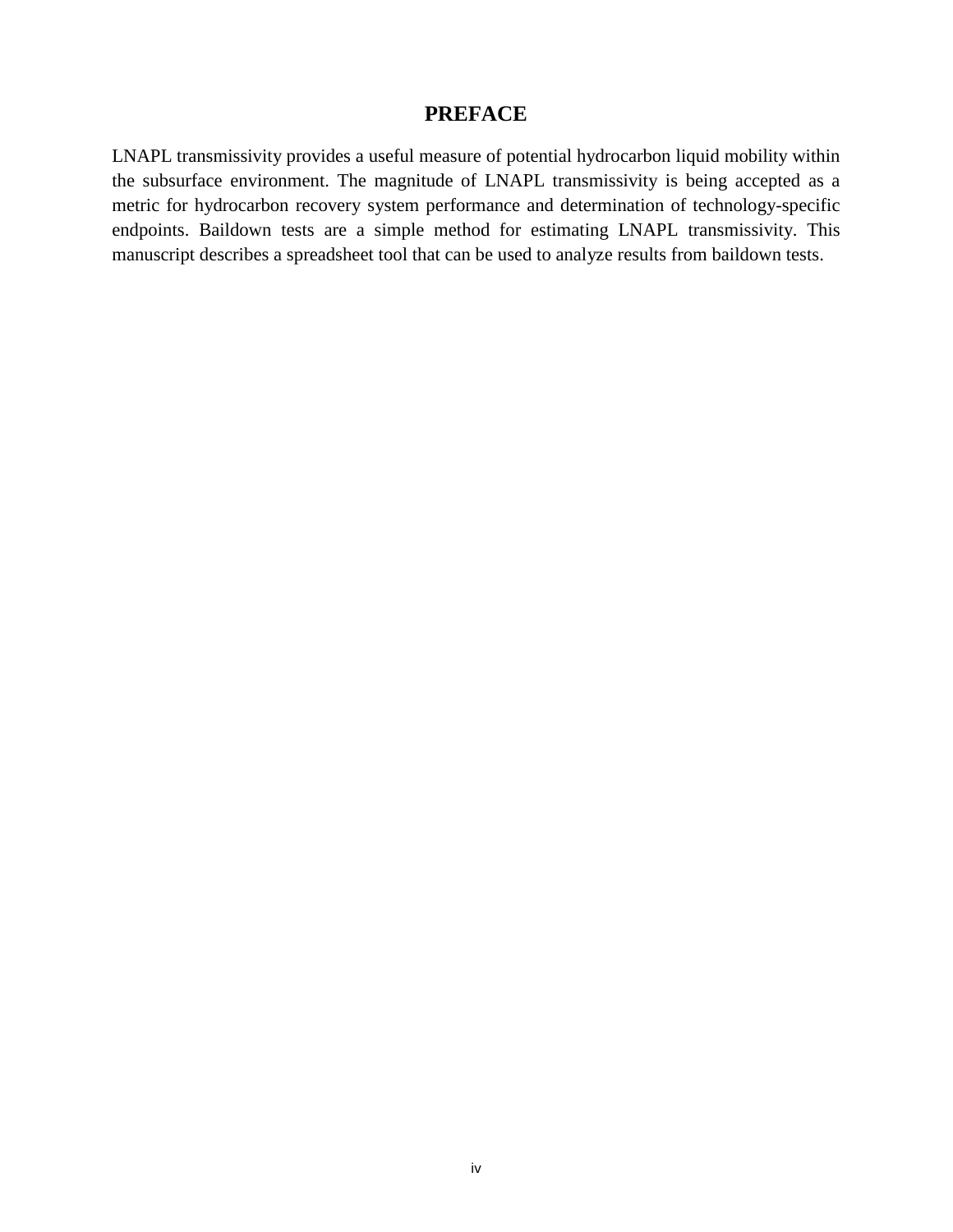|  |  | <b>TABLE OF CONTENTS</b> |
|--|--|--------------------------|
|--|--|--------------------------|

| <b>Section</b> |                                              | Page |
|----------------|----------------------------------------------|------|
| $\mathbf{1}$   |                                              |      |
| $\overline{2}$ |                                              |      |
| 3              |                                              |      |
| $\overline{4}$ |                                              |      |
| 5              |                                              |      |
| 6              | OVERVIEW AND GENERAL DISCUSSION: ANALYSIS OF |      |
|                | 6.1                                          |      |
|                | 6.2                                          |      |
|                | 6.3                                          |      |
|                | 6.4                                          |      |
| $\overline{7}$ |                                              |      |
|                | 7.1                                          |      |
|                | 7.2                                          |      |
|                | 7.3                                          |      |
|                | 7.4                                          |      |
|                | 7.5                                          |      |
|                | 7.6                                          |      |
|                | 7.7                                          |      |
|                | 7.8                                          |      |
|                | 7.9                                          |      |
| 8              |                                              |      |
| 9              |                                              |      |
|                | <b>APPENDIXES</b>                            |      |
| A              |                                              |      |
| B              |                                              |      |
| $\mathbf C$    |                                              |      |
| D              |                                              |      |
| E              |                                              |      |
| $\overline{F}$ |                                              |      |
| G              |                                              |      |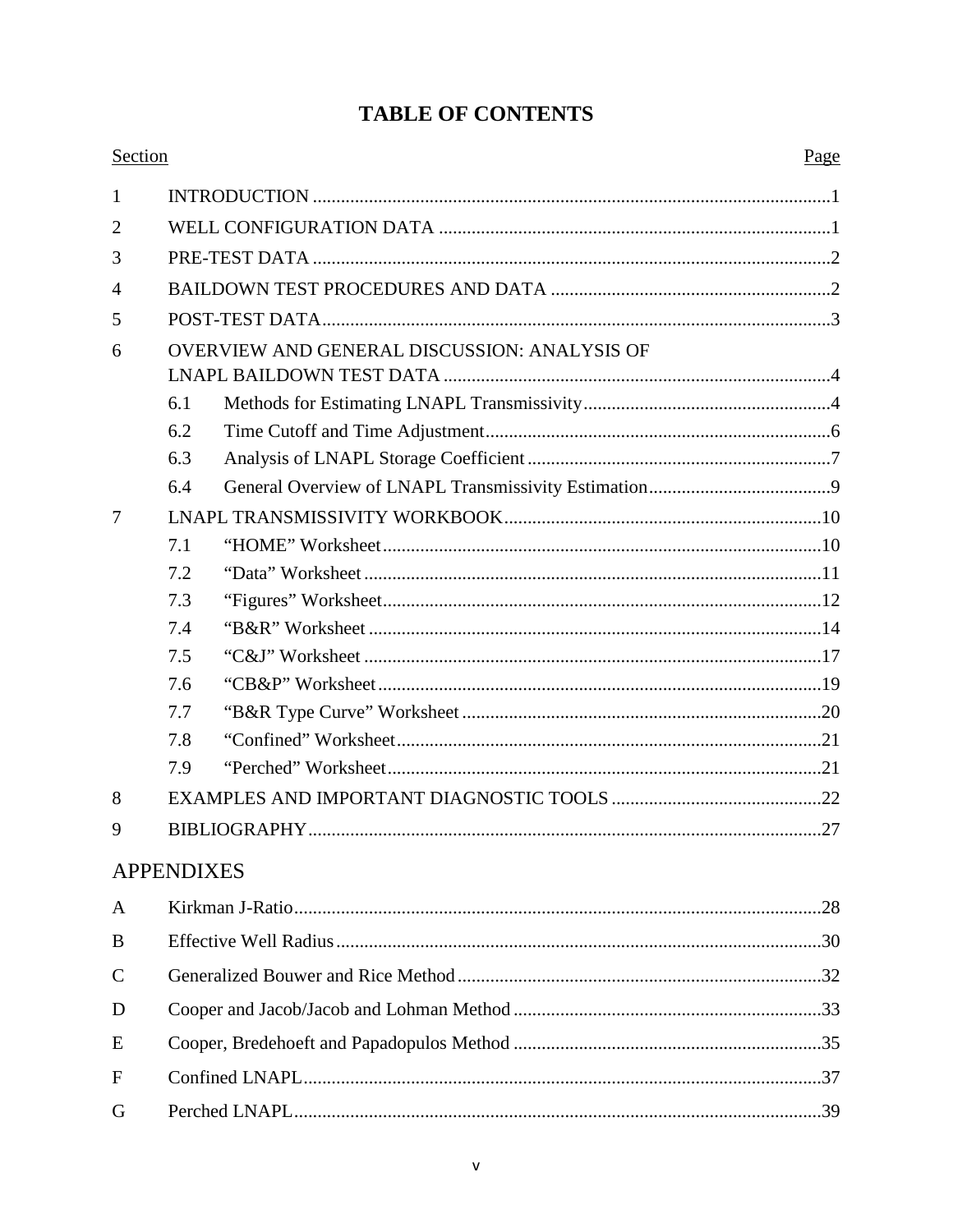# **LIST OF FIGURES**

| <b>Figure</b> |                                                                                                                                                                                  | Page |
|---------------|----------------------------------------------------------------------------------------------------------------------------------------------------------------------------------|------|
| 6.1           | Application of Time Cut <sub>off</sub> and Time Adjustment to eliminate early-time                                                                                               |      |
| 6.2           |                                                                                                                                                                                  |      |
| 6.3           |                                                                                                                                                                                  |      |
| 7.1           |                                                                                                                                                                                  |      |
| 7.2           |                                                                                                                                                                                  |      |
| 7.3           | Fig. 3 and Fig. 4 from the "Figures" worksheet showing data entry boxes for                                                                                                      |      |
| 7.4           |                                                                                                                                                                                  |      |
| 7.5           |                                                                                                                                                                                  |      |
| 7.6           |                                                                                                                                                                                  |      |
| 7.7           |                                                                                                                                                                                  |      |
| 7.8           |                                                                                                                                                                                  |      |
| 7.9           |                                                                                                                                                                                  |      |
| 8.1           |                                                                                                                                                                                  |      |
| 8.2           |                                                                                                                                                                                  |      |
| 8.3           |                                                                                                                                                                                  |      |
| 8.4           |                                                                                                                                                                                  |      |
| A.1           | Variation of J-ratio with nature of recharge to the well. (a) $J = -0.244$ ; (b) $J =$                                                                                           |      |
| B.1           |                                                                                                                                                                                  |      |
| D.1           | Comparison of Cooper & Jacob equation with baildown test data. Red-dashed curve $=$<br>C&J equation; green-dashed line (vertical) = cut-off time; black-dotted line (vertical) = |      |
| E.1           |                                                                                                                                                                                  |      |
| F.1           |                                                                                                                                                                                  |      |
| G.1           |                                                                                                                                                                                  |      |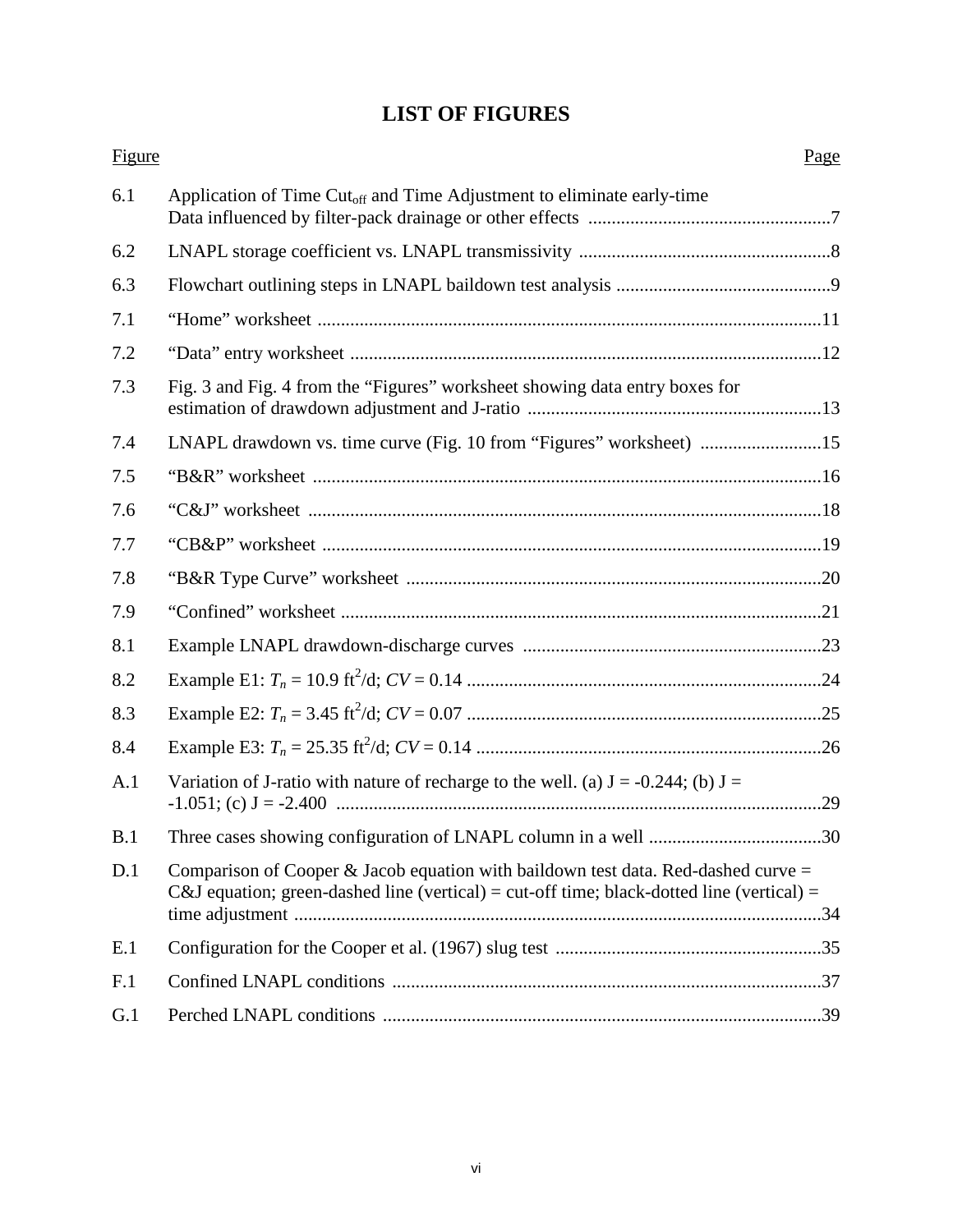# **LIST OF SYMBOLS**

| $b_n$            | LNAPL thickness in well                                                         |
|------------------|---------------------------------------------------------------------------------|
| $b_{nR}$         | initial LNAPL thickness in well (same as at radius of influence)                |
| $b_{nW}$         | limiting effective LNAPL thickness in well (see Appendix F)                     |
| $DZ_{12}$        | depth to top of perching layer                                                  |
| F()              | Cooper, Bredehoeft and Papadopulos slug test function                           |
| G( )             | Jacob-Lohman free-flowing discharge function                                    |
| $h_n$            | LNAPL head                                                                      |
| J                | Kirkman J-ratio (see Appendix B)                                                |
| $L_e$            | initial LNAPL column height (contacting screen) in well                         |
| $\boldsymbol{N}$ | number of increments                                                            |
| $Q_n$            | LNAPL discharge                                                                 |
| $Q_{ni}$         | LNAPL discharge at time $t_i$                                                   |
| $\boldsymbol{R}$ | radius of influence                                                             |
| $r_c$            | radius of casing                                                                |
| $r_e$            | effective well radius                                                           |
| $r_{e(i)}$       | effective well radius at time $t_i$ (varies with LNAPL column location in well) |
| $r_w$            | well borehole radius                                                            |
| $S_{\rm}$        | coefficient of storage                                                          |
| $S_n$            | LNAPL drawdown                                                                  |
| $S_n$            | LNAPL storage parameter                                                         |
| $S_{ni}$         | LNAPL drawdown at time $t_i$                                                    |
| $S_{\rm v}$      | LNAPL specific yield                                                            |
| $\, T \,$        | transmissivity                                                                  |
| $t_i$            | time epoch                                                                      |
| $T_n$            | <b>LNAPL</b> transmissivity                                                     |
| $V_n$            | <b>LNAPL</b> volume                                                             |
| W( )             | Theis well function                                                             |
| $z_{an}$         | elevation of air-LNAPL interface in well                                        |
| $z_{nw}$         | elevation of LNAPL-water interface in well                                      |
| $\Delta s_n$     | <b>LNAPL</b> drawdown correction                                                |
| $\varDelta t_a$  | time adjustment factor                                                          |
| $\rho_r$         | LNAPL-to-water density ratio                                                    |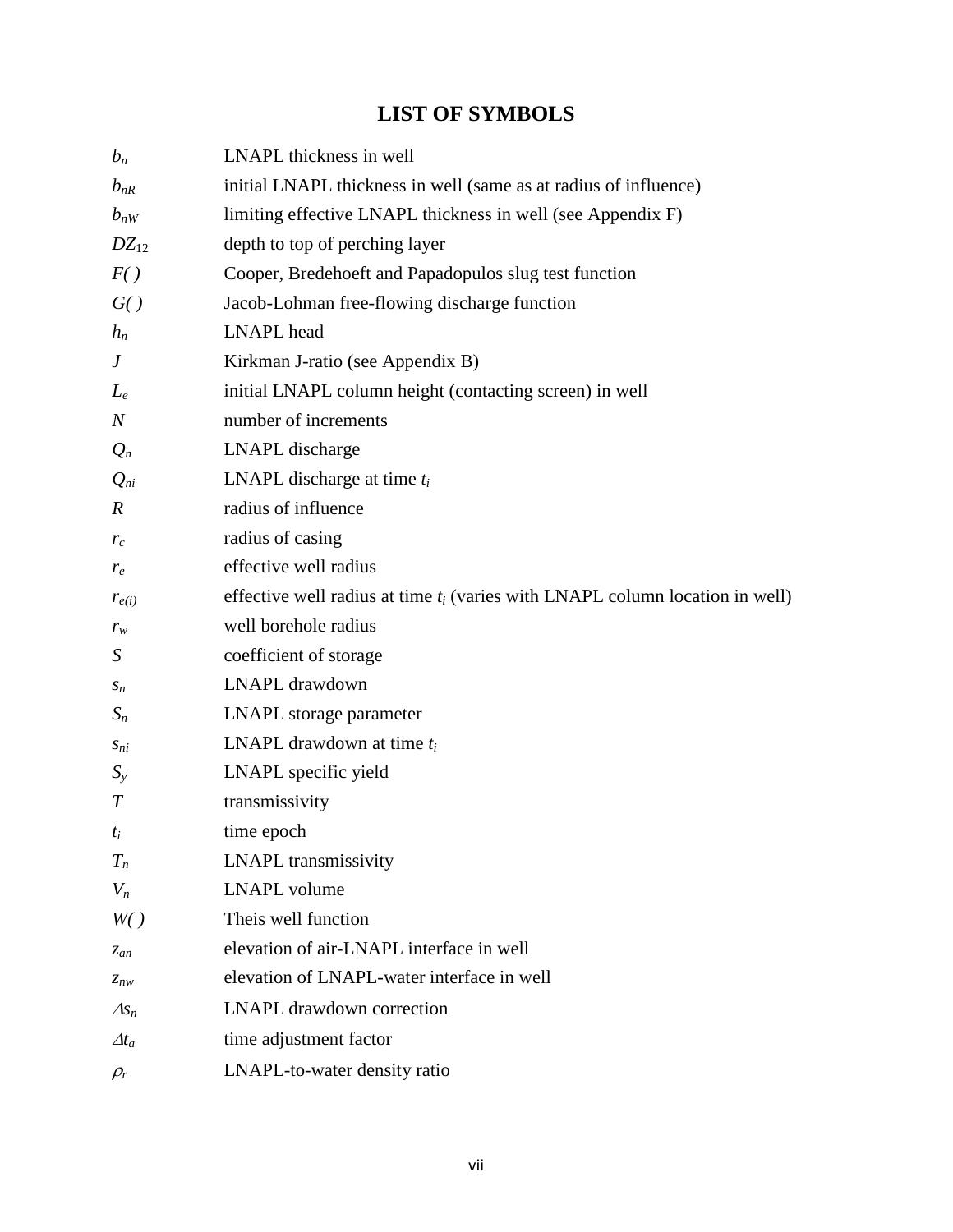## **ACRONYMS**

| BOS | <b>Bottom of Screen</b> |
|-----|-------------------------|
|-----|-------------------------|

- B&R (generalized) Bouwer and Rice method
- CSM Conceptual Site Model
- C&J Cooper and Jacob method
- CB&P Cooper, Bredehoeft and Papadopulos method
- CV Coefficient of Variation
- DTP Depth to Product
- DTW Depth to Water
- ITRC Interstate Technology Regulatory Council
- LNAPL Light Non-Aqueous Phase Liquid
- SOP Standard Operating Procedure
- SSD Sum-Square-Difference
- TOS Top of Screen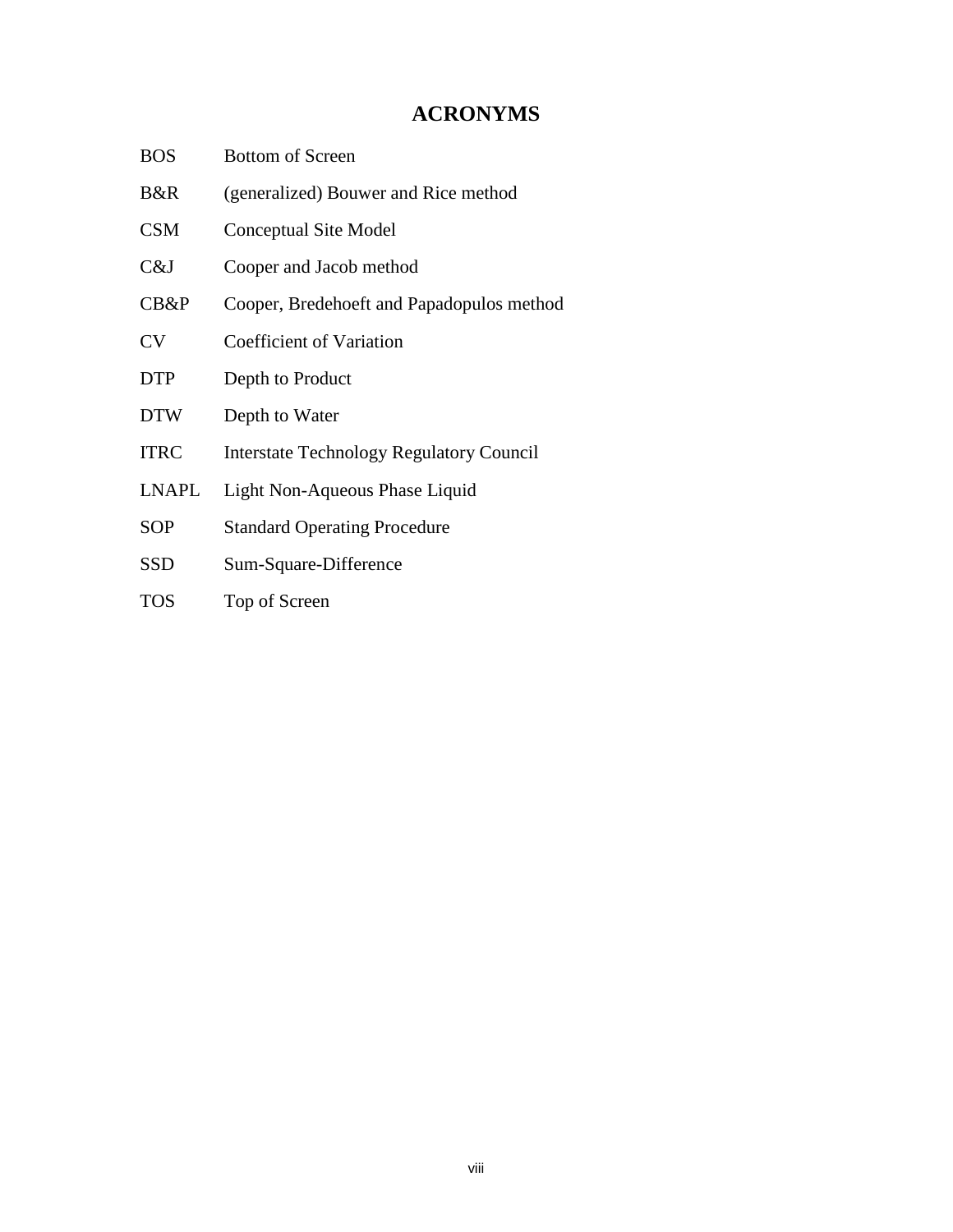# **API LNAPL Transmissivity Workbook: A Tool for Baildown Test Analysis—User Guide**

## **1. Introduction**

LNAPL transmissivity is a measure of lateral mobility of free-product hydrocarbon liquid within the groundwater environment. The magnitude of LNAPL transmissivity has been suggested as a possible endpoint criterion for LNAPL mass removal using LNAPL hydraulic recovery systems (ASTM E 2531-06 [Tbl X5.1], 2006; ITRC, 2009). Such hydraulic recovery systems include skimmer wells, single-pump wells, dual-pump wells, and trenches. Coupled with the LNAPL CSM, the magnitude of LNAPL transmissivity will assist in the selection of recovery system. As such, methods and their consistent application for estimating LNAPL transmissivity are significant. Perhaps the simplest methods for estimating LNAPL transmissivity are borehole slug test methods, or baildown tests, in which a volume of LNAPL is rapidly removed from a well and the rate of fluid-level recovery (water and LNAPL) is measured and analyzed. Several analytical methods are available to analyze the data from baildown tests to estimate LNAPL transmissivity and described herein. A more general discussion of LNAPL transmissivity measurement is provided by ASTM (2011).

Following a brief description of suggested well configuration, pre-test and test measurements and methods, application of the spreadsheet tool is discussed. Subsequent sections provide a more detailed discussion of significant parameters and basis for the various analysis procedures. A number of example applications are presented. Further details on the different methods are provided in the appendices. Noteworthy is the introduction of the J-ratio (*J*) described in Appendix A, which appears to render discussions over preference between Lundy and Zimmerman (1996) versus Huntley (2000) methods moot.

# **2. Well Configuration Data**

The following well configuration data should be gathered for baildown test analysis:

- 1. Elevation of ground surface. This generally serves as the datum with elevations specified as depth below ground surface, bgs. Elevations presented with the geologic log are generally expressed as depth bgs. If data are not conveniently available (or necessary), enter 0 on the spreadsheet.
- 2. Elevation of top of casing (depths to fluid levels are usually measured from top of casing). If data are not conveniently available (or necessary), enter 0 on the spreadsheet.
- 3. Well casing radius,  $r_c$  (ft).
- 4. Well borehole radius,  $r_w$  (ft).
- 5. Depth of top of screen (ft bgs). The top of screen can be interpreted to be the top of screen or filter pack, depending on the well construction and gauged fluid levels, and it is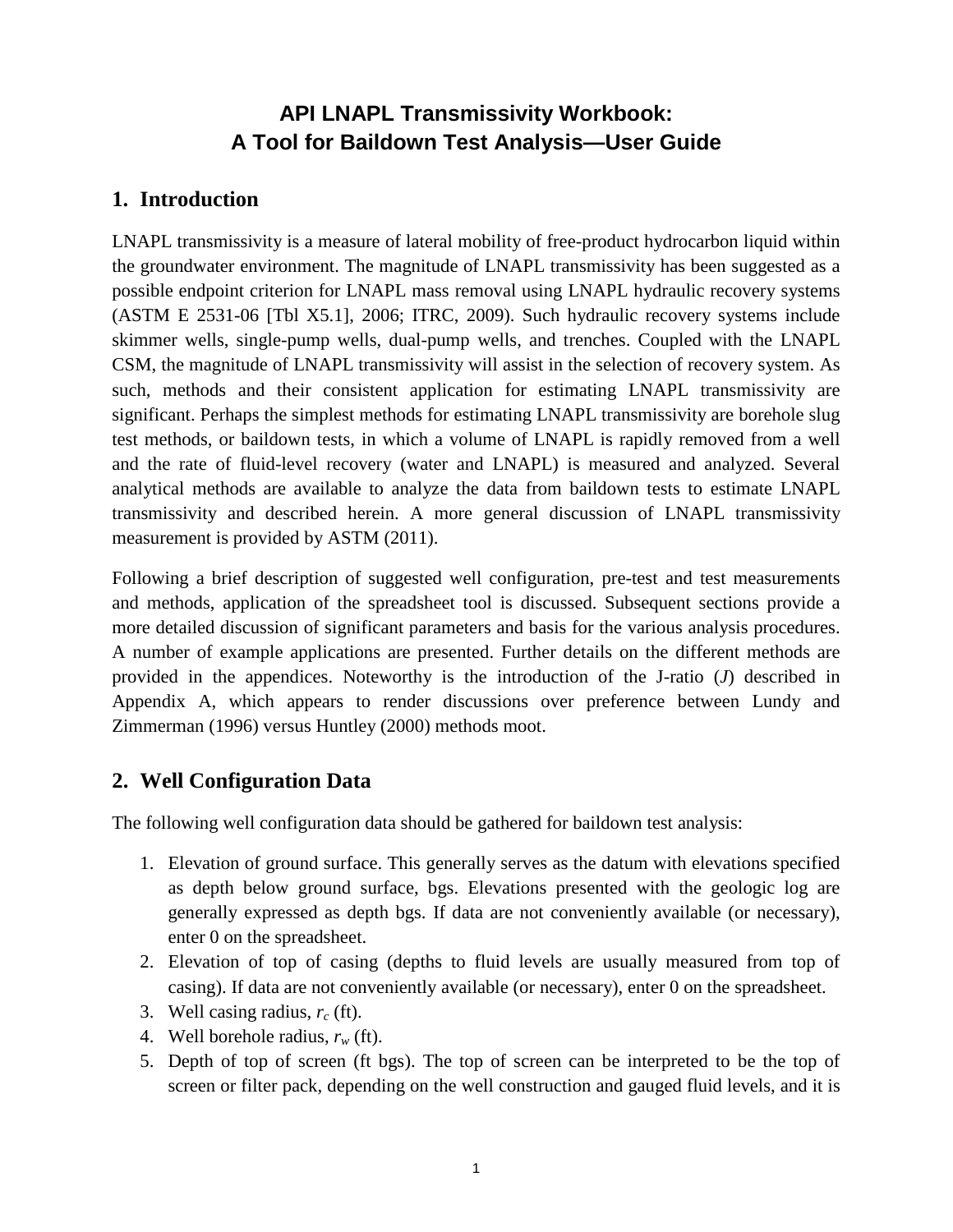up to professional judgment to correctly select between these. If data are not conveniently available (or necessary), enter 0 on the spreadsheet.

6. Depth of bottom of screen (ft bgs). If data are not conveniently available (or necessary), enter 0 on the spreadsheet.

## **3. Pre-Test Data**

Certain data should be gathered before performance of the baildown test, in order to establish and verify initial conditions. The depth to product (DTP) and depth to water (DTW) should be measured over a period equal to the expected test duration; if the test duration is unknown then use of historic hydrograph data and gauging 8 hours before the test would provide a basic level of understanding for equilibrium conditions. The DTP and DTW should then be measured immediately before start of the test to confirm that fluid levels are stable and in equilibrium. The best practice to confirm equilibrium fluid levels is to gauge the well until it fully recovers as discussed in ASTM E2856-11, Section 6.1.4.16 (2011). Additionally, when conditions allow, it is useful to remove LNAPL from the well during a period before the test (e.g. within one month) to confirm equilibrium contact between formation and well hydrocarbon liquid. This is necessary especially if standing LNAPL is observed or LNAPL has not been recovered from a well for a while. Baildown tests are analyzed by slug test methods modified for two fluids, and it is important that formation and well fluids are in equilibrium. If tidal fluctuations are present the DTP and DTW must be measured regularly for at least a week leading up to the test. In any case it is imperative that the LNAPL/water interface should be positioned across the well screen for confined LNAPL conditions, or the air/LNAPL interface for perched LNAPL conditions, if not both the interfaces.

## **4. Baildown Test Procedures and Data**

In performance of a baildown test a volume of hydrocarbon liquid is rapidly removed from the well and the DTP and DTW are measured as a function of time during the fluid recovery period. Fluid recovery rates generally vary logarithmically, so measurements should be taken more frequently during the initial period following hydrocarbon removal, and the measurement frequency decreases during the later period of the test. The ASTM standard E2856-11 provides a thorough procedure for conducting baildown tests, however, a brief description of significant features are provided below:

• Initial hydrocarbon liquid removal should be rapid. Commercial peristaltic pumps (such as Spill Buddy ™) are preferred since the pump intake can be located to remove only hydrocarbon liquid during the baildown stage. If a bailer is used then additional precautions are necessary to minimize fluid disturbance during LNAPL removal. If removal of larger LNAPL volumes is required, then vacuum trucks can be used, recognizing that significant volumes of water may be removed in addition to LNAPL.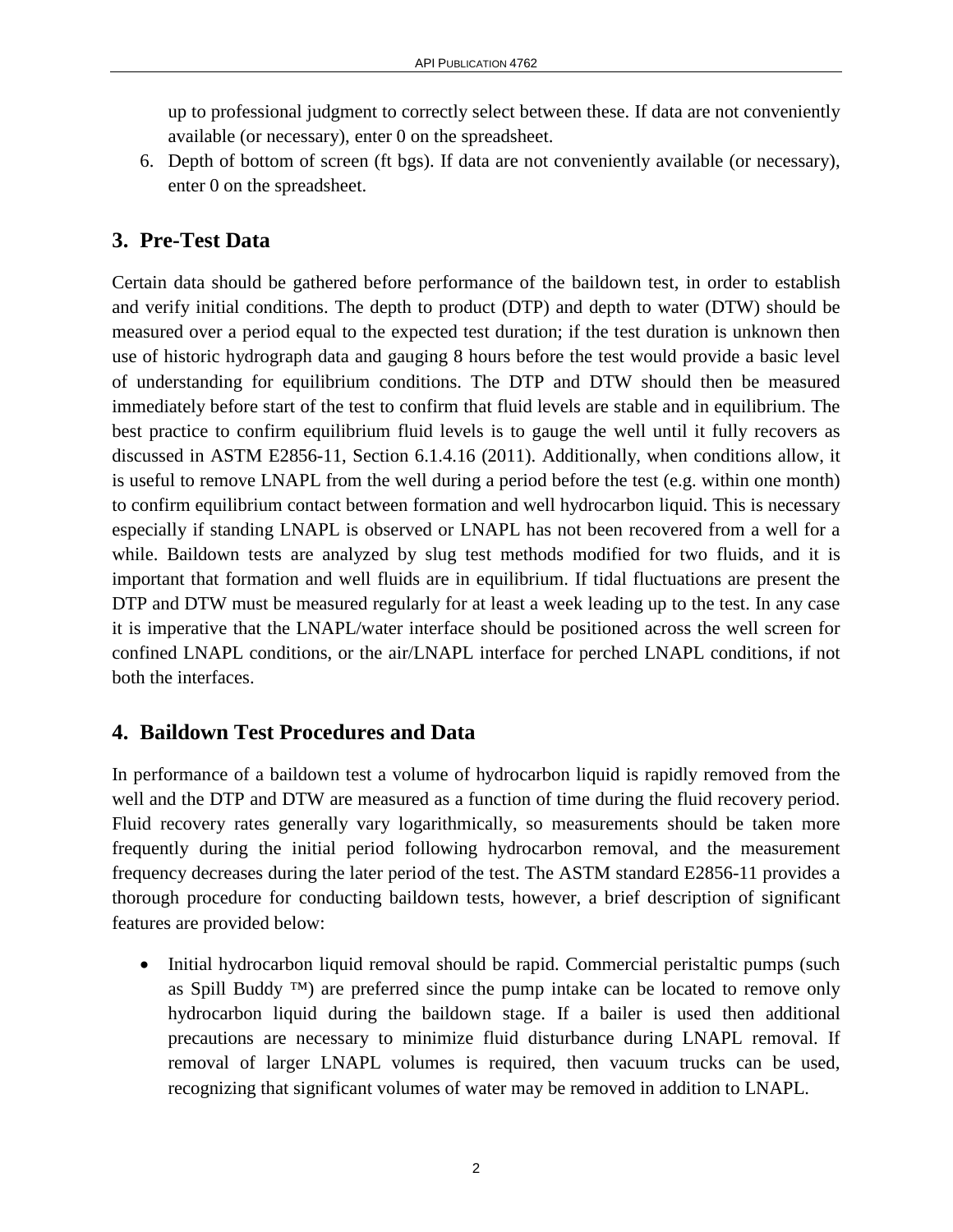- Following the baildown stage of hydrocarbon liquid removal, the DTP and DTW are measured as a function of time. Measurements can be taken using interface probes (optical and electrical resistivity), and data are recorded as depth (feet) below top of casing.
- In general, the interface depth measurements are taken more frequently during the initial recovery period, and the frequency decreases as recovery proceeds. If recovery rates are too rapid for (near) simultaneous measurement of DTP and DTW, then a pressure transducer can be placed below the LNAPL-water interface and connected to a datalogger. In this case only the DTP need be measured, and such measurements combined with the data-logger record and LNAPL density can be used to calculate the DTW at desired time intervals.
- When possible, recovery monitoring should continue until essentially complete LNAPL recovery is achieved. In low LNAPL transmissivity locations, time requirements might be excessive and early termination will be necessary. Nearly full recovery is especially important for confined and perched LNAPL conditions, to help verify the site conceptual model for the test.
- A record of 20 to 30 measurements (each for DTP and DTW) is generally adequate for data analysis. When possible, these data should be evenly spread in terms of recovery volume. [For example, if the initial LNAPL thickness in a well is 4 ft and the LNAPL thickness after baildown is 0.5 ft, then measurements might be taken when the LNAPL thickness roughly has the following sequence of values: 0.50, 0.52, 0.54, … 3.90, .. ft.]

# **5. Post-Test Data**

LNAPL transmissivity value from a baildown test is estimated based on measurement of LNAPL drawdown and recharge to the well as a function of time, along with a conceptual site model that can include geologic log and well configuration data to identify possible unconfined, confined, or perched LNAPL conditions. Estimation of formation discharge (well recharge) is based on changes in DTP and DTW values. Changes in fluid levels in the well compared with screen elevations determine the effective storage associated with the well. This storage can include only the casing volume or the casing volume plus some fraction of the pore space of the filter pack that has been drained of LNAPL during the baildown stage of the test. This latter case becomes more complicated, depending on the fluid levels versus the well screen interval, since only part of the LNAPL column in the well may be in contact with the screened interval of the well. These issues are discussed in more detail in Appendix B with regard to estimation of the effective well radius, *re*.

The post-test data that must be calculated include estimation of LNAPL drawdown  $(s_n)$  and well discharge  $(Q_n)$  as a function of time, and this in turn depends on the effective well radius value along with DTP and DTW measurements.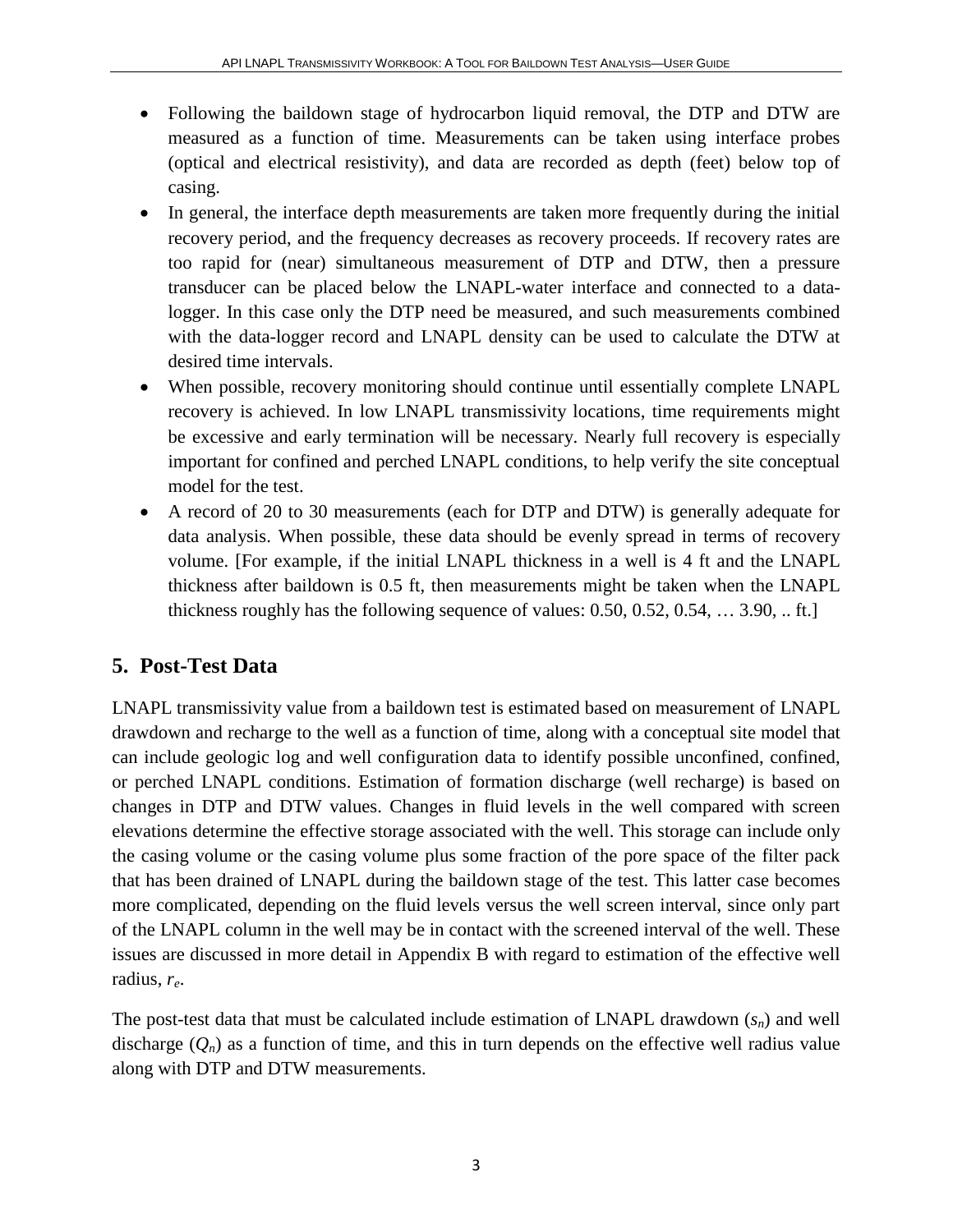The LNAPL drawdown is measured based on the DTP, along with any correction that is applied to account for initial non-equilibrium between formation and wellbore LNAPL. Specifically, the drawdown corresponding to time *ti* is calculated using

 $(S.1)$   $S_{ni} = DTP_i - DTP_0 - \Delta S_n$ 

In Eq. (5.1) *DTP*<sup>0</sup> is the initial (pre-test) depth to product and  $\Delta s_n$  is a possible LNAPL drawdown correction as discussed below.

The LNAPL discharge from the formation to the well is calculated based on the effective well radius  $(r_{e(i)})$  and changes in DTP and DTW over time. Once the effective well radius has been determined, the well discharge from time  $t_i$  to time  $t_{i+1}$  is calculated using the following equation:

$$
(5.2) \tQ_{ni} = \pi r_{e(i)}^{2} (DTP_i - DTP_{i+1} + DTW_{i+1} - DTW_i)/(t_{i+1} - t_i)
$$

This equation accounts for the increase in LNAPL storage volume over the time interval, and specifically identifies that the effective well radius might not be constant (such as a change from well casing storage to casing/screen plus filter pack storage).

# **6. Overview and General Discussion: Analysis of LNAPL Transmissivity Baildown Test Data**

This section briefly summarizes methods for analysis of LNAPL transmissivity baildown test data. Additionally, use of time cutoff and time adjustment to eliminate early-time data influenced by filter pack drainage or other factors is discussed, and a default method for estimation of LNAPL storage coefficient is described. Finally, a flowchart that outlines the LNAPL transmissivity estimation process using this workbook is presented.

# **6.1. Methods for Estimating LNAPL Transmissivity**

Among the variety of methods suggested in the literature for analysis of slug test data, three different methods are presented here for analysis of unconfined LNAPL transmissivity baildown tests. These three methods are designated through their original presentation in the literature as follows:

- B&R Bouwer and Rice (1976)
- C&J Cooper and Jacob (1946)
- CB&P Cooper, Bredehoeft and Papadopulos (1967)

LNAPL baildown tests are inherently transient, meaning that fluid levels and flow rates change with time. Experience with transient aquifer tests suggests that at least two parameters are necessary to describe system performance. With a conventional pumping test one estimates the aquifer transmissivity and storage coefficient. For LNAPL baildown test analysis, both parameters are also necessary, though only the LNAPL transmissivity is of direct interest.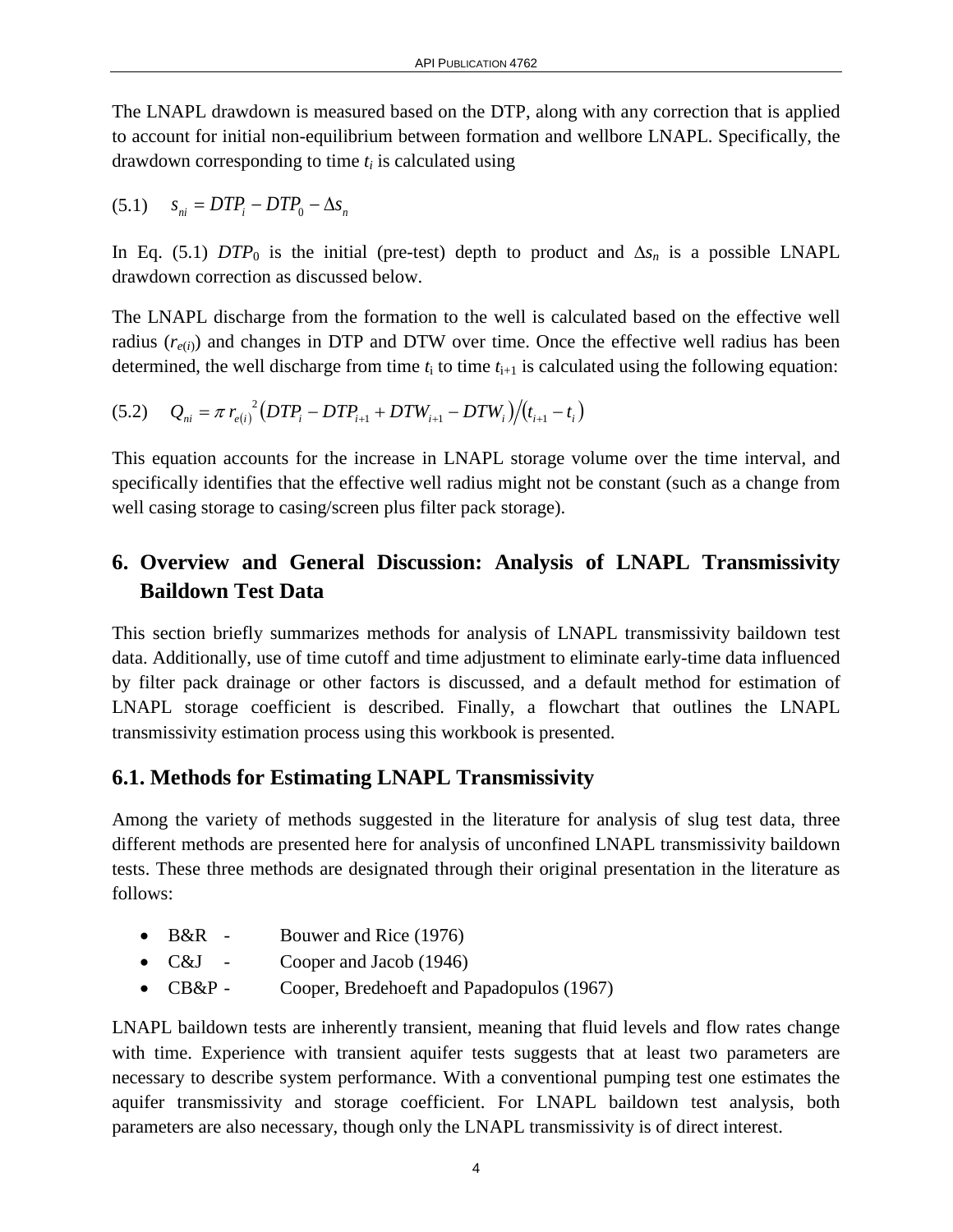The Bouwer and Rice (B&R) method is conceptually the simplest. The method uses a linear model (Thiem equation) to relate LNAPL discharge to LNAPL drawdown, and is based on continuity of LNAPL volume within the well. LNAPL drawdown versus time data are used to determine the LNAPL transmissivity, based on an estimate of the well radius of influence provided through the empirical analysis presented by Bouwer and Rice (1976). Interesting questions remain in the literature between the applications of the B&R method for LNAPL baildown testing as presented by Lundy and Zimmerman (1996) and Huntley (2000). These approaches differ in terms of assumed fluid levels in the well during recovery. The Huntley method assumes that the water table elevation remains constant during the recovery period. The Lundy method, which proposes removal of a small slug of LNAPL from the well, assumes that the depth to water remains constant during the recovery period. This difference in assumptions results in the Huntley method including an additional factor  $1/(1 - \rho_r)$  in the calculation of LNAPL transmissivity, where  $\rho_r$  is the LNAPL-water density ratio. For many LNAPL transmissivity baildown tests, neither assumption is observed. For the general case, Andrew Kirkman (personal communication) suggests introduction of the J-ratio parameter that is directly based on measured data to address this issue. The Kirkman J-ratio is described in Appendix A and the J-ratio method is used herein for both the B&R, and the CB&J methods. The magnitude of the J-ratio is determined by the user using Fig. 4 on the "Figures" worksheet. The B&R method is developed in Appendix C.

The Cooper and Jacob (C&J) method provides an estimate of the LNAPL transmissivity based on the LNAPL discharge to the well and LNAPL drawdown, as a function of time. The method also requires estimation of an LNAPL storage coefficient. Guidance on suggested magnitudes of the LNAPL storage coefficient is provided for the user. The C&J method is developed in Appendix D.

The Cooper, Bredehoeft and Papadopulos (CB&J) method provides an estimate of the LNAPL transmissivity based on measurements of LNAPL drawdown versus time. The method also requires an estimate of the LNAPL storage coefficient. The CB&P method does not directly use the LNAPL discharge to the well, and it does require an estimate of the effective initial LNAPL drawdown. The CB&P method is developed in Appendix E.

LNAPL can also be found under confined or perched conditions. Methods based on the Bouwer and Rice method of analysis are developed for confined and perched LNAPL in Appendices F and G, respectively.

## **Discussion**

There is no *a priori* preferred method for analysis of LNAPL baildown test data. The B&R method is good for long well purging events, whereas relatively instantaneous events are used with the C&J and CB&P methods because they incorporate transient storage effects. The B&R method is independent of absolute time; rather, just the slope of the log-normalized drawdown versus change in linear time is important. However, if a straight line is not observed with B&R and it concaves upward (as a result of storage effects), then C&J or CB&P are more able to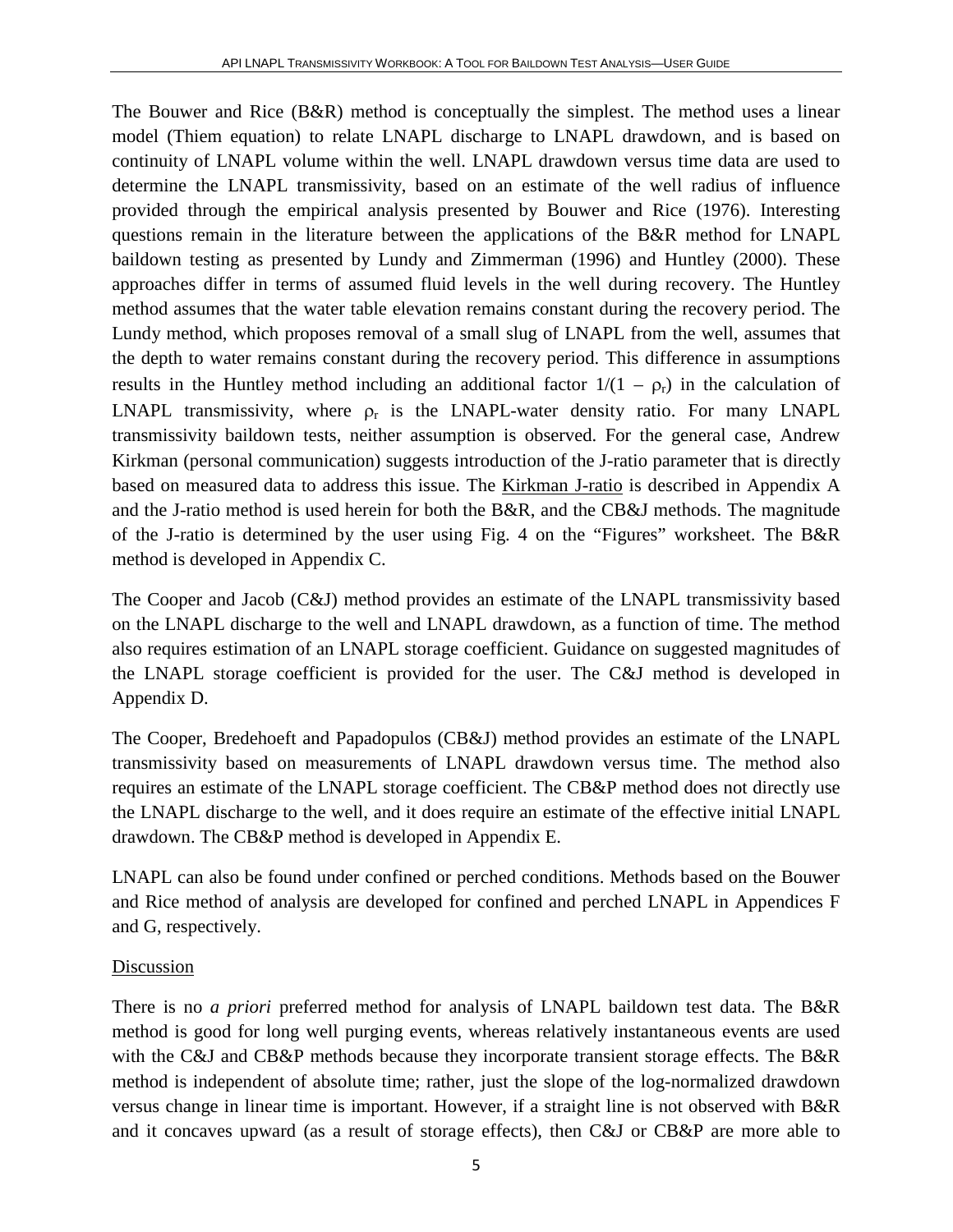account for the effects attributed to storage. Absolute time is critical for both C&J and CB&P, and thus it is necessary to adjust the effective time origin when early-time data is eliminated because of filter pack drainage. With the B&R method, the well radius of influence is estimated using well configuration data based on analog simulation analysis described by Bouwer and Rice (1976) for flow of groundwater to a well in an unconfined aquifer. This relationship is assumed to hold for LNAPL. The C&J method is based on an approximate solution describing flow of groundwater to a well under conditions of constant discharge and variable drawdown, and constant drawdown and variable discharge. The relationship is also assumed to apply to flow of LNAPL to a well when both the LNAPL discharge and LNAPL drawdown vary with time. The CB&P method is based on an analytical solution for a slug test in a confined aquifer, and is assumed to apply for LNAPL under unconfined conditions. With the CB&P method, both the effective initial drawdown and LNAPL storage coefficient must be estimated along with the LNAPL transmissivity. Because the CB&P method does not directly consider data regarding LNAPL discharge to the well, it is possibly the most uncertain method of analysis. Nevertheless, when properly applied, the user can often estimate LNAPL transmissivity value with coefficient of variation (ratio of the standard deviation to mean value) of 20 % or less when considering analyses using all three methods.

#### **6.2. Time Cutoff and Time Adjustment**

Early-time data from baildown testing may be significantly impacted by filter-pack drainage or other effects that do not reflect LNAPL flow from the formation to the well during recovery. Such data may be eliminated by specifying a cutoff time. Data from times earlier than the cutoff time are not considered in estimation of LNAPL transmissivity. The cut-off time may be used with the B&R, C&J, and CB&P methods. The B&R method does not depend on the time origin, so no further adjustments are necessary. However, both the C&J and CB&P methods include an LNAPL storage coefficient as a parameter, which represents a capacitance factor, and time origin is significant to the theoretical model. For the C&J method a time adjustment of the apparent time origin may be applied. One may think of the Time Adjustment as accounting for the delay in LNAPL flow from the formation to the well associated with the duration of significant filterpack drainage. Limited experience suggests that the Time Adjustment and Time<sub>cut</sub> may be related through the following: Time Adjustment =  $(0.6 \text{ or } 2/3)$  \* Time<sub>cut</sub>. The effects of Time<sub>cut</sub> and Time Adjustment are shown in Figure 6.1. In this figure, it is desired to eliminate data earlier than 25 minutes because of effects from filter-pack drainage (Time<sub>cut</sub> = 25 minutes); for a discussion of how this 25-minute Time<sub>cut</sub> was selected, see discussion leading to Fig. 7.4 below. A Time Adjustment = 15 minutes is applied for analysis of LNAPL transmissivity using the C&J method, meaning that the apparent time origin for data later than 15 minutes is shifted as shown. For the CB&P method, one simply uses the estimated drawdown at the  $Time_{cut}$  as the initial drawdown value.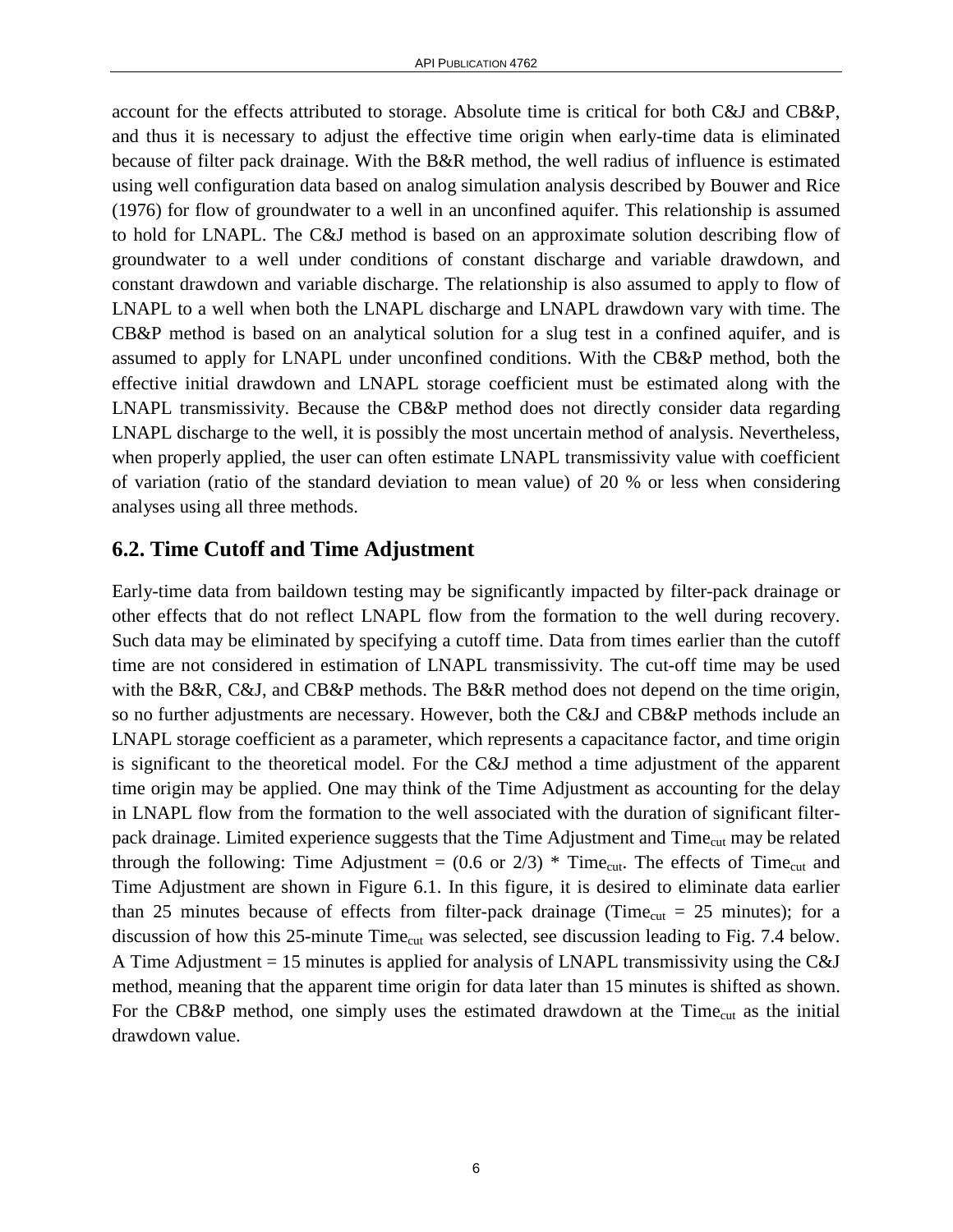

**Figure 6.1.** Application of Time<sub>cut</sub> and Time Adjustment to eliminate early-time data **influenced by filter-pack drainage or other effects**

## **6.3. Analysis of LNAPL Storage Coefficient**

The storage parameter  $S_n$  is used in the C&J and CB&P methods. The maximum value should equal a reasonable drainable porosity value for the formation. An upper bound estimate would be 0.15 for coarse sands, 0.06 for fine sands, 0.004 to 0.025 for silts. Clays would be on the low end of silts or lower unless LNAPL exists in secondary porosity. These values assume that the recoverable fraction of LNAPL is up to 50% saturation for coarse sands and 5% for silts and clays. These values will be lower (i.e., a factor of 10 to 50) for wells with minimal LNAPL recovery. Results are relatively insensitive to this parameter if realistic values are used. The table below provides general guidance on appropriate values.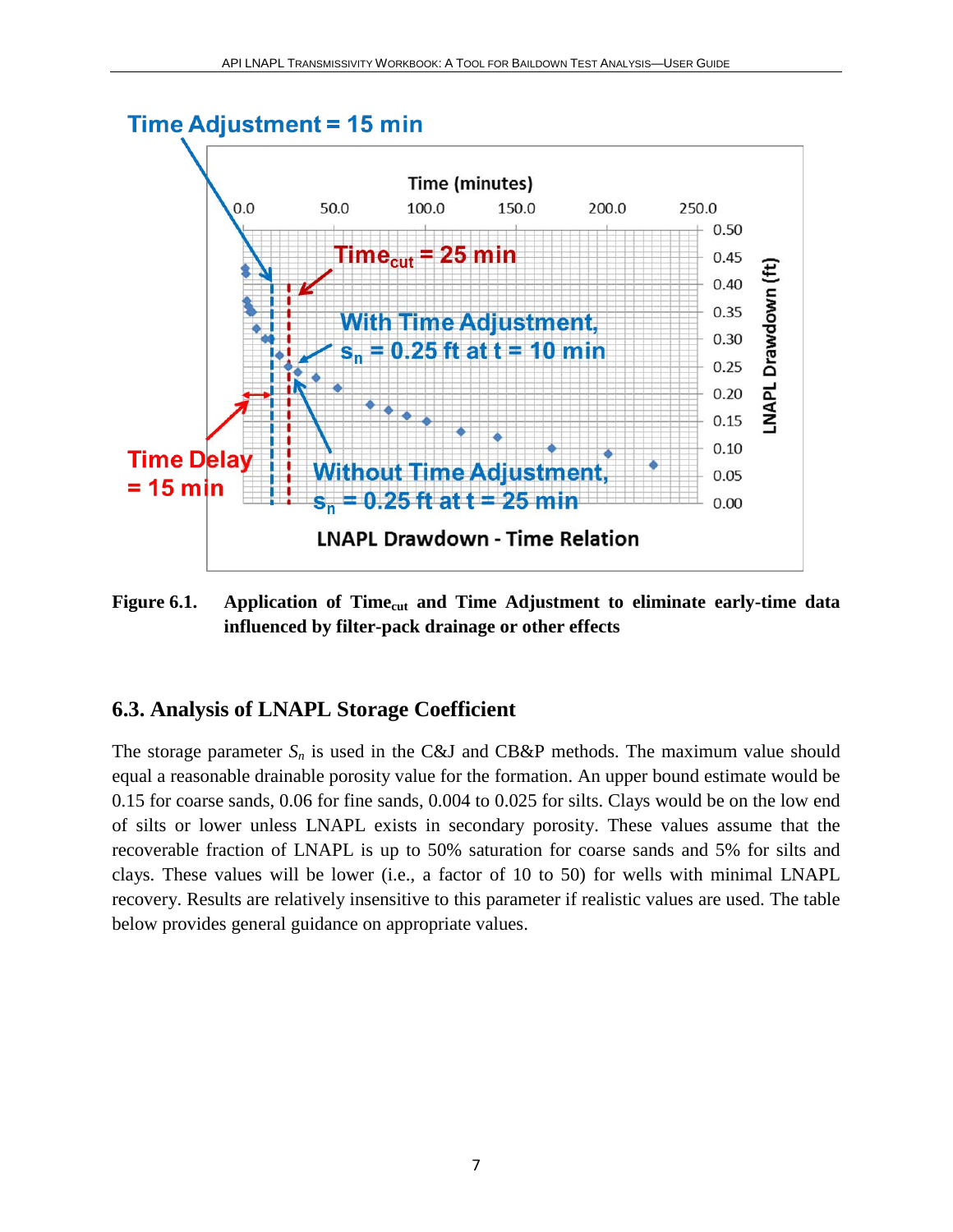#### **Table 6.1: Recommended Relationship between LNAPL Transmissivity and LNAPL Storage Coefficient (from ASTM, 2011)**

| <b>LNAPL</b> Transmissivity $(ft^2/d)$ | LNAPLStorage (vol/vol) |
|----------------------------------------|------------------------|
| 50                                     | 0.175                  |
| 20                                     | 0.122                  |
| 10                                     | 0.070                  |
| 5                                      | 0.053                  |
|                                        | 0.035                  |
|                                        | 0.008                  |

A "Default" option is available for estimating the LNAPL storage coefficient for the C&J and CB&P methods. An approximate model is fit to the data in Table 6.1, as shown in Figure 6.2.

$$
(6.3.1) \t Sn = 0.025 \sqrt{T_n}
$$

In Eq. (6.3.1) the units of  $T_n$  are ft<sup>2</sup>/d. The default option is selected by entering the letter d in the  $S_n$  entry cell. With the default option selected, the LNAPL storage coefficient is estimated implicitly as part of determining the LNAPL transmissivity.



**Figure 6.2. LNAPL storage coefficient vs. LNAPL transmissivity**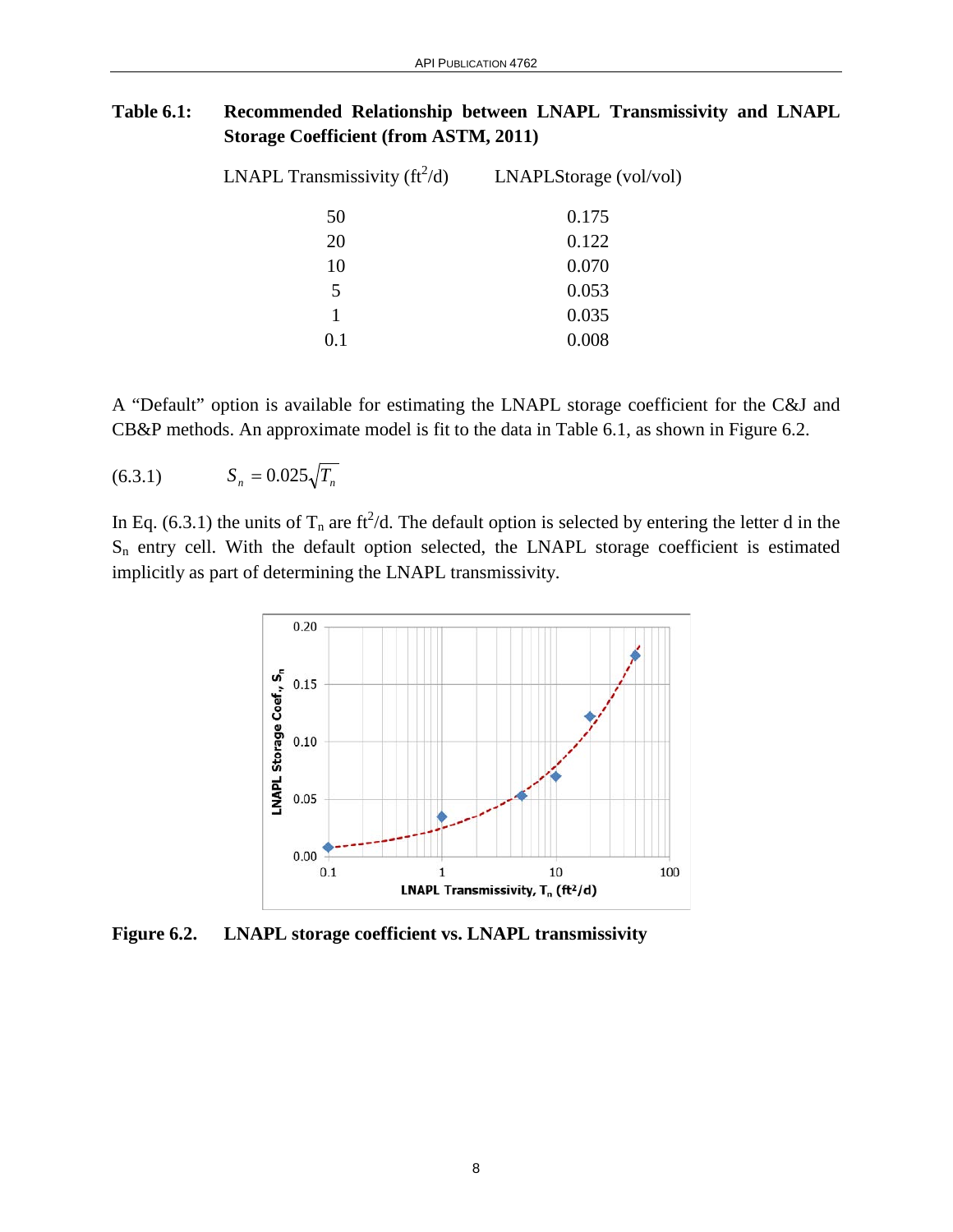## **6.4. General overview of LNAPL transmissivity estimation process**

The process for estimating LNAPL transmissivity from LNAPL baildown test data using the API LNAPL Transmissivity Workbook is outlined in the flowchart shown in Figure 6.3. Further details are provided in ASTM (2011).



**Figure 6.3. Flowchart outlining steps in LNAPL baildown test analysis**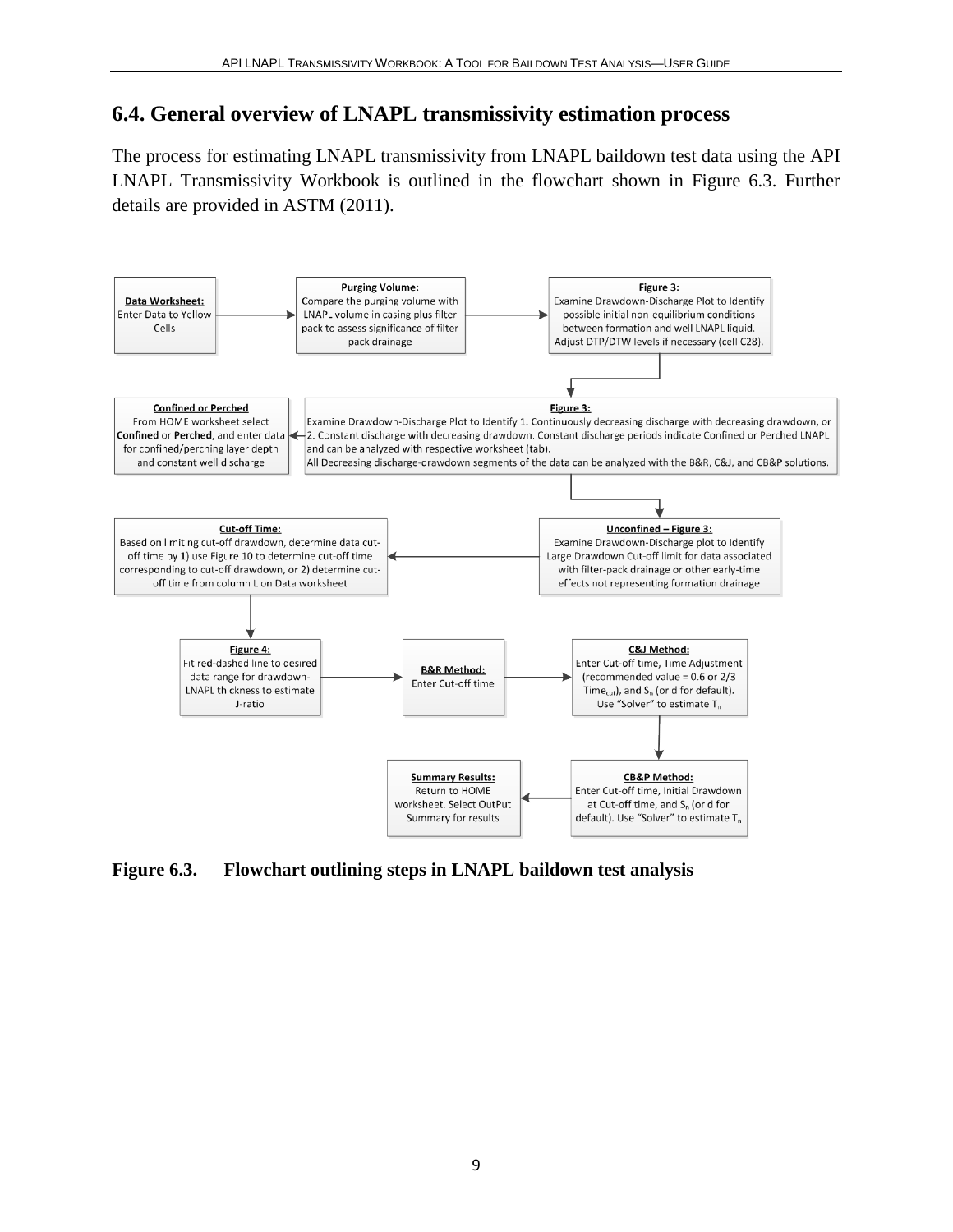# **7. LNAPL Transmissivity Workbook**

The *API LNAPL Transmissivity Workbook* tool is a Microsoft Excel ™ spreadsheet that may be used to estimate LNAPL transmissivity values from baildown test data under unconfined, confined and perched conditions. For unconfined conditions, three methods are used to calculate LNAPL transmissivity, and the results are averaged. The Kirkman J-ratio is required for two of these methods, and the magnitude of the J-ratio is determined by the User with Fig. 4 on the "Figures" worksheet. For both confined and perched LNAPL conditions, only a single estimate of LNAPL transmissivity is made based on the constant LNAPL discharge rate during part of the recovery period of the test.

The application tool has ten different worksheets that are designated as follows:

- HOME Control and output worksheet
- Data Entry of well configuration and fluid level data
- Figures Basic figures showing data
- B&R Bouwer and Rice method worksheet
- C&J Cooper and Jacob method worksheet
- CB&P Cooper, Bredehoeft and Papadopulos method worksheet
- B&R Type Curve Set of type curves provided as aid to field work
- Confined Confined LNAPL worksheet
- Perched Perched LNAPL worksheet
- Flowchart Flowchart outlining steps in LNAPL baildown test analysis

As discussed below, not all worksheets are visible at any time, though the first three worksheets and the last worksheet are always available.

## **7.1 "HOME" Worksheet**

An example "HOME" worksheet is shown in Figure 7.1. This is the primary worksheet that outlines the steps in data analysis as follows:

- 1. Reset Output Summary
- 2. Enter Data & View Figures
- 3. Choose Well Conditions
- 4. LNAPL Transmissivity Summary

Step 1 hides the method-specific worksheets. The "Data", "Figures", and "Flowchart" worksheets remain visible and accessible. No existing data are cleared when the RESET button is selected. Step 2 requires entry of data on the "Data" worksheet and review of data on the "Figures" worksheet. Step 2 provides preliminary information to guide in selecting LNAPL condition (unconfined, confined, or perched) for analysis. If unconfined conditions are observed, then the J-ratio MUST be determined using Fig. 4 on the "Figures" worksheet. Based on Step 2 assessment, Step 3 is selection of LNAPL condition which makes visible either the worksheets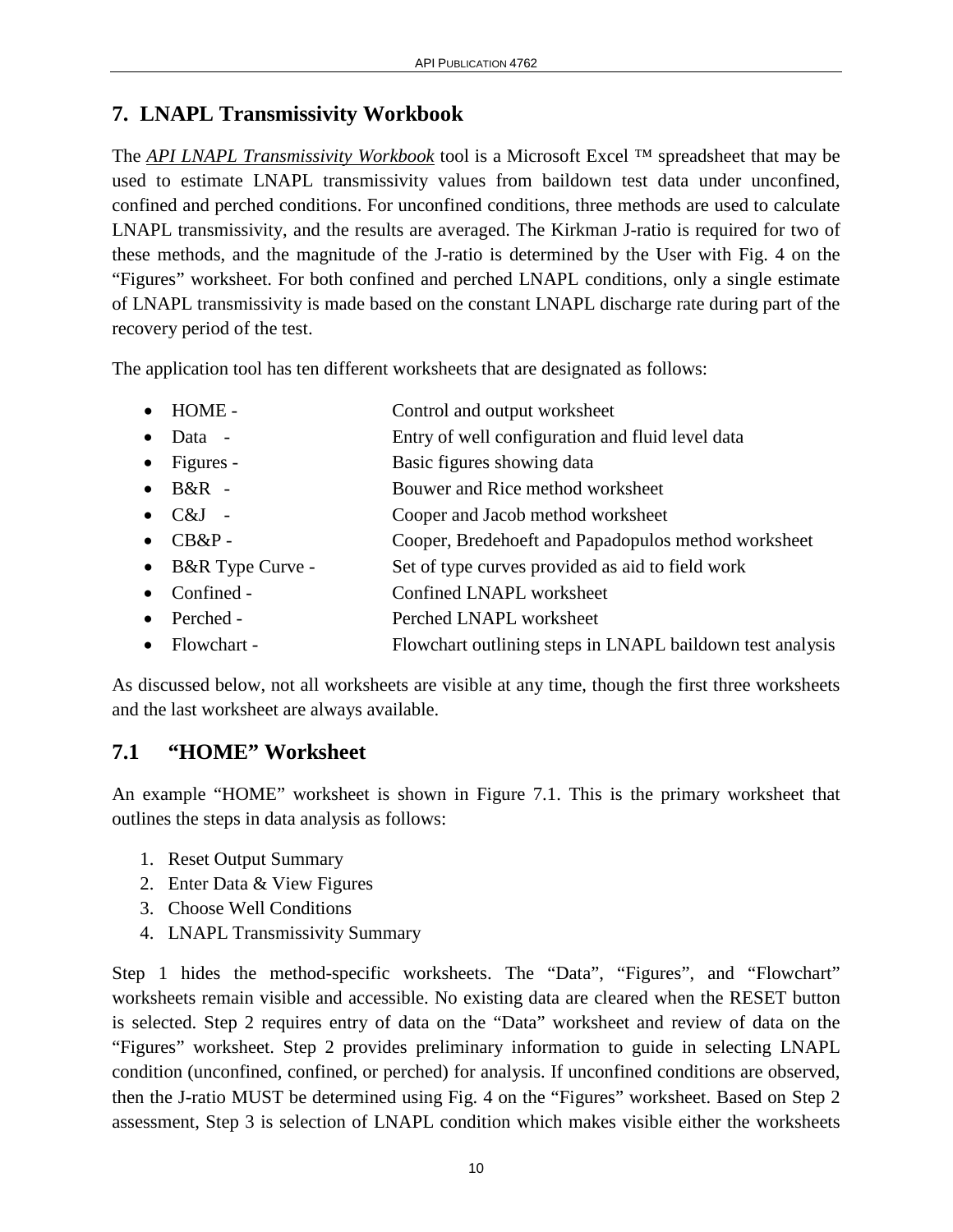appropriate for unconfined conditions, or individually, the worksheets for confined or perched conditions. Step 4, selection of the OUTPUT SUMMARY button copies results from the method-specific worksheets to summary output.



**Figure 7.1. "HOME" worksheet**

## **7.2 "Data" Worksheet**

An example "Data" worksheet page is shown in Figure 7.2. The cells for data entry are shown in light yellow color and user must input the data in the units indicated. Other cells are locked to help protect against inadvertent modification to the worksheet. This worksheet includes the well configuration data listed in Section 3, along with records of depth to product (DTP) and depth to water (DTW) as a function of time, as measured from the top of casing. The initial values of DTP and DTW are also entered. The LNAPL Specific Yield,  $S_y$ , on this worksheet refers to the filter pack. A default value 0.175 is recommended, though the value can be modified by the user. The default value is based on an assumed filter-pack porosity of 0.35, and an assumed specific yield of 50 % of the void space. The LNAPL Density Ratio,  $\rho_r$ , is estimated from field data on product type. The LNAPL Baildown Volume is entered for comparison purposes only; it is not used elsewhere in the workbook. The "Drawdown Adjustment" value is read from the data entry for Fig. 3 on the "Figures" worksheet. Calculations performed on this worksheet include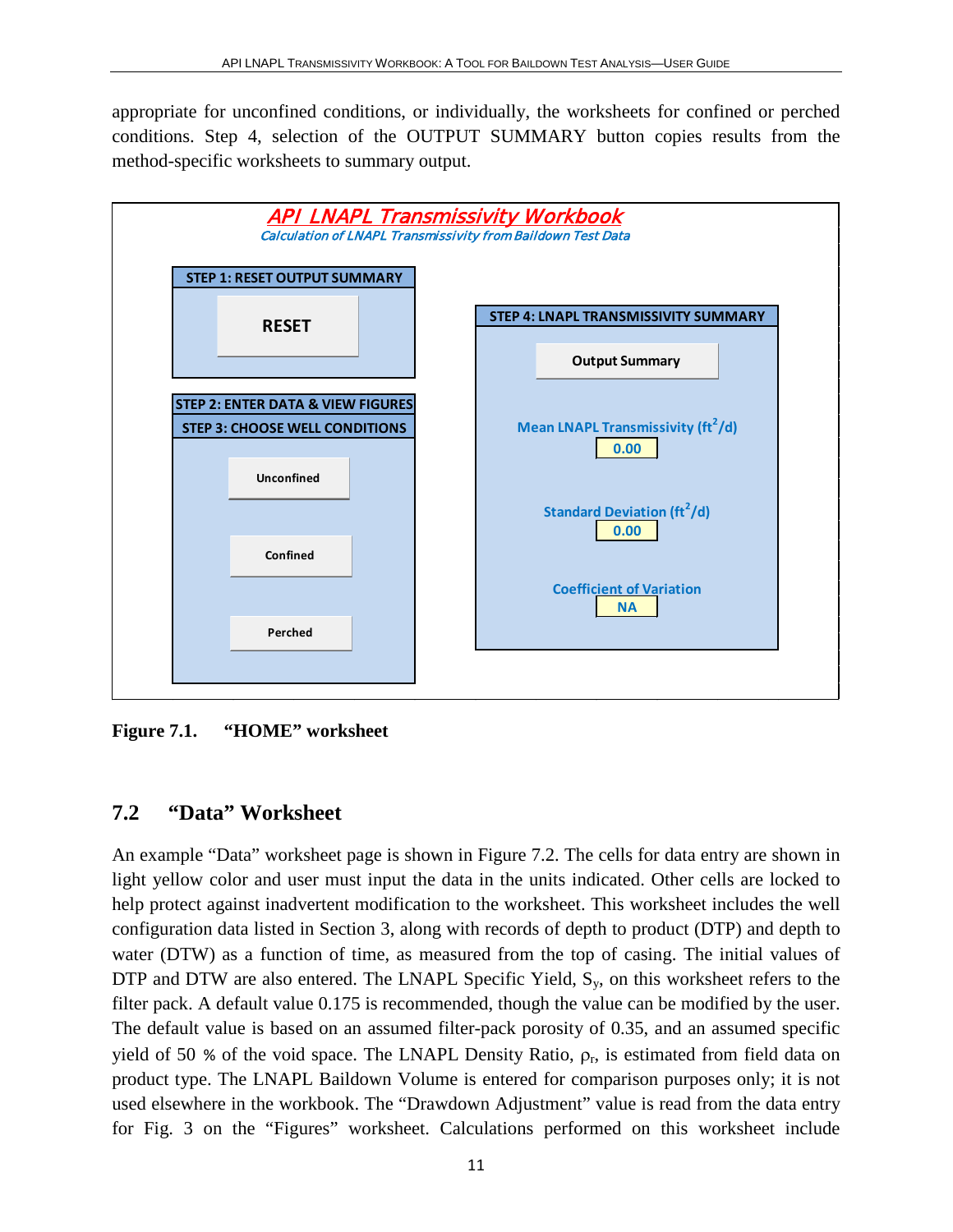adjustment of fluid levels to give depth bgs, estimation of the water table depth based on DTP and DTW along with LNAPL-water density ratio, LNAPL drawdown using Eq. (5.1) and LNAPL discharge using Eq. (5.2), and the effective well radius as outlined in Appendix B. If both the ground surface elevation and top of casing elevation are entered as zero, then no adjustment is made to DTP and DTW fluid levels. For unconfined conditions with the LNAPL column within the screened interval of the well, these data are not necessary.

| Well Designation:                      | <b>YYY</b>   | Beckett and Lyverse (2002)   |                |                                                                  |                |                   |              |              |                            |                   |                   |                   |  |
|----------------------------------------|--------------|------------------------------|----------------|------------------------------------------------------------------|----------------|-------------------|--------------|--------------|----------------------------|-------------------|-------------------|-------------------|--|
| Date:                                  | date         |                              |                |                                                                  |                |                   |              |              |                            |                   |                   |                   |  |
|                                        |              |                              |                |                                                                  |                |                   |              |              |                            |                   |                   |                   |  |
| Ground Surface Elev (ft msl)           | 0.0          | <b>Enter These Data</b>      |                | <b>Drawdown</b>                                                  |                |                   |              |              |                            |                   |                   |                   |  |
| Top of Casing Elev (ft msl)            | 0.0          |                              |                | Adjustment                                                       |                |                   |              |              |                            |                   |                   |                   |  |
| Well Casing Radius, r. (ft):           | 0.170        | $r_{e1}$                     |                | (f <sup>t</sup> )                                                |                |                   |              |              |                            |                   |                   |                   |  |
| Well Radius, r <sub>w</sub> (ft):      | 0.500        |                              |                | 0.08                                                             |                |                   |              |              |                            |                   |                   |                   |  |
| LNAPL Specific Yield, S <sub>v</sub> : | 0.175        |                              |                |                                                                  |                |                   |              |              |                            |                   |                   |                   |  |
| LNAPL Density Ratio, pr:               | 0.780        |                              |                |                                                                  |                |                   |              |              |                            |                   |                   |                   |  |
| Top of Screen (ft bgs):                | 0.0          |                              |                |                                                                  |                |                   |              |              |                            |                   |                   |                   |  |
| Bottom of Screen (ft bgs):             | 0.0          |                              |                |                                                                  |                |                   |              |              |                            |                   |                   |                   |  |
| LNAPL Baildown Vol. (gal.):            |              |                              |                |                                                                  |                |                   |              |              |                            |                   |                   |                   |  |
| Effective Radius, r.3 (ft):            | 0.260        | <b>Calculated Parameters</b> |                |                                                                  |                |                   |              |              |                            |                   |                   |                   |  |
| Effective Radius, re2 (ft):            | 0.245        |                              |                |                                                                  |                |                   |              |              |                            |                   |                   |                   |  |
| Initial Casing LNAPL Vol. (gal.)       | 2.10         |                              |                |                                                                  |                |                   |              |              |                            |                   |                   |                   |  |
| Initial Filter LNAPL Vol. (gal.):      | 2.81         |                              |                |                                                                  |                |                   |              |              |                            |                   |                   |                   |  |
|                                        |              |                              |                |                                                                  |                |                   |              |              |                            |                   |                   |                   |  |
|                                        |              | <b>Enter Data Here</b>       |                |                                                                  |                | Water Table       | LNAPL        |              | LNAPL                      |                   |                   |                   |  |
|                                        |              |                              |                |                                                                  |                | Depth             | Drawdown     | Average      | Discharge                  | $S_n$             | $b_n$             | $r_{\rm e}$       |  |
|                                        |              |                              |                | Time (min) DTP (ft btoc) DTW (ft btoc) DTP (ft bgs) DTW (ft bgs) |                | (f <sup>t</sup> ) | $s_n$ (ft)   | Time (min)   | $Q_n$ (ft <sup>3</sup> /d) | (f <sup>t</sup> ) | (f <sup>t</sup> ) | (f <sup>t</sup> ) |  |
| Initial Fluid Levels:                  | $\Omega$     | 22.29                        | 25.38          | 22.29                                                            | 25.38          | 22.97             |              |              |                            |                   | 3.09              |                   |  |
|                                        |              |                              |                |                                                                  |                |                   |              |              |                            |                   |                   |                   |  |
| Enter Test Data:                       | 1.0<br>1.5   | 22.80<br>22.79               | 23.30<br>23.38 | 22.80<br>22.79                                                   | 23.30<br>23.38 | 22.91<br>22.92    | 0.43<br>0.42 | 1.3          | 55.041                     | 0.43              | 0.50<br>0.59      | 0.260             |  |
|                                        | 2.0          | 22.74                        | 23.41          | 22.74                                                            | 23.41          | 22.89             | 0.37         | 1.8          | 48.925                     | 0.40              | 0.67              | 0.260             |  |
|                                        | 3.0          | 22.73                        | 23.50          | 22.73                                                            | 23.50          | 22.90             | 0.36         | 2.5          | 30.578                     | 0.37              | 0.77              | 0.260             |  |
|                                        | 4.0          | 22.72                        | 23.54          | 22.72                                                            | 23.54          | 22.90             | 0.35         | 3.5          | 15.289                     | 0.36              | 0.82              | 0.260             |  |
|                                        | 5.0          | 22.72                        | 23.59          | 22.72                                                            | 23.59          | 22.91             | 0.35         | 4.5          | 15.289                     | 0.35              | 0.87              | 0.260             |  |
|                                        | 7.5          | 22.69                        | 23.66          | 22.69                                                            | 23.66          | 22.90             | 0.32         | 6.3          | 12.231                     | 0.34              | 0.97              | 0.260             |  |
|                                        | 12.0         | 22.67                        | 23.89          | 22.67                                                            | 23.89          | 22.94             | 0.30         | 9.8          | 16.988                     | 0.31              | 1.22              | 0.260             |  |
|                                        | 15.0         | 22.67                        | 23.90          | 22.67                                                            | 23.90          | 22.94             | 0.30         | 13.5         | 1.019                      | 0.30              | 1.23              | 0.260             |  |
|                                        | 20.0         | 22.64                        | 23.98          | 22.64                                                            | 23.98          | 22.93             | 0.27         | 17.5         | 6.727                      | 0.29              | 1.34              | 0.260             |  |
|                                        | 25.0<br>30.0 | 22.62<br>22.61               | 24.04<br>24.07 | 22.62<br>22.61                                                   | 24.04<br>24.07 | 22.93<br>22.93    | 0.25<br>0.24 | 22.5<br>27.5 | 4.893<br>2.446             | 0.26<br>0.25      | 1.42<br>1.46      | 0.260<br>0.260    |  |
|                                        | 40.0         | 22.6                         | 24.15          | 22.60                                                            | 24.15          | 22.94             | 0.23         | 35.0         | 2.752                      | 0.24              | 1.55              | 0.260             |  |
|                                        | 52.0         | 22.58                        | 24.22          | 22.58                                                            | 24.22          | 22.94             | 0.21         | 46.0         | 2.293                      | 0.22              | 1.64              | 0.260             |  |
|                                        | 70.0         | 22.55                        | 24.31          | 22.55                                                            | 24.31          | 22.94             | 0.18         | 61.0         | 2.039                      | 0.20              | 1.76              | 0.260             |  |
|                                        | 80.0         | 22.54                        | 24.36          | 22.54                                                            | 24.36          | 22.94             | 0.17         | 75.0         | 1.835                      | 0.18              | 1.82              | 0.260             |  |
|                                        | 90.0         | 22.53                        | 24.39          | 22.53                                                            | 24.39          | 22.94             | 0.16         | 85.0         | 1.223                      | 0.17              | 1.86              | 0.260             |  |
|                                        | 101.0        | 22.52                        | 24.44          | 22.52                                                            | 24.44          | 22.94             | 0.15         | 95.5         | 1.668                      | 0.16              | 1.92              | 0.260             |  |
|                                        | 120.0        | 22.5                         | 24.50          | 22.50                                                            | 24.50          | 22.94             | 0.13         | 110.5        | 1.288                      | 0.14              | 2.00              | 0.260             |  |
|                                        | 140.0        | 22.49                        | 24.57          | 22.49                                                            | 24.57          | 22.95             | 0.12         | 130.0        | 1.223                      | 0.13              | 2.08              | 0.260             |  |
|                                        | 170.0        | 22.47                        | 24.65          | 22.47                                                            | 24.65          | 22.95             | 0.10         | 155.0        | 1.019                      | 0.11              | 2.18              | 0.260             |  |
|                                        | 201.0        | 22.46                        | 24.74          | 22.46                                                            | 24.74          | 22.96             | 0.09         | 185.5        | 0.986                      | 0.10              | 2.28              | 0.260             |  |
|                                        | 226.0        | 22.44                        | 24.79          | 22.44                                                            | 24.79          | 22.96             | 0.07         | 213.5        | 0.856                      | 0.08              | 2.35              | 0.260             |  |

**Figure 7.2. "Data" entry worksheet**

#### **7.3 "Figures" Worksheet**

This worksheet contains ten miscellaneous figures showing the input and the output data. As discussed below, the most important diagnostic tools include the plot of LNAPL drawdown versus discharge, and the plot of LNAPL drawdown versus LNAPL thickness (J-Ratio). The figures (objects) are not protected to allow edits (i.e., axis scales, etc.). The figures are numbered one through ten and are described as follows:

• Fig 1: Depth to Fluid Interface vs. Time (arithmetic time scale). This figure also shows the initial DTP and DTW. Depending on the screen interval data entered on the "Data" worksheet, the screened interval of the LNAPL column is also shown. The entire screen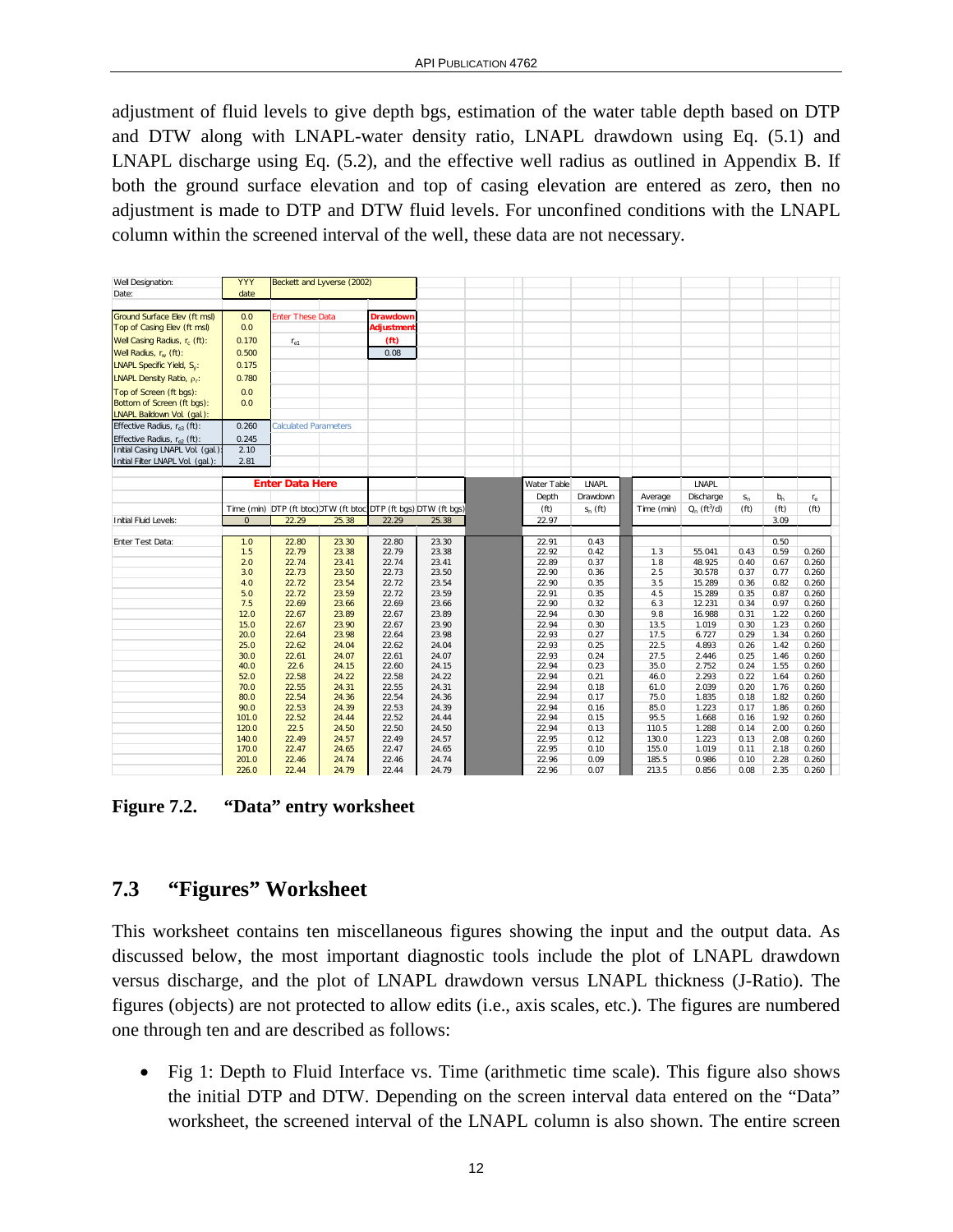length is not shown. Instead, only the screened interval extending one foot above and/or below the initial LNAPL well thickness is shown. Fig. 1 is useful for evaluating how the potentiometric surface varied over the test duration. Looking for trends of water-table fluctuation will help identify any significant deviations from the assumed constant background conditions.

- Fig 2: Depth to Fluid Interface vs. Time (logarithmic time scale). This figure also shows the initial DTP and DTW. Depending on the screen interval data entered on the "Data" worksheet, the screened interval of the LNAPL column is also shown. The entire screen length is not shown. Instead, only the screened interval extending one foot above and/or below the initial LNAPL well thickness is shown. Similar to Fig. 1, however the early portion of the test can be better viewed for longer term tests.
- Fig 3: LNAPL Drawdown vs. LNAPL Discharge. This is an important diagnostic tool used to determine Drawdown Adjustment that is copied to the "Data" worksheet and other worksheets to account for initial non-equilibrium between formation and well fluids. The LNAPL Drawdown-LNAPL Discharge data should extrapolate to the origin (zero value) for small values. To aid analysis, a linear model is added with data entry in the yellow-fill box adjacent to the figure, as shown in Figure 7.3(a). LNAPL drawdowndischarge should exhibit a direct relationship. Deviations from this indicate the baildown test may be significantly affected by outside factors (e.g., nearby changes in pumping) or confined or perched conditions (where constant discharge is observed).
- Fig 4: LNAPL Drawdown vs. LNAPL Thickness. This is an essential diagnostic tool that is used to estimate the J-ratio magnitude, as described in Appendix A, and used with the "B&R" worksheet and "CB&P" worksheet. A linear model is provided with data entry in the yellow-fill box adjacent to the figure, and with estimated J-ratio value shown in the blue-fill box adjacent, as shown in Figure 7.3(b).



**Figure 7.3. Fig. 3 and Fig. 4 from the "Figures" worksheet showing data entry boxes for estimation of drawdown adjustment and J-ratio**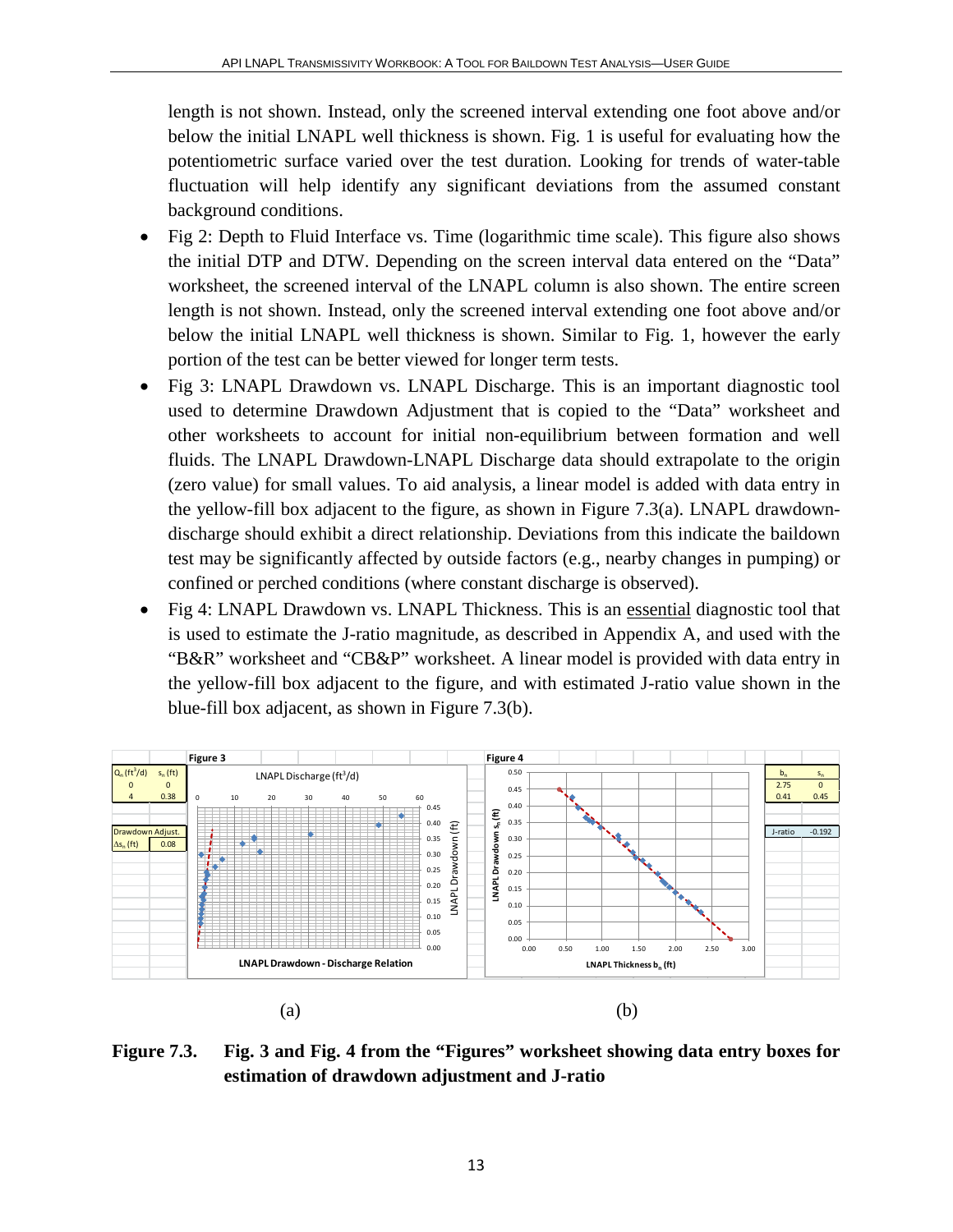- Fig. 5: Depth to Product (DTP) vs. LNAPL Discharge. This figure may be helpful as a diagnostic tool to identify soil stratigraphic influences.
- Fig 6: Depth to Water (DTW) vs. LNAPL Discharge. This figure may be helpful as a diagnostic tool to identify soil stratigraphic influences.
- Fig 7: LNAPL Thickness vs. Time. This figure may be useful for evaluating if the fluid levels reach equilibrium at the end of the test.
- Fig 8: LNAPL Discharge vs. Time. This figure represents an alternative method for evaluating if the baildown test has completed and the well reaches equilibrium conditions.
- Fig 9: LNAPL Well Inflow Volume vs. Time. Fig. 9 is analogous to Fig. 7 except provided in terms of the total well volume. In addition for being useful to evaluate test completion, this figure is useful for design of future baildown tests in terms of volume to remove from the well and filter pack.
- Fig 10: LNAPL Drawdown vs. Time. Linear model tool is also added with data entry in the yellow-fill box adjacent to the figure. In combination with Fig. 3, this figure is useful in identifying cut-off time for early-time data.

# **7.4 "B&R" Worksheet**

The "B&R", or Bouwer and Rice worksheet calculates the LNAPL transmissivity and standard deviation based on the Bouwer and Rice (Bouwer and Rice, 1976; Bouwer, 1989) method using the method of linear least squares. As shown in Eq. (C.3), according to this method, the logarithm of the drawdown varies as a linear function of time. A straight line is automatically fit to the log-drawdown vs. time data and the slope of this line is used to determine the LNAPL transmissivity. The variance of the slope of the line is used to estimate the LNAPL transmissivity standard deviation. The ratio of the radius of influence to the effective radius is calculated using the polynomial approximation presented by Butler (2000). The user may eliminate early time data from the analysis by entering a non-zero value for the cutoff time (yellow cell). An example worksheet is shown in Figure 7.5. The only active cell on this worksheet is the cut-off time, and the LNAPL transmissivity value is automatically calculated. The lower figure on the worksheet shows the fit of the model data to the B&R Type Curve (see discussion below).

For the example shown in Figure 7.5 the cut-off time is set at 25 minutes. This cut-off time is based on eliminating early-time data associated with large filter pack drainage to the well. The drawdown-discharge curve for this example (Fig. 3 on the "Figures" worksheet) is shown in Figure 8.1 (c) and Figure 8.1 (d) (expanded scale after drawdown correction). In particular, Figure 8.1 (d) shows that the linear relationship between drawdown and discharge is reached once the LNAPL drawdown is about 0.25 ft. The LNAPL drawdown vs. time curve (Fig. 10 from the "Figures" worksheet) is shown in Figure 7.4, which gives the corresponding cut-off time 25 minutes for an LNAPL drawdown of 0.25 ft.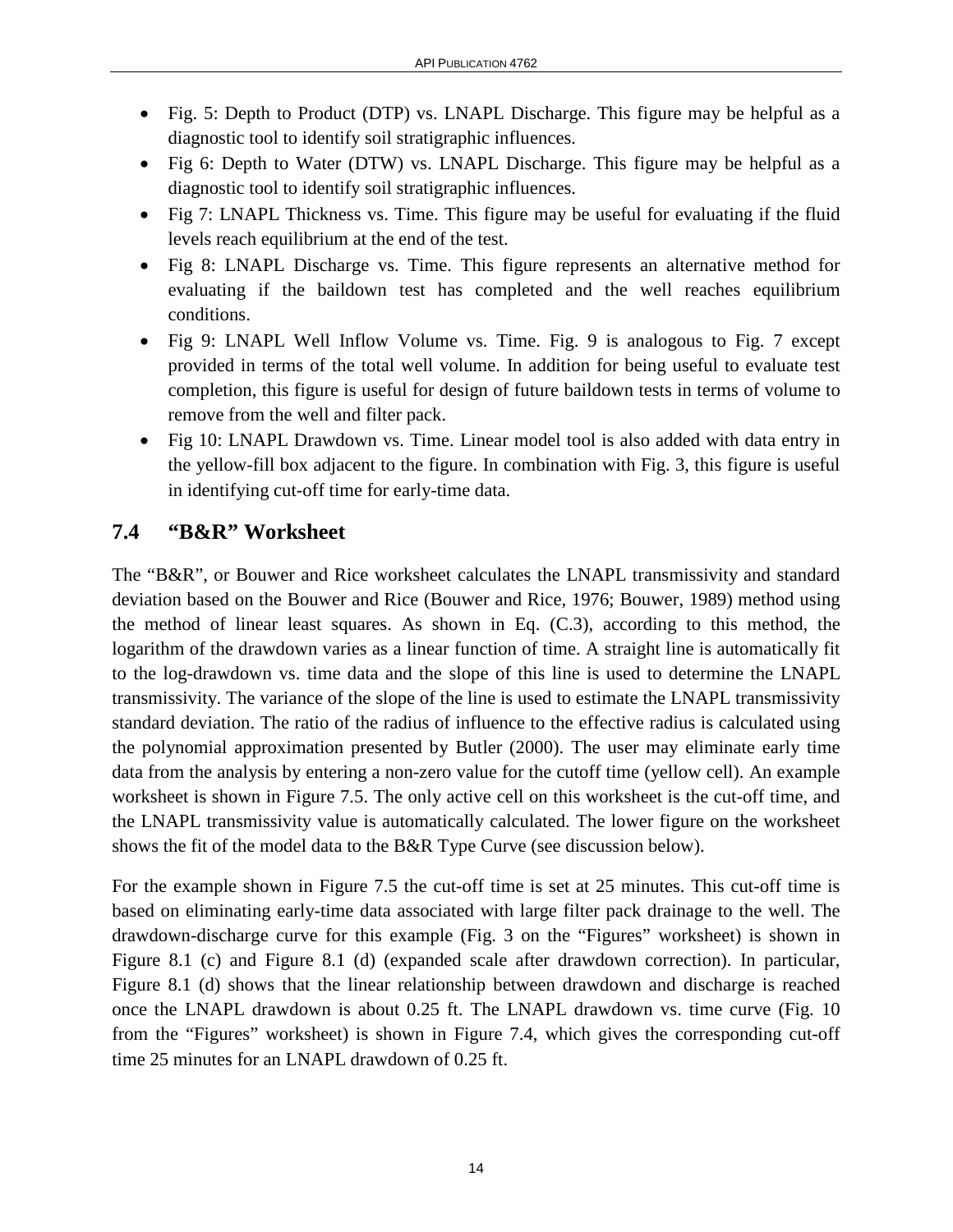

**Figure 7.4. LNAPL Drawdown vs. Time Curve (Fig. 10 from "Figures" Worksheet)**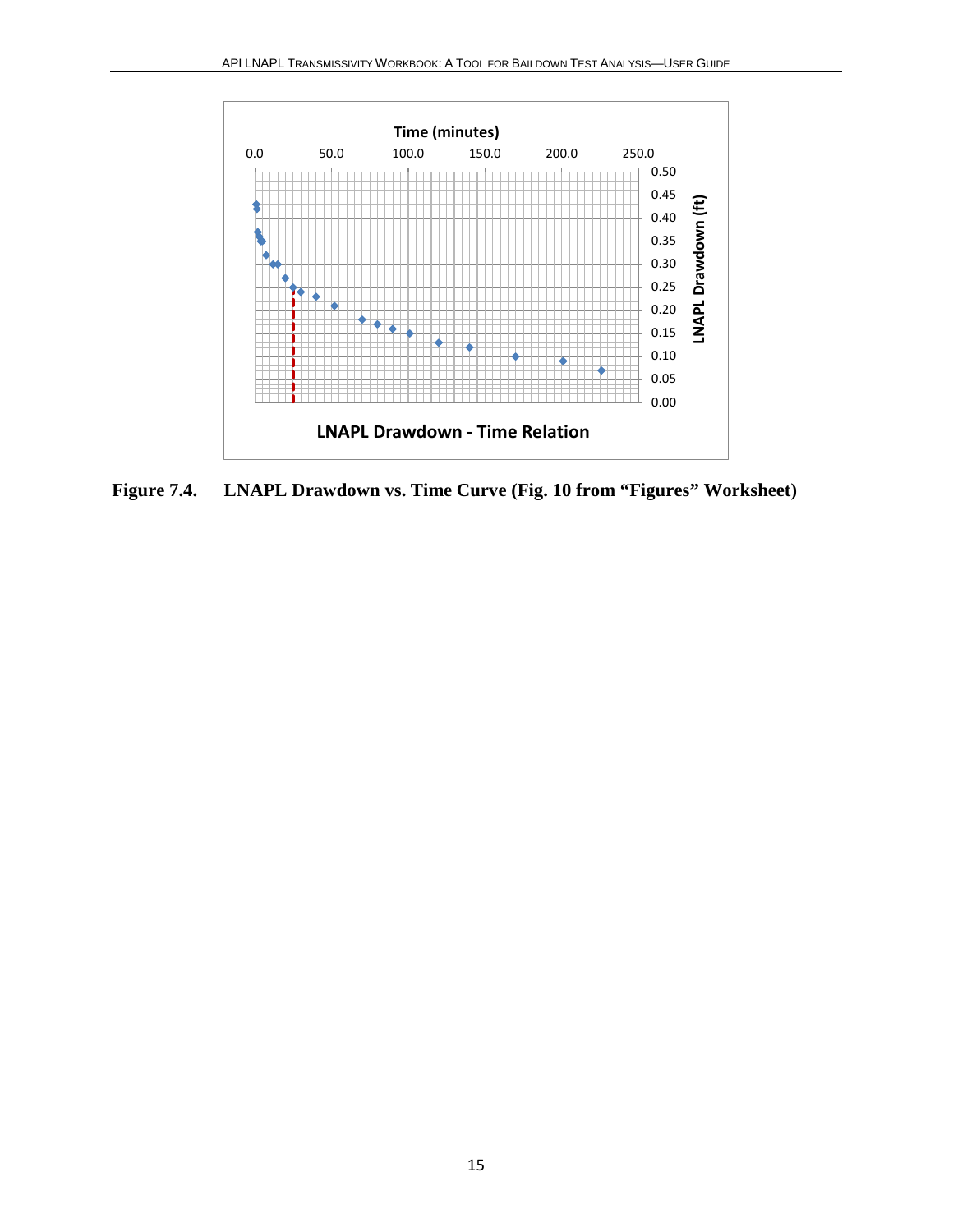

**Figure 7.5. "B&R" worksheet**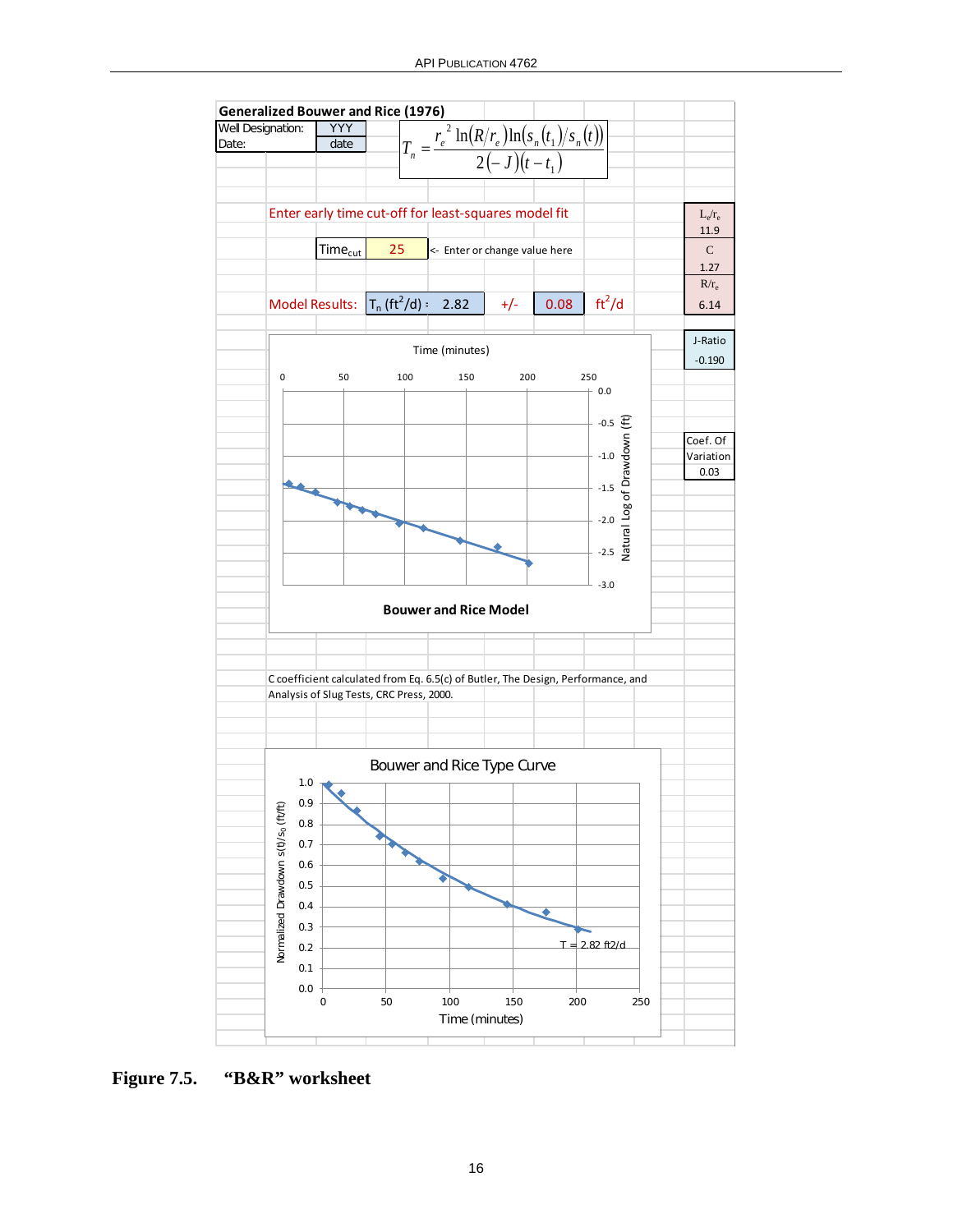## **7.5 "C&J" Worksheet**

The Cooper and Jacob (C&J) worksheet is used to calculate the LNAPL transmissivity value based on the Cooper and Jacob (1946) equation. [As described in Appendix D, the Theis equation is actually used in calculations, though the more commonly used Cooper and Jacob designation has been retained here.] The method used is modified from that presented as method three of Huntley (2000). The method is outline in Appendix D. Unlike the B&R method, both the C&J method and the CB&P method use a storage parameter  $(S_n)$  in addition to LNAPL transmissivity  $(T_n)$  to fit the model and data. Use of the storage parameter implies that the time origin is critical to data analysis for both methods. Yet, it is recognized that early-time data can be impacted by filter-pack drainage and not reflect natural LNAPL flow from the formation to the well. Thus the user may specify a cut-off time to eliminate early-time data from the analysis. To provide consistency with the model basis, the user may also adjust the time origin to a fraction of the cut-off time. There is little guidance towards an appropriate fraction, though the range 50 % to 80 % appears reasonable. Recommended values are 0.6 or 2/3, whichever is more convenient. Both the cut-off time and time adjustment values are specified by the user (light yellow cells). For further discussion, see Section 6.2. In some cases, repeating the test with alternative field methods that reduce the removal time or reduce the filter pack recharge may help reduce the need for the time adjustment.

The estimate of LNAPL transmissivity is found by minimizing the root-mean-square error between model prediction and data by varying the storage coefficient and LNAPL transmissivity. An example worksheet is shown in Figure 7.6. The Adjusted Time is set to 6 minutes, which is 60 % of the cut-off time. The Excel "Solver" function is used to find the root-mean-square error, which is the square root of the sum square difference (SSD) provided by Eq. (D.6). Instead of using "Solver" to find both  $S_n$  and  $T_n$ , it is recommended that the user select a trial value of  $S_n$ and use "Solver" to find  $T_n$ . Alternatively, the letter d may be entered as the Trial  $S_n$  value to select the default option described in Section 6.3.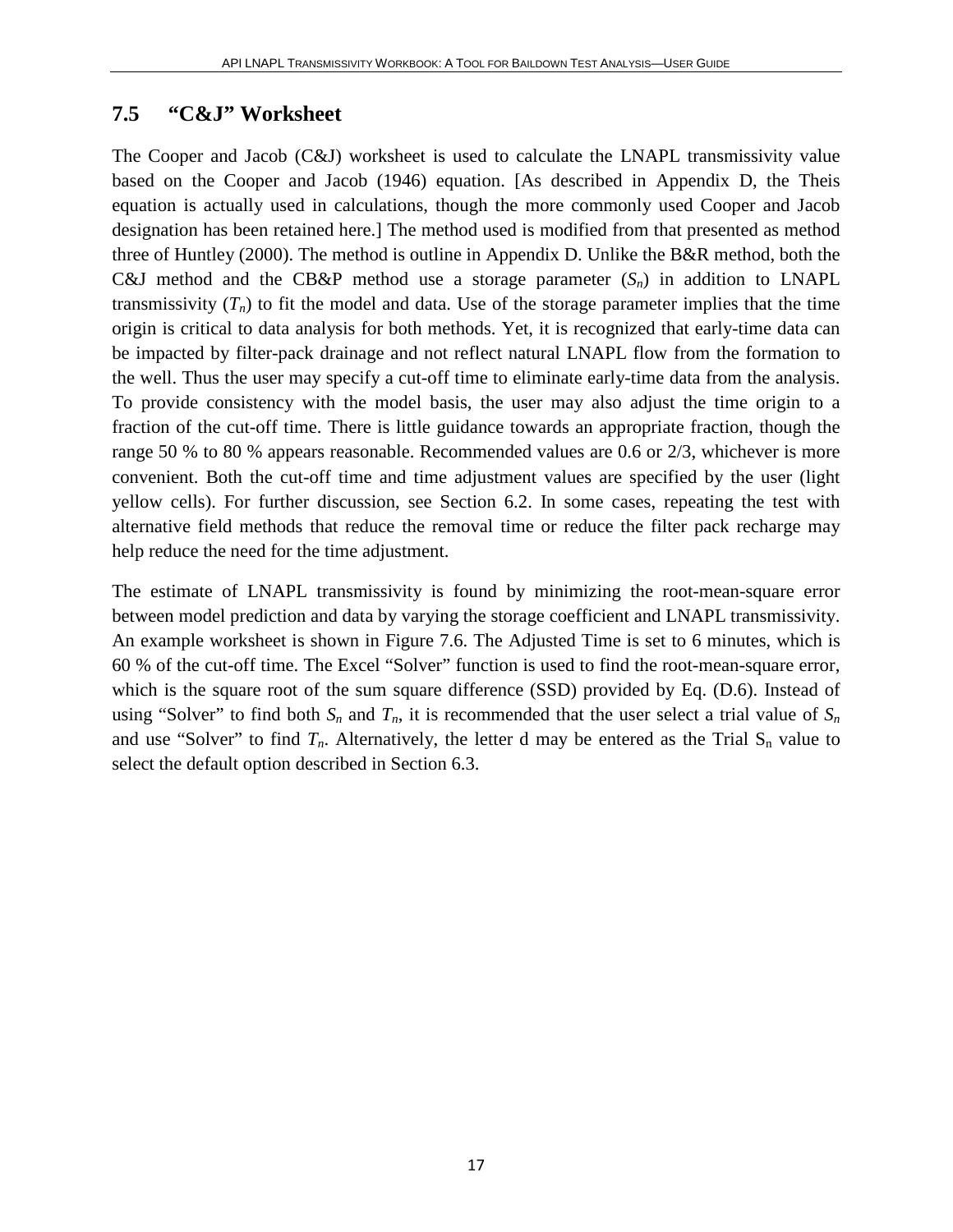

**Figure 7.6. "C&J" worksheet**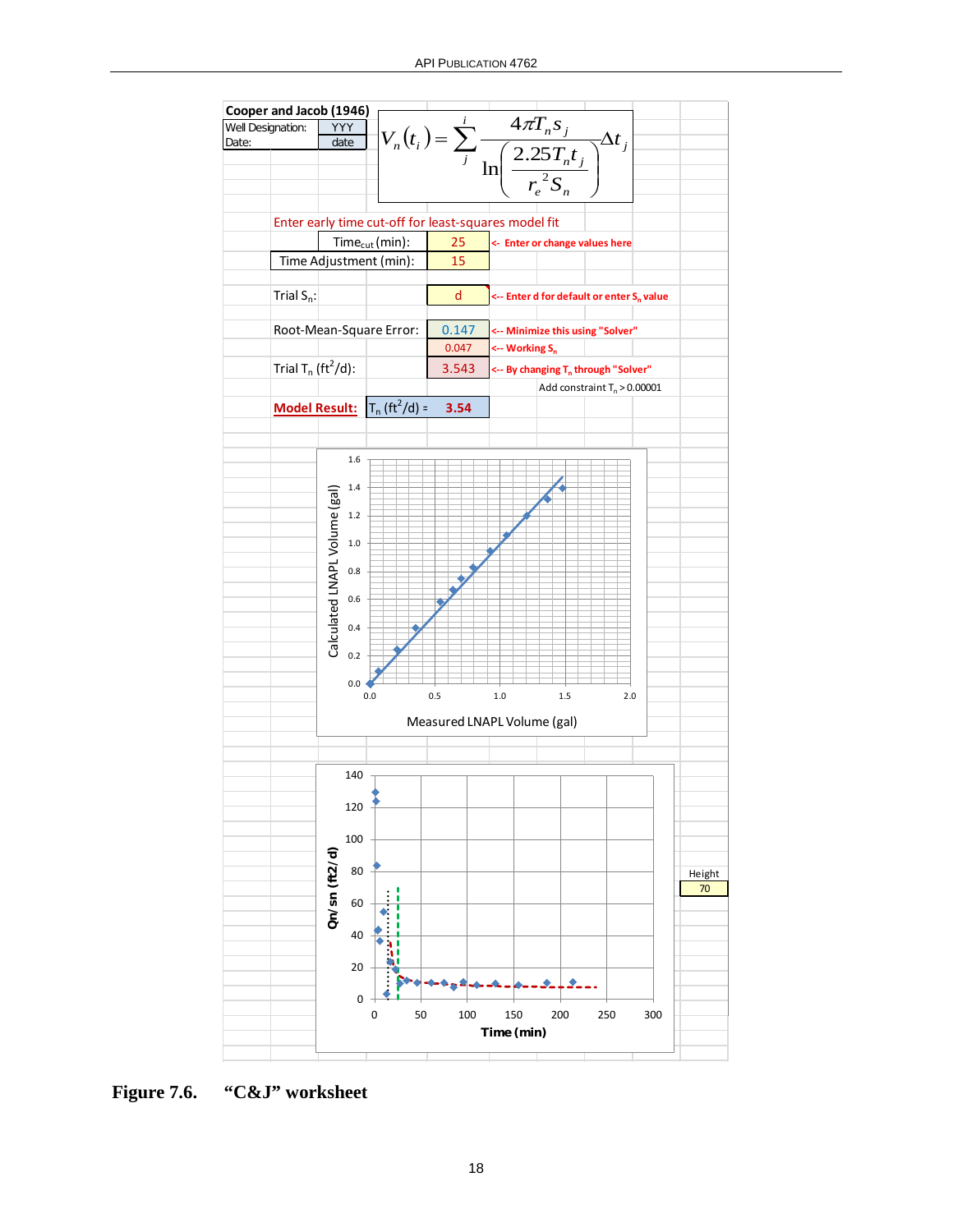## **7.6 "CB&P" Worksheet**

The Cooper, Bredehoeft and Papadopulos (CB&P) worksheet is used to calculate the LNAPL transmissivity value based on the Cooper, Bredehoeft and Papadopulos (1967) slug test model. Application of this model for an LNAPL baildown test is described in Appendix E, and an example worksheet is shown in Figure 7.7. For application of this method, there are three unknown parameters: initial LNAPL drawdown  $s_n(0)$ , LNAPL transmissivity  $T_n$ , and LNAPL storage coefficient  $S_n$ . Trial estimates of these quantities are entered on the worksheet, and the Excel "Solver" function is used to minimize the root-mean-square error given by the square-root of Eq. (E.7). An estimate of the initial drawdown is provided by the extrapolated drawdown at the cut-off time. Alternatively, the initial drawdown is selected so that the drawdown ratio  $s_n/s_{n0}$ extrapolates to 1 at time  $= 0$  (which includes the cut-off time adjustment). The algorithm used to evaluate the model equations is derived from Charbeneau (2000).

|                   |                                   |                                       | Cooper, Bredehoeft and Papadopulos (1967)            |                     |                            |                         |                                                 |                             |              |
|-------------------|-----------------------------------|---------------------------------------|------------------------------------------------------|---------------------|----------------------------|-------------------------|-------------------------------------------------|-----------------------------|--------------|
| Well Designation: |                                   | <b>YYY</b>                            |                                                      |                     |                            |                         |                                                 |                             |              |
| Date:             |                                   | date                                  |                                                      |                     |                            |                         |                                                 |                             |              |
|                   |                                   |                                       |                                                      |                     |                            |                         |                                                 |                             |              |
|                   |                                   |                                       | Enter early time cut-off for least-squares model fit |                     |                            |                         |                                                 |                             |              |
|                   |                                   | Time <sub>cut</sub> (min):            |                                                      | 25                  |                            |                         | <- Enter or change values here                  |                             |              |
|                   |                                   | Initial Drawdown s <sub>n</sub> (ft): |                                                      | 0.25                |                            |                         |                                                 |                             |              |
|                   | Trial $S_n$ :                     |                                       |                                                      | $\mathsf{d}$        |                            | <-- Enter d for default |                                                 |                             |              |
|                   |                                   |                                       | Root-Mean-Square Error:                              | 0.171               |                            |                         | <-- Minimize this using "Solver"                |                             |              |
|                   | Trial $T_n$ (ft <sup>2</sup> /d): |                                       |                                                      | 2.632               |                            |                         | <-- By changing T <sub>n</sub> through "Solver" |                             |              |
|                   |                                   |                                       |                                                      | 0.041               | <-- Working S <sub>n</sub> |                         |                                                 | Add constraint Tn > 0.00001 |              |
|                   |                                   |                                       | Model Result: $T_n (ft^2/d) =$                       | 2.63                |                            |                         |                                                 | $T_{min}$                   | $\mathbf{1}$ |
|                   |                                   |                                       |                                                      |                     |                            |                         |                                                 | $T_{max}$                   | 230          |
|                   |                                   |                                       |                                                      |                     |                            |                         |                                                 |                             |              |
|                   |                                   |                                       |                                                      |                     |                            |                         |                                                 |                             |              |
|                   | 0.0                               | 50.0                                  | 100.0                                                | Time (min)<br>150.0 |                            | 200.0                   | 250.0                                           |                             | J-Ratio      |
|                   |                                   |                                       |                                                      |                     |                            |                         | 1                                               |                             | $-0.190$     |
|                   |                                   |                                       |                                                      |                     |                            |                         | 0.9                                             |                             |              |
|                   |                                   |                                       |                                                      |                     |                            |                         | 0.8                                             |                             |              |
|                   |                                   |                                       |                                                      |                     |                            |                         | 0.7                                             |                             |              |
|                   |                                   |                                       |                                                      |                     |                            |                         |                                                 |                             |              |
|                   |                                   |                                       |                                                      |                     |                            |                         | 0.6                                             |                             |              |
|                   |                                   |                                       |                                                      |                     |                            |                         | $0.5\,$                                         | $s_n/s_{n0}$                |              |
|                   |                                   |                                       |                                                      |                     |                            |                         | 0.4                                             |                             |              |
|                   |                                   |                                       |                                                      |                     |                            |                         | 0.3                                             |                             |              |
|                   |                                   |                                       |                                                      |                     |                            |                         | 0.2                                             |                             |              |
|                   |                                   |                                       |                                                      |                     |                            |                         | 0.1                                             |                             |              |
|                   |                                   |                                       |                                                      |                     |                            |                         | $\mathbf 0$                                     |                             |              |
|                   |                                   |                                       |                                                      |                     |                            |                         |                                                 |                             |              |
|                   |                                   |                                       |                                                      |                     |                            |                         |                                                 |                             |              |

**Figure 7.7. "CB&P" worksheet**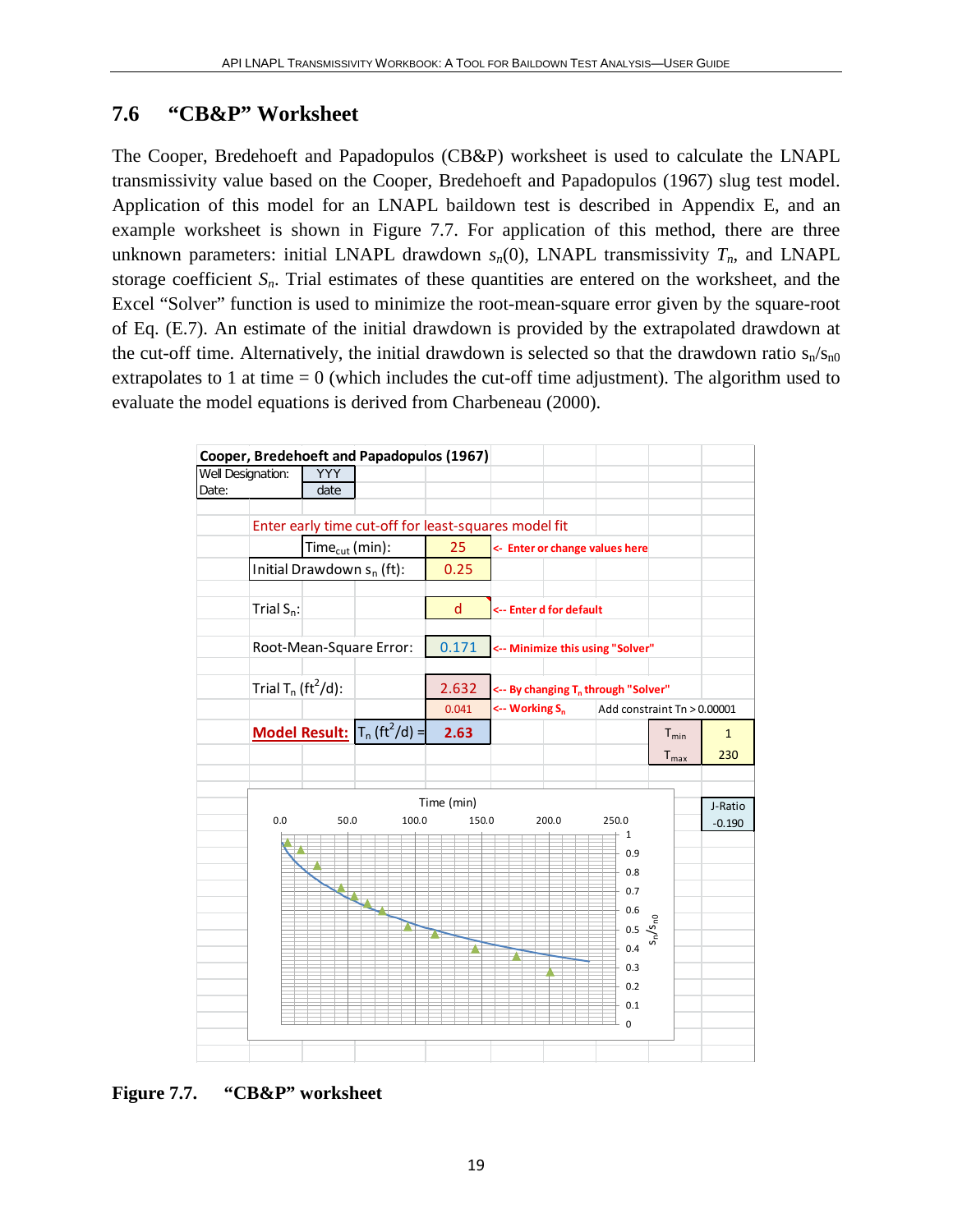#### **7.7 "B&R Type Curve" Worksheet**

This worksheet presents a type curve based on the Bouwer and Rice method along with a supporting data sheet. The type curve was developed to support rapid field evaluation of LNAPL baildown tests when the user is primarily interested in 'order-of-magnitude' estimates of LNAPL transmissivity and possible early termination of a field test of a particular well. The type curve is a normalized plot of the Bouwer and Rice solution present at the top of the B&R worksheet, where the type curve shows normalized drawdown as a function of time for selected values of LNAPL transmissivity. The use of the type curve requires that the well-specific construction and specific yield data be entered into the "Data" worksheet in order to generate the correct type curves. A J-ratio of  $(p_r - 1)$  is recommended unless well-specific behavior is available. The user may change the range of LNAPL transmissivity curves shown on the curve and associated maximum times (which may correspond to the test time) (light yellow cells). The lower part of the worksheet provides a data sheet that may be copied for field use. The type curve application was suggested by Andrew Kirkman. Figure 7.8 shows an example worksheet.



**Figure 7.8. "B&R Type Curve" worksheet**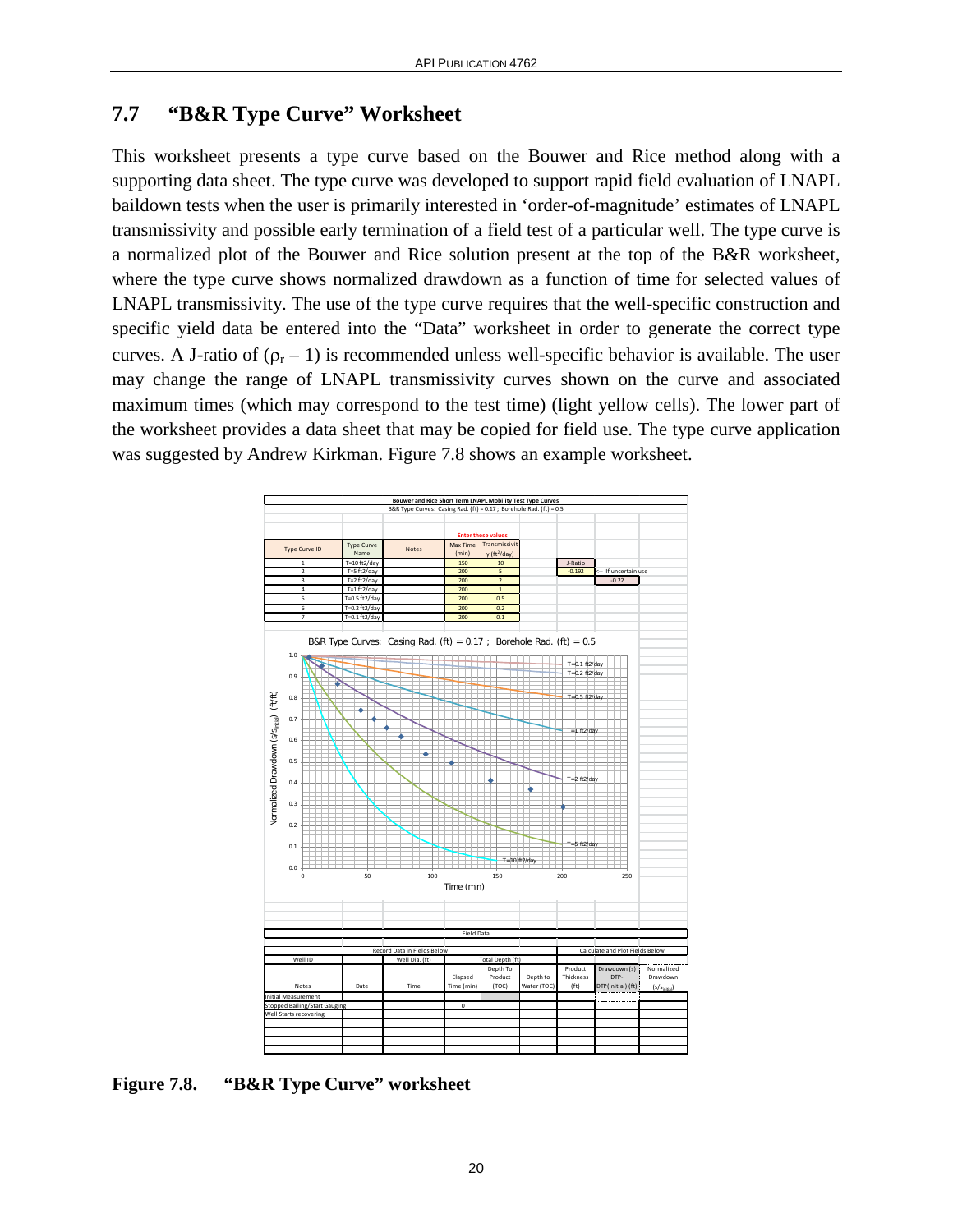## **7.8 "Confined" Worksheet**

The "Confined" worksheet is used to estimate LNAPL transmissivity under confined LNAPL conditions. This worksheet is visible and available when the CONFINED button is selected under Step 3 Conditions on the "Selection and Results" worksheet. The basic equations are presented in Appendix F, and an example worksheet is shown in Figure 7.9. The depth to base of confining bed is entered to determine the effective limiting thickness of LNAPL in the well  $b_{nw}$ (see Eq. F.2). The constant discharge from the steady discharge portion of the test is then entered and used to calculate the LNAPL transmissivity. The radius of influence term for the skimmer well equation is determined from the Bouwer and Rice (B&R) worksheet.



**Figure 7.9. "Confined" worksheet**

## **7.9 "Perched" Worksheet**

The "Perched" worksheet is used to estimate LNAPL transmissivity under perched LNAPL conditions. The basic equations are presented in Appendix G. The depth (bgs) to the top of the perching layer, *DZ*12, is entered to determine the effective limiting drawdown of LNAPL in the well based on the initial depth to product  $DTP_0$ . The constant discharge from the steady discharge portion of the test is then entered and used to calculate the LNAPL transmissivity. The radius of influence term for the skimmer well equation is determined from the Bouwer and Rice (B&R) worksheet. The worksheet mirrors the "Confined" worksheet and is not repeated here.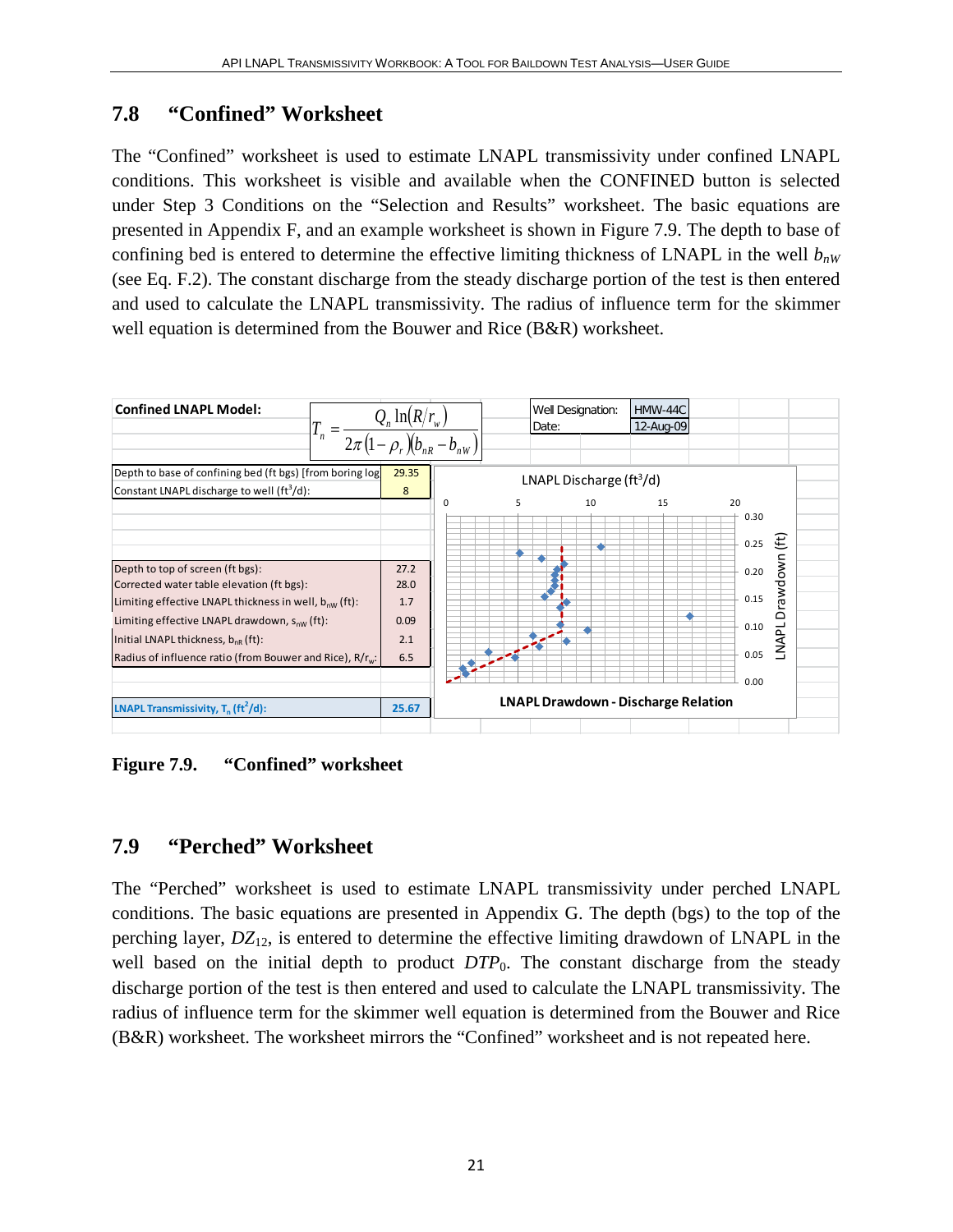#### **8. Examples and Important Diagnostic Tools**

An important diagnostic tool is a plot of the well drawdown versus well discharge. The general shape of this relationship can be used to identify conditions with significant borehole recharge from the filter pack, screen for perched or confined LNAPL conditions, and help identify whether formation LNAPL was initially in equilibrium with well-bore LNAPL (and whether drawdown adjustment might be necessary). Some example curves are discussed below.

Figure 8.1 shows a number of drawdown-discharge curves. Figure 8.1(a) shows an example for unconfined LNAPL where significant borehole recharge from the filter pack is not an issue. While the initial calculated data (point with large  $Q_n$ , large  $s_n$ ) is not consistent with other data on this figure, it is based on measurements taken at 0.5 and 1 minute into the test and could be associated with measurement uncertainty. Figure 8.1(b) gives an example where borehole recharge from the filter pack is significant. The initial data show large discharge which is primarily associated with filter pack drainage. Once the drawdown falls below 0.35 feet, consistent linear drawdown-discharge behavior is observed.

Figures 8.1(c) and (d) show the same data set. First, Figure 8.1(c) shows that significant borehole recharge does occur. Also, significantly, the linear part of the curve does not approach zero drawdown at zero discharge. Instead, it appears that the extrapolated limit has zero discharge with  $s_n = 0.08$  ft. Such behavior suggests that the formation and wellbore LNAPL fluids were not initially in equilibrium, and that a drawdown correction of  $\Delta s_n = 0.08$  ft should be applied to the data before LNAPL transmissivity analysis. Figure 8.1(d) shows an expanded view of this data after the correction has been applied. Such a correction does affect the resulting LNAPL transmissivity value that is calculated. With the correction  $\Delta s_n = 0.08$  ft, the average LNAPL transmissivity  $T_n = 2.99 \text{ ft}^2/\text{d}$  with CV = 0.16. For the same data and analysis without the 0.08 ft correction, the drawdowns are larger and the estimated LNAPL transmissivity is smaller with an average value  $T_n = 1.89 \text{ ft}^2/\text{d}$  and coefficient of variation = 0.19.

Figure 8.1(e) shows behavior that suggests confined (or perched) LNAPL conditions. In this case it represents confined conditions with the water table initially located at an elevation above the confined LNAPL and with resulting exaggerated LNAPL thickness in the well. Immediately following LNAPL removal from the well, there is no LNAPL within the wellbore to "push" back against LNAPL inflow from the formation, and LNAPL discharge from the formation occurs at a constant rate while the LNAPL drawdown is declining. Once the LNAPL column within the wellbore increases in thickness to contact the mobile formation LNAPL, the inflow rate is retarded and decreases at a linear rate along with the LNAPL drawdown. One may analyze LNAPL transmissivity from the constant inflow rate along with limiting LNAPL drawdown value (about 0.1 ft in this example), or one can use standard (unconfined) equations on the data from the linear drawdown-discharge part of the curve. Figure 8.1(f) shows large initial LNAPL inflow, which in this case is likely associated with aggressive purging in addition to filter pack drainage (this corresponds to Figure B.1(c)).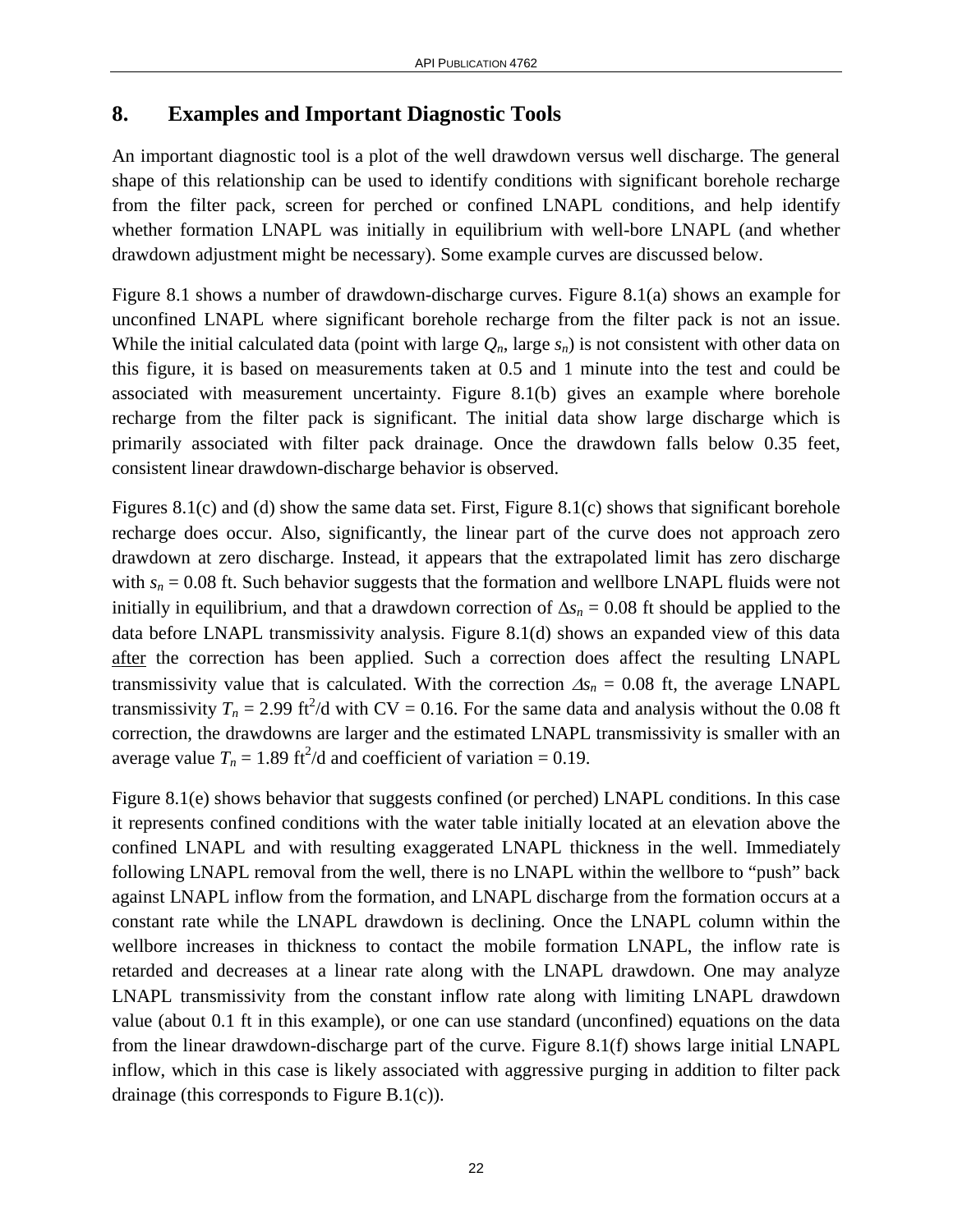

**Figure 8.1. Example LNAPL drawdown-discharge curves**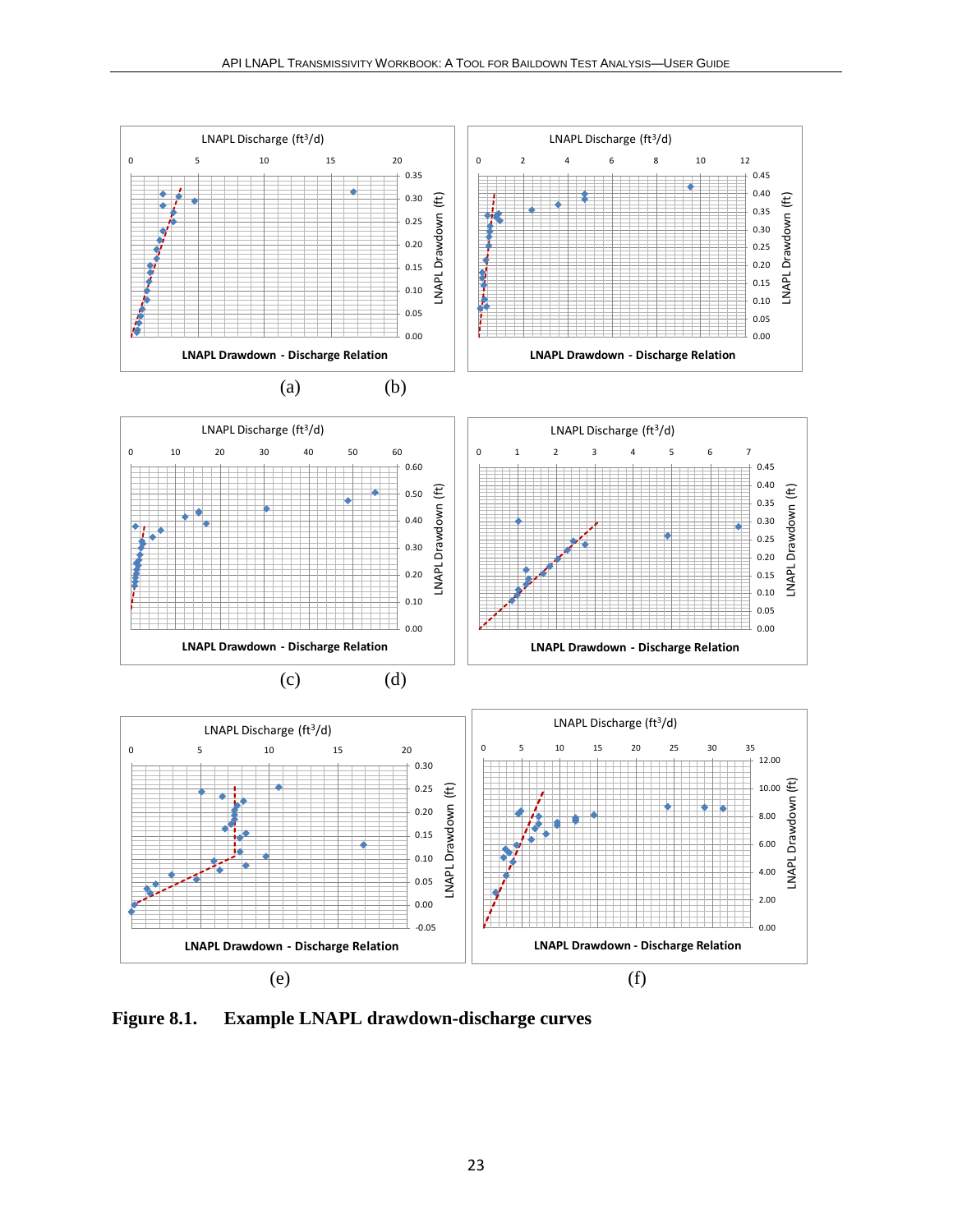A couple of examples are considered in a little more detail. The first example, Figure 8.2, shows results from a baildown test with initial LNAPL thickness approximately 1.5 ft. During fluid removal from the wellbore both LNAPL and water were removed, and there is significant fluid recovery during approximately the first 6 minutes of the test, after which the calculated water table elevation remains stable. While there is significant scatter in the early-time data (larger drawdown values), the latter-time data shows a nearly linear relationship between discharge and drawdown. It also appears that the drawdown intercept with the  $Q_n = 0$  axis has a residual value of about  $s_n = 0.02$  ft (0.24 inch). While this magnitude correction appears small, it does represent nearly 20 % of the drawdown being analyzed during the test analysis. A drawdown correction of magnitude 0.018 ft is applied (larger corrections would result in negative drawdown and require further individual data adjustment or use of an alternative model for analysis). A cut-off of 10 minutes is assumed, and the data gives  $J = -0.179$ . The calculated LNAPL transmissivity is  $T_n =$ 10.45  $\text{ft}^2/\text{d}$ , and the coefficient of variation (ratio of standard deviation to mean transmissivity value based on the three methods of data analysis that are discussed below) is  $CV = 0.13$ . [If drawdown correction is not applied the model provides a LNAPL transmissivity estimate  $T_n =$ 5.34 ft<sup>2</sup>/d with CV = 0.28.]



**Figure 8.2. Example E1:**  $T_n = 10.4 \text{ ft}^2/\text{d}$ ;  $CV = 0.13$ 

The second example shown in Figure 8.3 represents a test where purging resulted in significant removal of both LNAPL and groundwater. The bottom of screen is located at a depth 27 ft, and this is the initial elevation for fluid interfaces in the well. Figure 8.3(b) shows the LNAPL drawdown-discharge graph. The expected linear relationship between LNAPL drawdown and discharge is not observed until the drawdown reaches approximately 4.2 ft. Figure 8.3(c) shows that the J-ratio is  $J = -1.18$ . This is consistent with a rising water table and LNAPL-water interface elevation throughout the test. Figure 8.3(d) is the graph of LNAPL drawdown versus time (Fig. 10 on the "Figures" worksheet). The LNAPL drawdown is 4.2 ft at a time of 24 minutes. A cut-off time of 25 minutes is assumed, with an Adjustment Time  $\Delta t_a = 15$  minutes for the C&J and CB&P methods. Results from the three analysis methods give  $T_n = 3.08 \text{ ft}^2/\text{d}$  with  $CV = 0.07$ .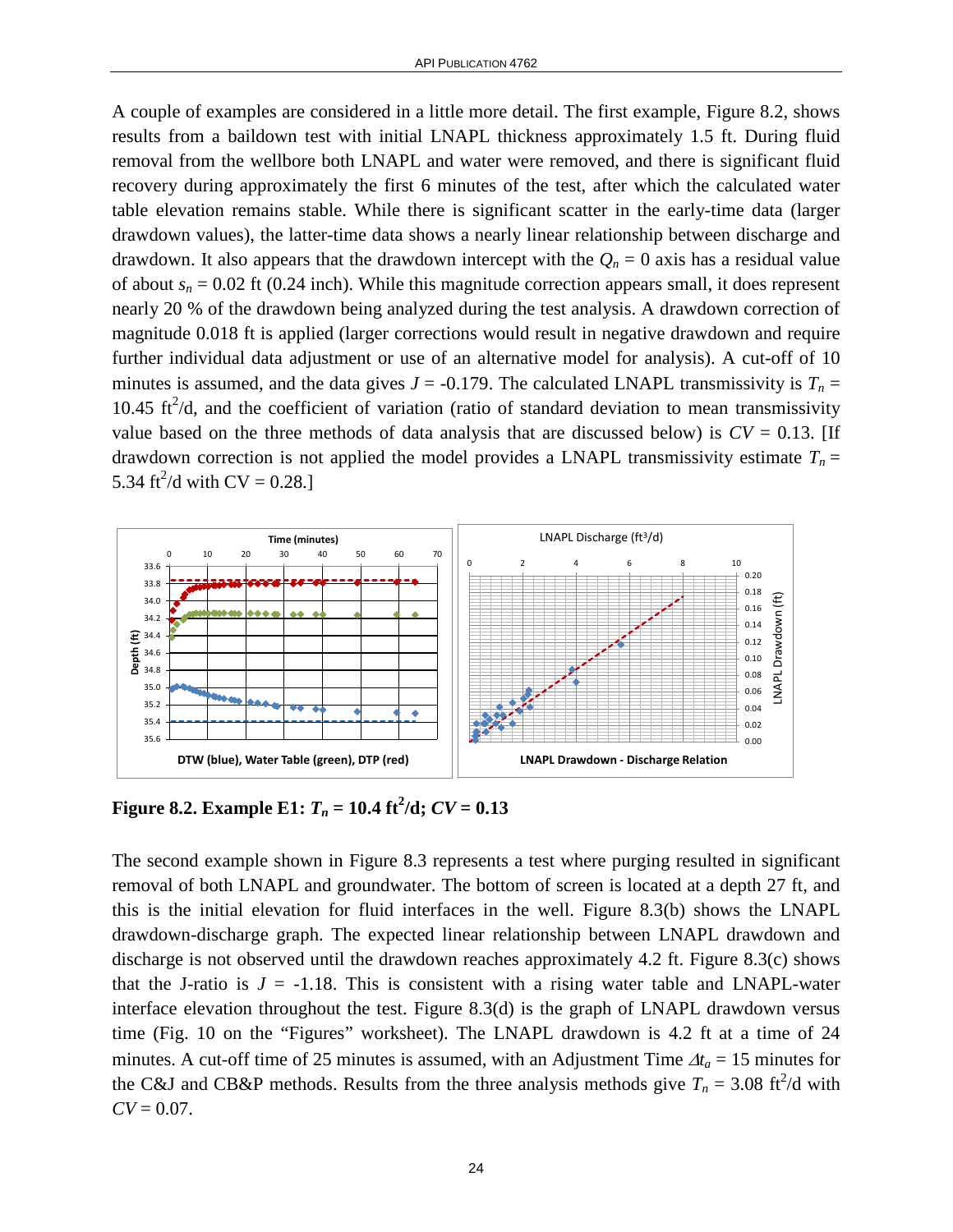

**Figure 8.3. Example E2:**  $T_n = 3.08 \text{ ft}^2/\text{d}$ ;  $CV = 0.07$ 

A third example shown in Figure 8.4 corresponds to the confined LNAPL test shown in Figure 7.9. The LNAPL transmissivity value calculated in Figure 7.9 is based on a single data corresponding to the drawdown and discharge at the end of the "constant discharge" segment. The following example shows that consistent results can be achieved if only the late-time data is used. The drawdown-discharge curve of Figure 8.4(b) shows that the linear relationship is observed starting at a drawdown of about 0.1 ft. Figure 8.4(c) shows that  $J = -0.257$ , which is close to the values that would be used with the Huntley method of analysis (for this well,  $\rho_r =$ 0.764). Figure 8.4(d) shows that a drawdown of 0.1 ft is observed at a time 12 minutes, which serves as the cut-off for the three methods of analysis. A time adjustment  $\Delta t_a = 8$  minutes is used for the C&J method. Results from the three methods give  $T_n = 23.56 \text{ ft}^2/\text{d}$  with  $CV = 0.14$ . This LNAPL transmissivity estimate compares favorably with the estimate  $T_n = 25.67 \text{ ft}^2/\text{d}$  from Figure 7.9.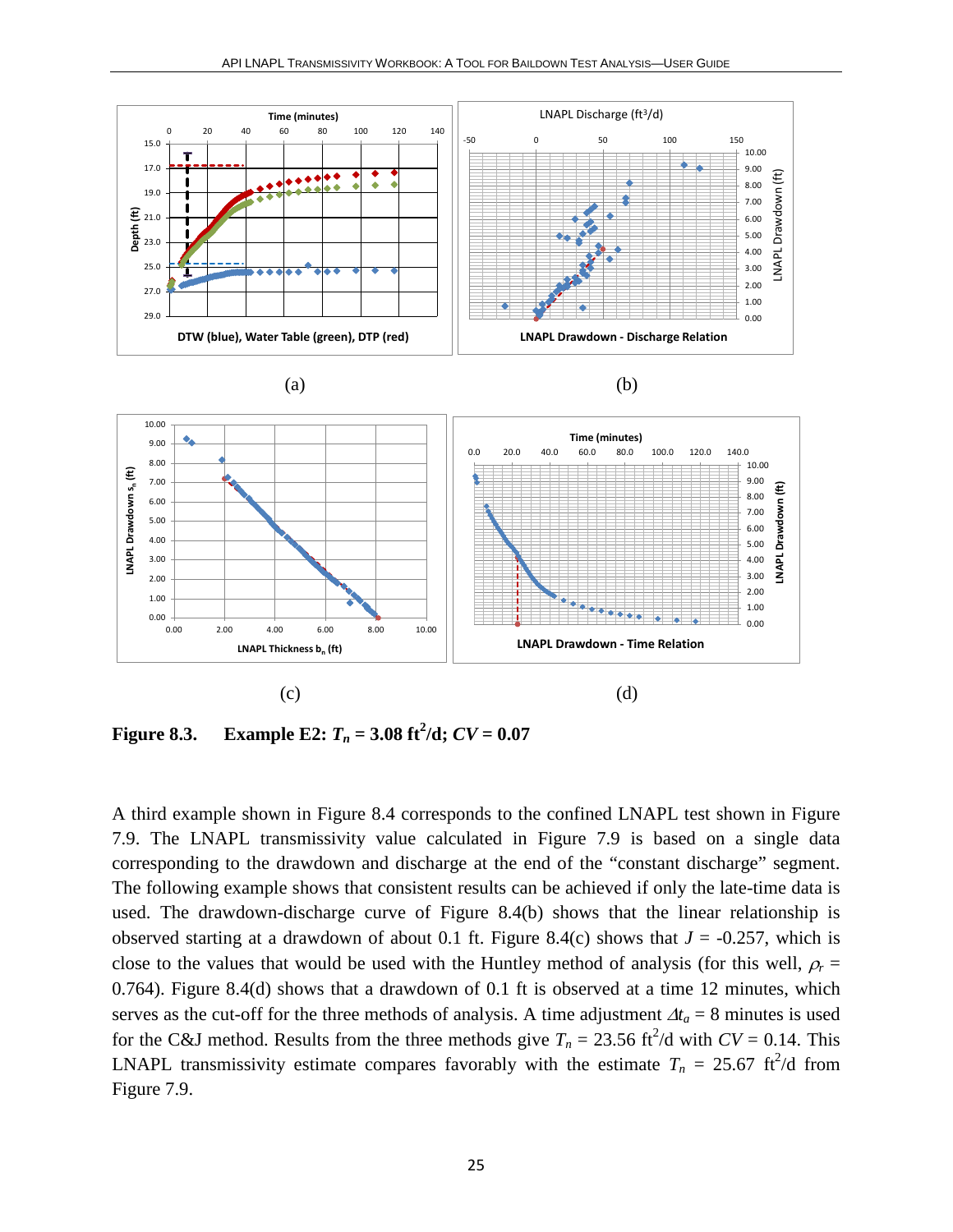

**Figure 8.4. Example E3:**  $T_n = 23.56 \text{ ft}^2/\text{d}$ ;  $CV = 0.14$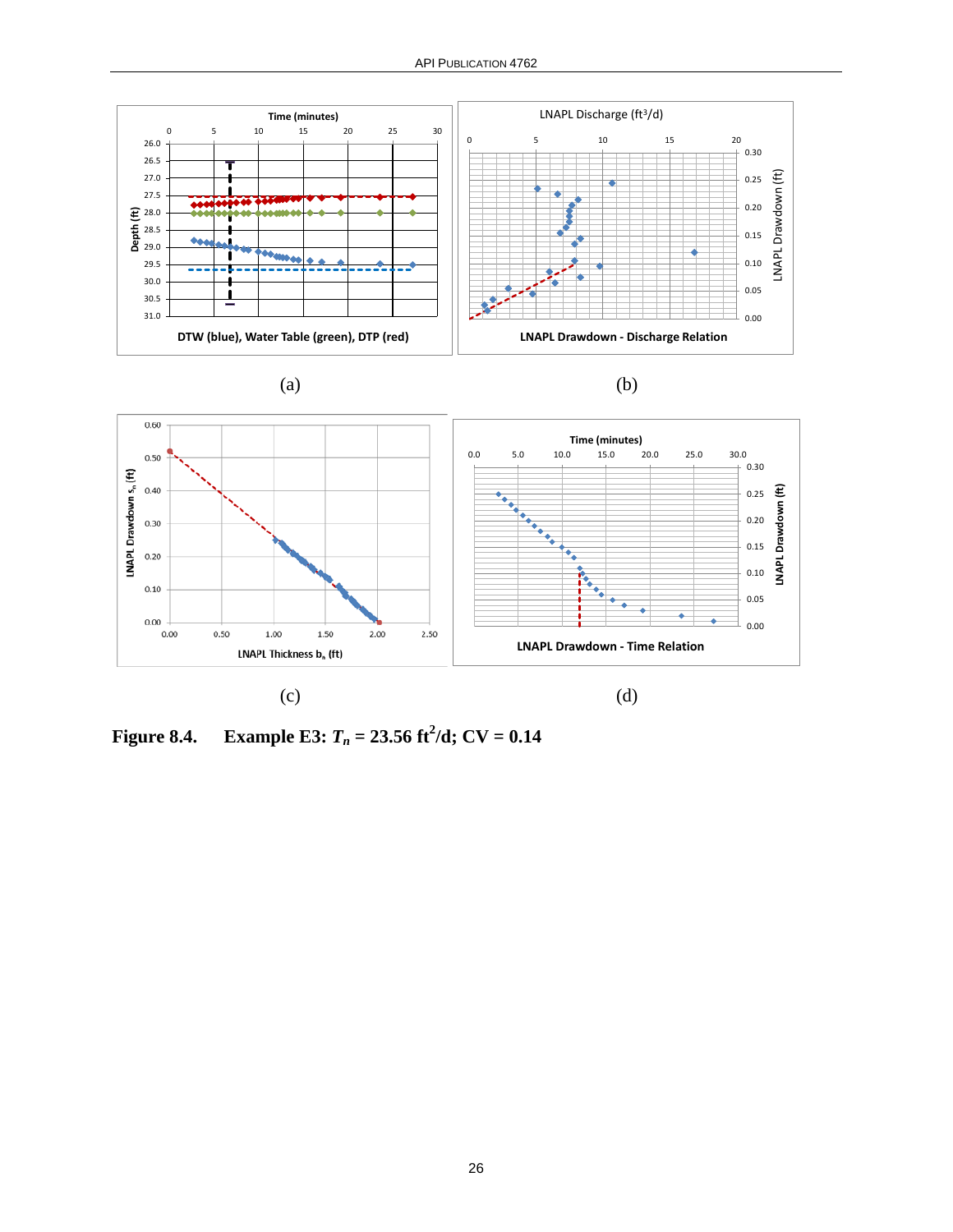# **8. Bibliography**

ASTM (2006). *Standard Guide for Development of Conceptual Site Models and Remediation Strategies for Light Nonaqueous-Phase Liquids Released to the Subsurface*, ASTM E2531-06.

ASTM (2011). *The Standard Guide for Estimation of LNAPL Transmissivity* ASTM E2856-11.

Beckett, G.D. and Lyverse, M.A. (2002). "A Protocol for Performing Field Tasks and Follow-up Analytical Evaluation for LNAPL Transmissivity Using Well Baildown Procedures." AQUI-VER, Inc. and Chevron Texaco Energy Research and Technology Co.

Bouwer, Herman (1989). "The Bouwer and Rice Slug Test - An Update". *Ground Water*, 27(3), 304-309.

Bouwer, Herman, and Rice, R.C. (1976). "A Slug Test for Determining Hydraulic Conductivity of Unconfined Aquifers with Completely or Partially Penetrating Wells". *Water Resources Research*, 12(3), 423-428.

Butler Jr., James J. (2000). *The Design, Performance, and Analysis of Slug Tests*. Lewis Publishers, New York.

Charbeneau, Randall J., (2000). Groundwater Hydraulics and Pollutant Transport. Prentice Hall, New Jersey.

Cooper Jr., Hilton H., Bredehoeft, John G., and Papadopulos, Istavros R. (1967). "Response of a Finite-Diameter Well to an Instantaneous Charge of Water". *Water Resources Research*, 3(1), 263-269.

Cooper, H.H., and Jacob, C.E. (1946). "A Generalized Graphical Method for Evaluating Formation Constants and Summarizing Well Field History". *American Geophysical Union Transactions*, 27, 526-534.

Huntley, David. (2000). "Analytic Determination of Transmissivity from Baildown Tests", *Ground Water*, 38(1), 46-52.

ITRC (2009). "Evaluating LNAPL Remedial Technologies for Achieving Project Goals".

Lundy, Don A. and Laura M. Zimmerman (1996). "Assessing the Recoverability of LNAPL Plumes for Recovery System Conceptual Design." Proceedings of the 10<sup>th</sup> Annual National Outdoor Action Conference and Exposition, National Ground Water Association, Las Vegas, NV. May 13-15.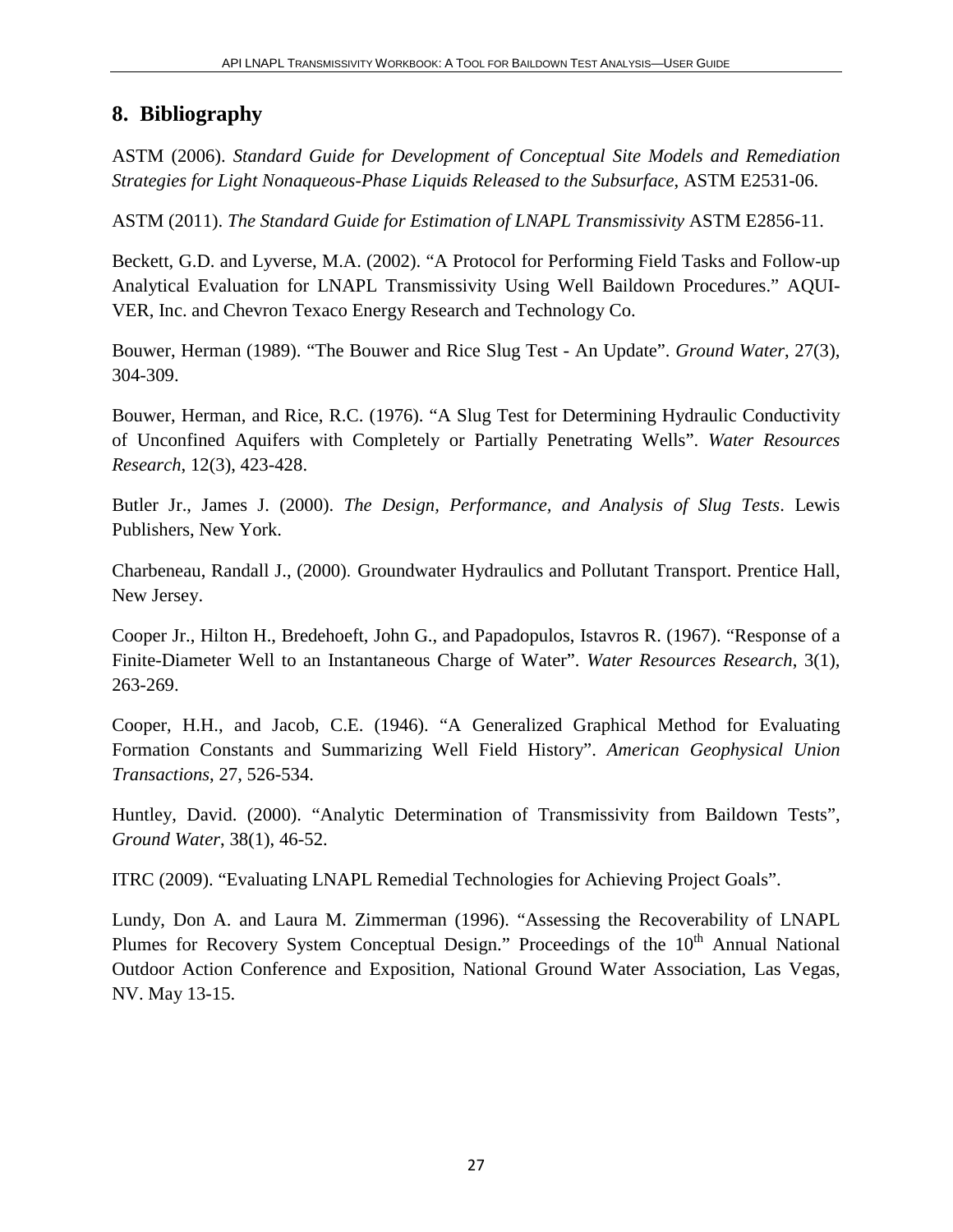#### **Appendix A: Kirkman J-Ratio**

The LNAPL discharge from the formation to the well is also related to changes in LNAPL drawdown. This relationship is critical to the generalized Bouwer and Rice method and Cooper, Bredehoeft and Papadopulos method discussed herein. With the effective well radius (see Appendix B), the relationship is written

(A.1) 
$$
Q_n = \pi r_e^2 \frac{db_n}{dt} = \frac{\pi r_e^2}{J} \frac{ds_n}{dt}
$$

Equation (A.1) states that the LNAPL discharge is equal to the rate of LNAPL accumulation within the well. Andrew Kirkman (personal communication) has suggested that this rate can be generally related to the change in LNAPL drawdown through introduction of a J-ratio parameter. The J-ratio is the slope of the linear relationship between LNAPL drawdown and LNAPL well thickness:

$$
(A.2) \quad J = \frac{\Delta s_n}{\Delta b_n}
$$

The magnitude of the J-ratio varies with the nature of LNAPL recharge to the well. If, during a baildown test, LNAPL is removed from the well using a peristaltic pump with no removal of water and the water recovers quickly (i.e., water transmissivity is much greater than LNAPL transmissivity through the well screen), then the water table elevation should remain constant and  $J = - (1 - \rho_r)$ . If both LNAPL and water are removed during a baildown test, and if the LNAPL transmissivity greatly exceeds the water transmissivity for recharge to the well, then the elevation of the LNAPL-water interface can remain constant and  $J = -1$ . Values outside of this range are also observed. Three examples are shown in Figure A.1. In case (a) the water table elevation remains constant, and the value  $J = -0.244$  is close to  $J = -(1 - \rho_r)$  [for this well,  $\rho_r =$ 0.764]. For case (b), the LNAPL-water interface elevation remains constant and  $J = -1.051$ . For case (c) the interface elevations increase throughout the recovery period and  $J = -2.400$ .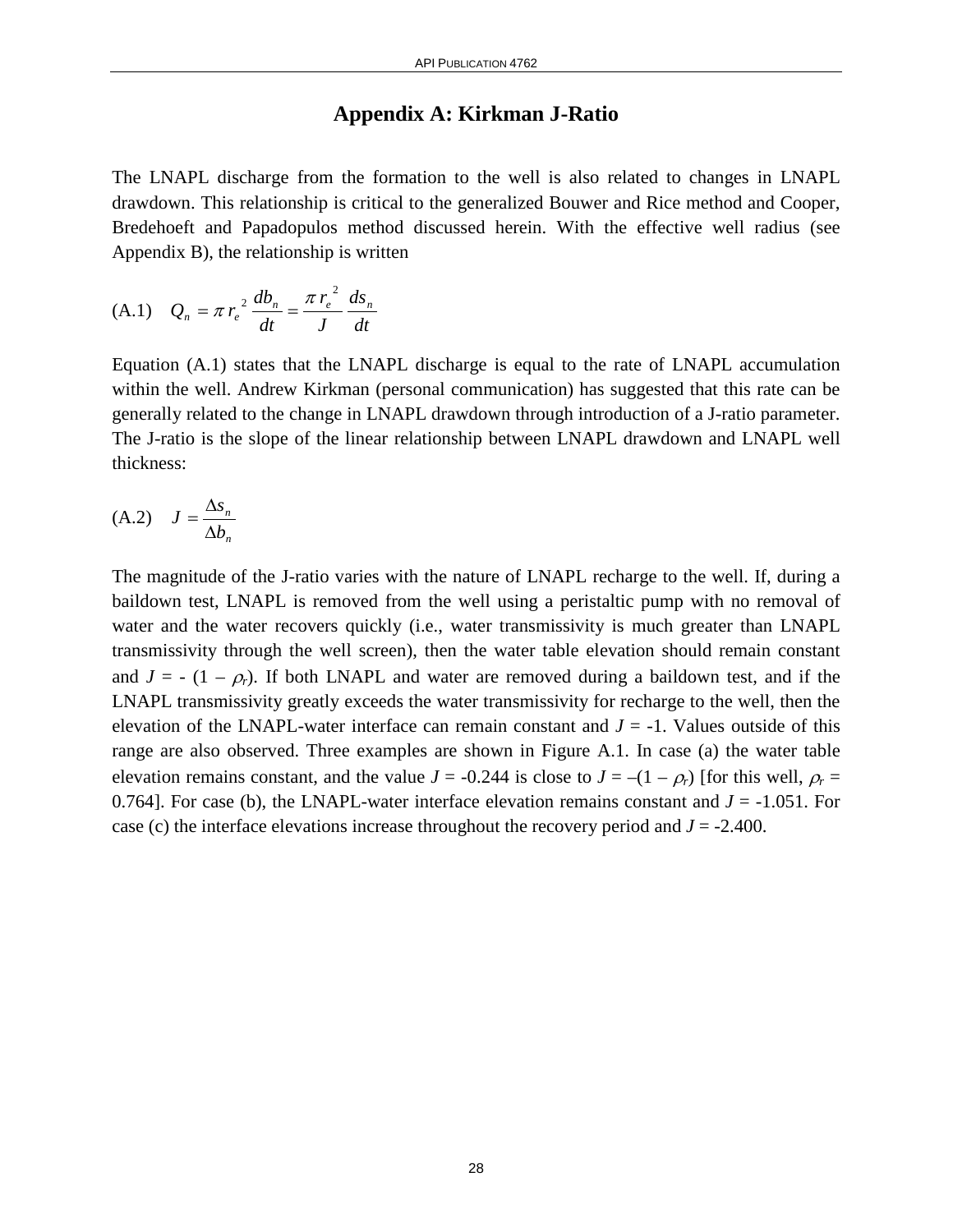











**Figure A.1.** Variation of J-ratio with nature of recharge to the well. (a)  $J = -0.244$ ; (b)  $J =$  $-1.051$ ; (c)  $J = -2.400$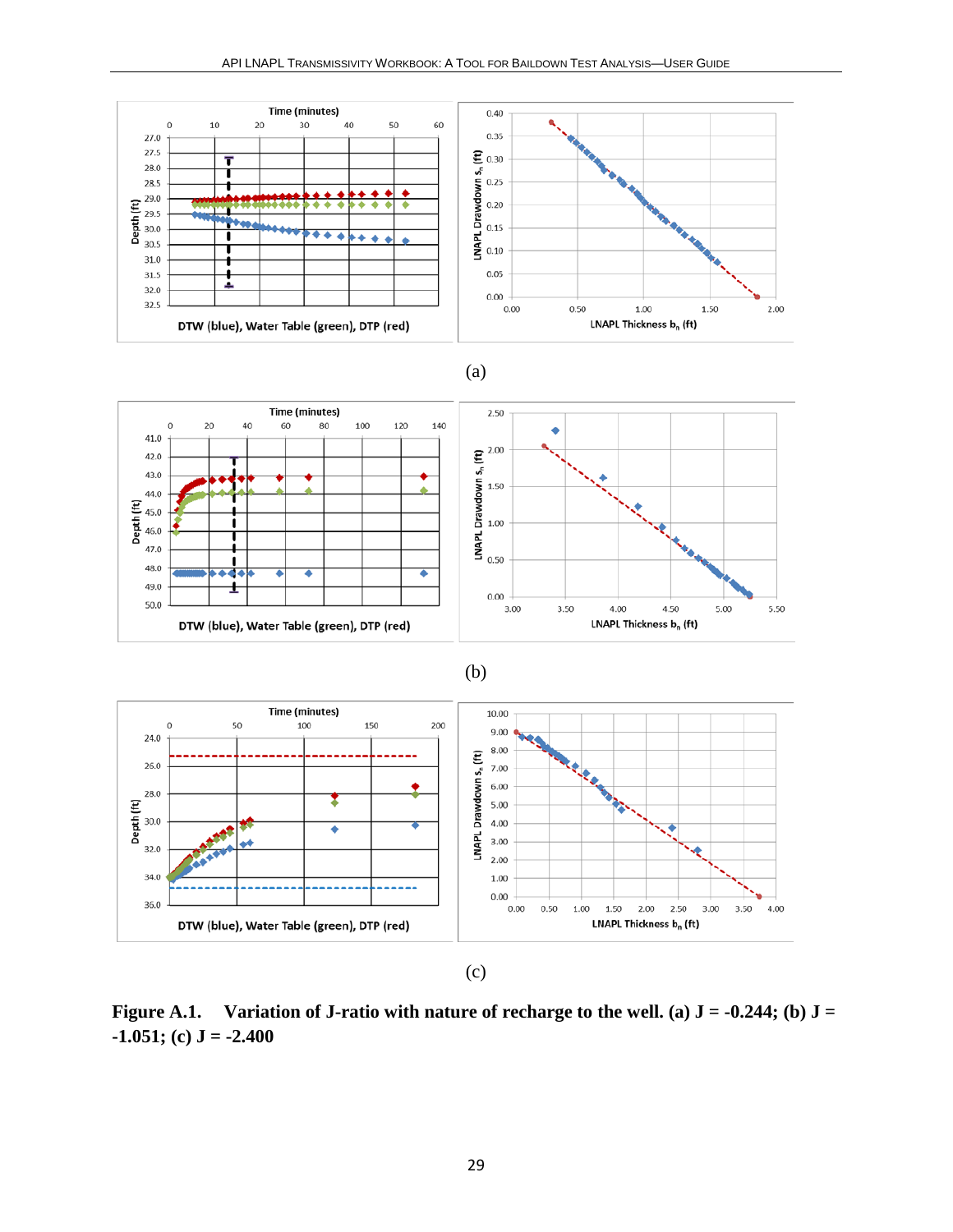#### **Appendix B: Effective Well Radius**

During a baildown test the fluid levels in a well are monitored, and it is necessary to relate the LNAPL volume flux,  $dV_n$ , into the well to the increase in LNAPL thickness,  $db_n$ , or equivalently to the increase in LNAPL head, *dhn*, or decrease in LNAPL drawdown, -*dsn*. By definition of the J-ratio (see Eq. A.2),  $ds_n = J db_n$ . Clearly,

$$
(B.1) \t\t\t dh_n = dz_{an} = - ds_n = - J db_n
$$

(B.2) 
$$
db_n = dz_{an} - dz_{nw} \rightarrow dz_{nw} = dz_{an} - db_n = -(J+1) db_n
$$

In general during a baildown test, after removal of LNAPL from the well, the air-LNAPL interface elevation increases  $(dz_{an} > 0)$ . However, depending on test conditions, the elevation of the LNAPL-water interface can increase, decrease, or remain constant. This is accounted for through the magnitude of the J-ratio. If the J-ratio magnitude is less than -1, then the elevation of the LNAPL-water interface increases  $(dz_{nw} > 0)$ . Otherwise, if the magnitude of the J-ratio is greater than -1, then the elevation of the LNAPL-water interface decreases  $(dz_{nw} < 0)$ . Finally, if  $J = -1$ , then the elevation of the LNAPL-water interface remains constant  $(dz_{nw} = 0)$ .

The increase in LNAPL volume within the well (well casing plus filter pack) depends on the location of the LNAPL column within the well. Three cases are shown in Figure B.1. In the first case both *zan* and *znw* are located within the casing. In the second case *zan* is located within the casing while *znw* is located within the screen section of the well with filter pack. Finally, in the third case both  $z_{an}$  and  $z_{nw}$  are located within the screened section with filter pack. The elevation of top of screen (TOS) and bottom of screen (BOS) are also shown.



**Figure B.1. Three cases showing configuration of LNAPL column in a well**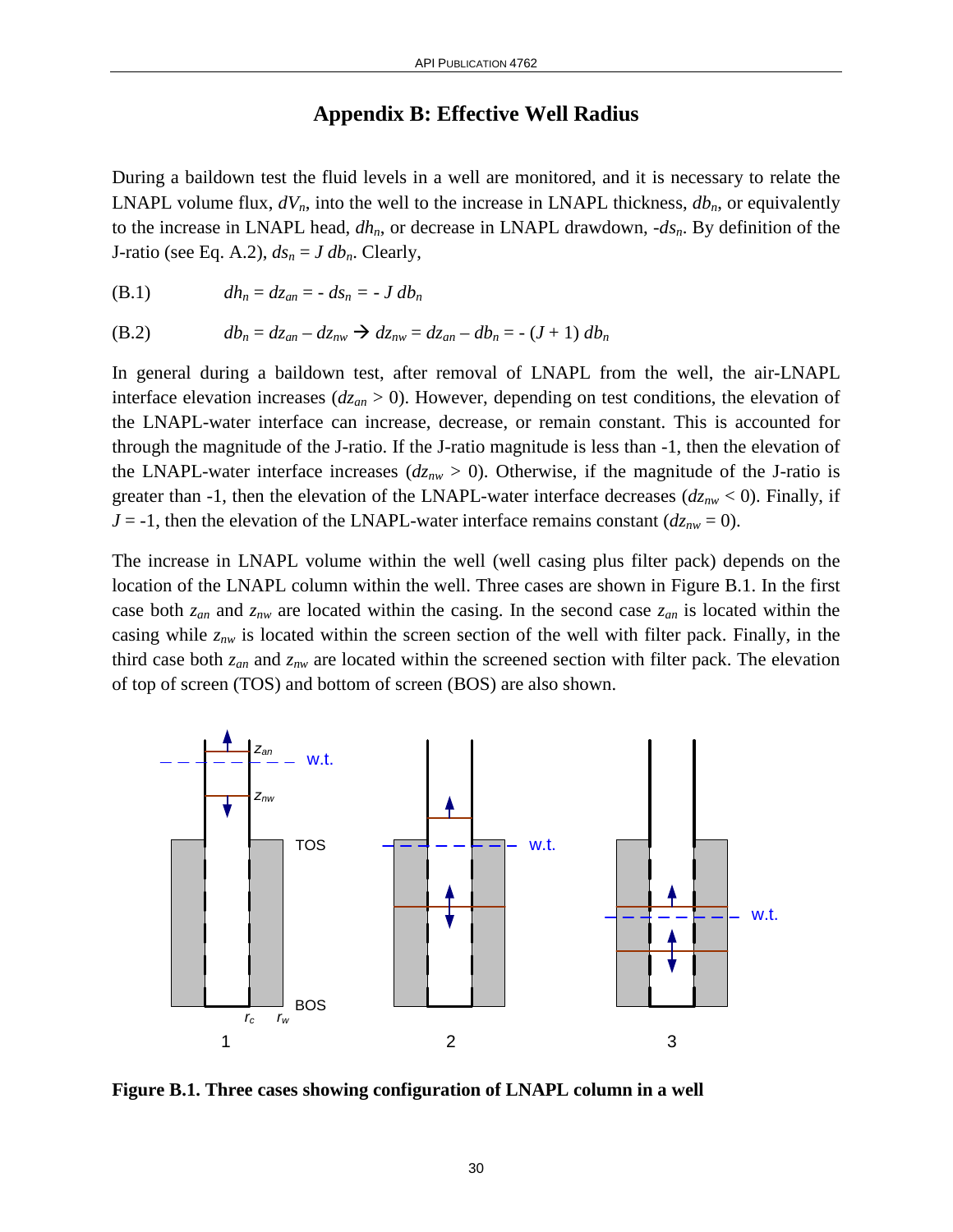To simplify analysis, it is useful to handle the three cases shown in Figure B.1 with a consistent notation by introducing the effective well radius, *re*. Then for all three cases one has

$$
(B.3) \t dV_n = \pi r_e^2 db_n
$$

For Case 1 one clearly has

$$
(B.4) \t\t\t r_{el} = r_c
$$

Similarly, for Case 3 one has

(B.5) 
$$
r_{e3} = \sqrt{r_c^2 + S_y (r_w^2 - r_c^2)}
$$

Case 2 is a little more subtle. One has

$$
dV_n = \pi r_{e1}^{2} (dz_{an}) + \pi r_{e3}^{2} (-dz_{nw})
$$

Using Eqs. (B.1) and (B.2) this may be written

$$
dV_n = \pi r_{e1}^{2} \left( -J \, db_n \right) + \pi r_{e3}^{2} \left( \left( J + 1 \right) \, db_n \right)
$$

Comparing this result with Eq. (B.3) gives

(B.6) 
$$
r_e = \sqrt{-J r_{e1}^2 + (J+1) r_{e3}^2}
$$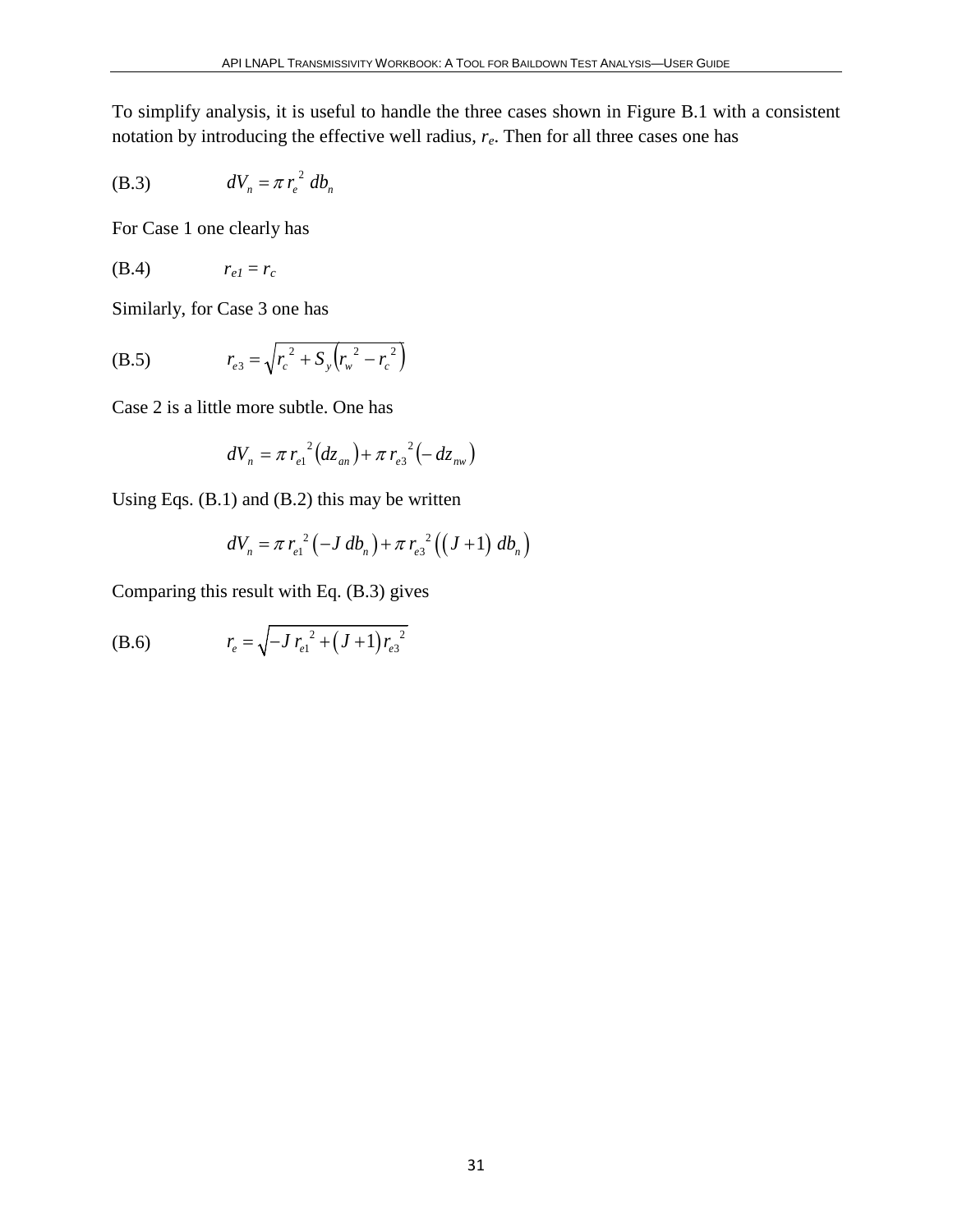#### **Appendix C: Generalized Bouwer and Rice Method**

The Bouwer and Rice (1976) method for slug test analysis is based on combining a simple representation for flow to the well from the Thiem equation (steady state radial flow to a well) and continuity of fluids within the well. The flow equation takes the form

(C.1) 
$$
Q_n = \frac{2\pi T_n s_n}{\ln(R/r_w)}
$$

Importantly, in Eq. (C.1) it is assumed that the effective radius of influence *R* is constant, so that there is a linear relation between the discharge  $Q_n$  into the well and the LNAPL drawdown  $s_n$ . The continuity equation for fluids in the well is problematic only in terms of determining an appropriate effective well radius  $r_e$ , as discussed above. With the effective well radius determined and with use of the Kirkman J-ratio, the continuity equation takes the form

(C.2) 
$$
Q_n = \pi r_e^2 \frac{db_n}{dt} = \frac{\pi r_e^2}{J} \frac{ds_n}{dt}
$$

Combining Eqs. (C.1) and (C.2) and integrating gives the generalized Bouwer and Rice formula for determining the LNAPL transmissivity

(C.3) 
$$
\frac{ds_n}{s_n} = \frac{2J T_n}{r_e^2 \ln(R/r_w)} dt \rightarrow T_n = \frac{r_e^2 \ln(R/r_w) \ln(s_n(0)/s_n(t))}{2(-J)t}
$$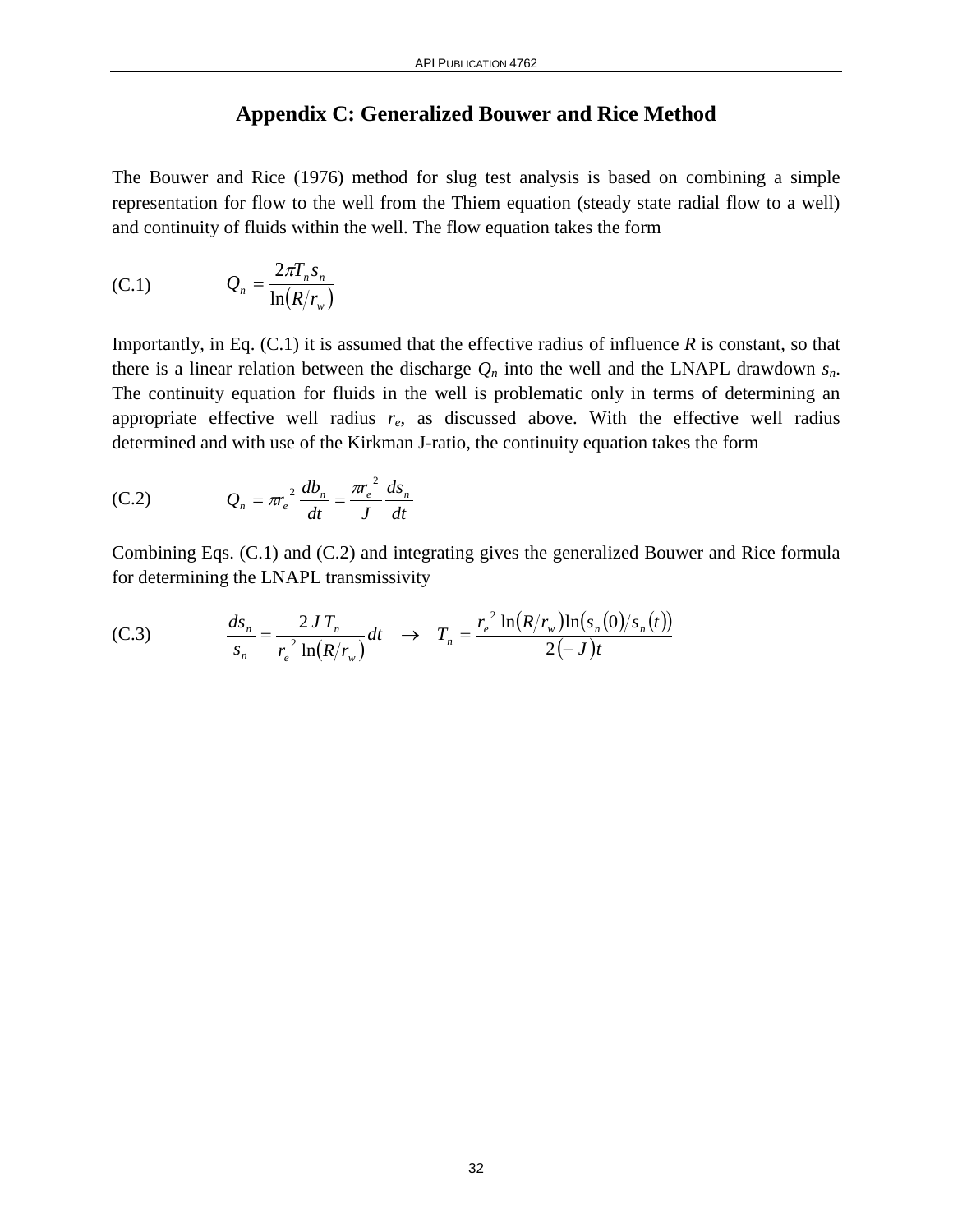#### **Appendix D: Cooper and Jacob/Jacob and Lohman Method**

Jacob and Lohman (1952) investigated the non-steady flow to a free-flowing well with constant drawdown in an extensive confined aquifer. The model assumes that the well drawdown  $s_w$  is constant (= difference between the static head measured during shut-in of the well and the outflow opening of the well). The discharge to the well is given by the following expression

$$
(D.1) \tQ = 2\pi T s_w G(u_w)
$$

The function G( ) is the Jacob-Lohman free-flowing discharge function and

$$
(D.2) \t u_w = \frac{r_e^2 S}{4Tt}
$$

For all but extremely small values of t, Jacob and Lohman state that the function G( ) can be approximated by G ( ) =  $2/W($  ), where W( ) is the Theis well function. If, in addition,  $u_w < 0.01$ , the Theis well function may be approximated as follows:

(D.3) 
$$
W(u_w) \cong \ln\left(\frac{0.561}{u_w}\right)
$$

Thus Eq. (D.1) becomes

(D.4) 
$$
Q = \frac{4\pi Ts_w}{\ln(2.25Tt/r_e^2S)}
$$

Equation (D.4) is the Cooper and Jacob (1946) approximation for the Theis well function for transient flow to a well in a confined aquifer with constant discharge and variable drawdown. Thus we find that Eq. (D.4) approximately applies both for constant drawdown and variable discharge, and for constant discharge and variable drawdown. During a baildown test both the LNAPL drawdown and discharge vary with time. With the C&J method, it is assumed that this relationship holds throughout the recovery period following baildown.

In application for baildown test analysis, Eq.  $(D.4)$  can be integrated between times  $t_i$  and  $t_{i+1}$  to give the volume inflow to the well as follows:

(D.5) 
$$
V(t_i, t_{i+1}) = \int_{t_i}^{t_{i+1}} Q_n dt = \int_{t_i}^{t_{i+1}} \frac{4\pi T_n s_n}{\ln(2.25T_n t/r_e^2 S_n)} dt
$$

The volume inflow to the well is separately measured (see Eq. 5.2). The calculated inflow volume from the right of Eq. (D.5) depends on the drawdown, which is also separately measured (see Eq. 5.1) and the parameters  $T_n$  and  $S_n$ . By comparing the measured and calculated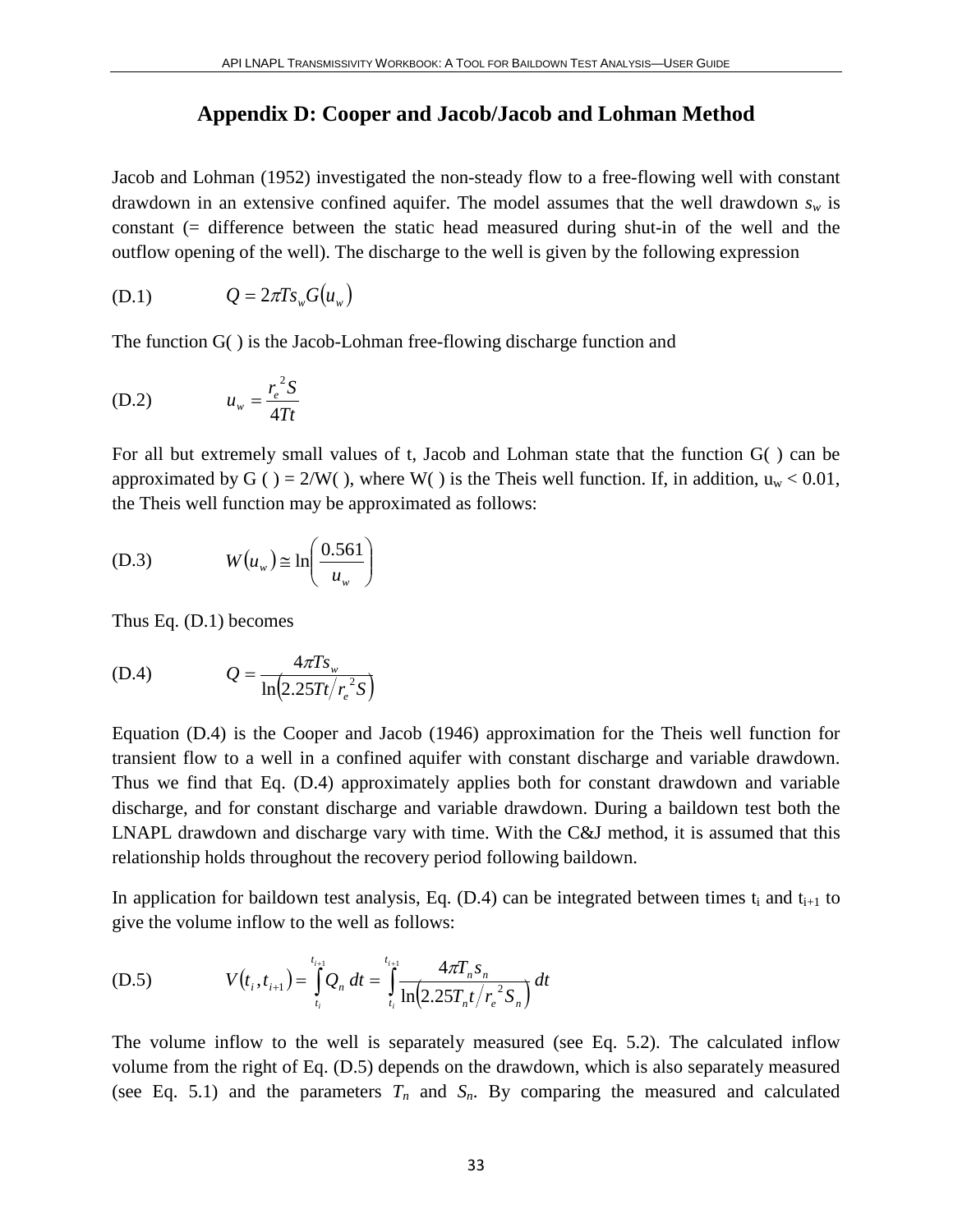cumulative inflow volumes for each time increment, the parameters  $T_n$  (and  $S_n$ ) can be estimated using the method of least squares. The sum-square-difference (SSD) is calculated using

(D.6) 
$$
SSD = \sum_{j=1}^{N} \left[ \sum_{i=1}^{J} Q_{ni} \Delta t_i - \sum_{i=1}^{J} \frac{4\pi T_n s_i}{\ln(2.25T_n(t_{i+1/2} - \Delta t_a)/r_e^2 s_n)} \Delta t_i \right]^2
$$

In Eq. (D.6),  $N =$  number of time increments during the baildown test,  $\Delta t_i = t_{i+1} - t_i$ ,  $t_{i+1/2} = (t_i +$  $t_{i+1}$ /2, and  $\Delta t_a$  = time adjustment factor that may be applied (see discussion in Section 6.2). The LNAPL transmissivity is estimated by minimizing the SSD in Eq. (D.6).

Fitting of data and estimation of LNAPL transmissivity is based on comparing the measured volume inflow to the well versus the calculated inflow using the Cooper and Jacob equation. It is of some interest to see how the data compares directly with the Cooper and Jacob equation. For this purpose, the ratio  $Q_n/s_n$  is plotted as a function of time, as shown in Figure D.1. The reddashed curve shown in this figure is calculated using the following:

(D.7) 
$$
\frac{Q_n}{s_n} = \frac{4\pi T_n}{\ln(2.25T_n(t - \Delta t_a)/r_e^2 S_n)}
$$

In Figure D.1, the vertical dotted and dashed lines show the Time Adjustment  $\Delta t_a$  and cut-off time, respectively. This figure is produced in the lower part of the C&J worksheet.



**Figure D.1. Comparison of Cooper&Jacob equation with baildown test data. Red-dashed curve = C&J equation; green-dashed line (vertical) = cutoff time; black-dotted line (vertical) = time adjustment**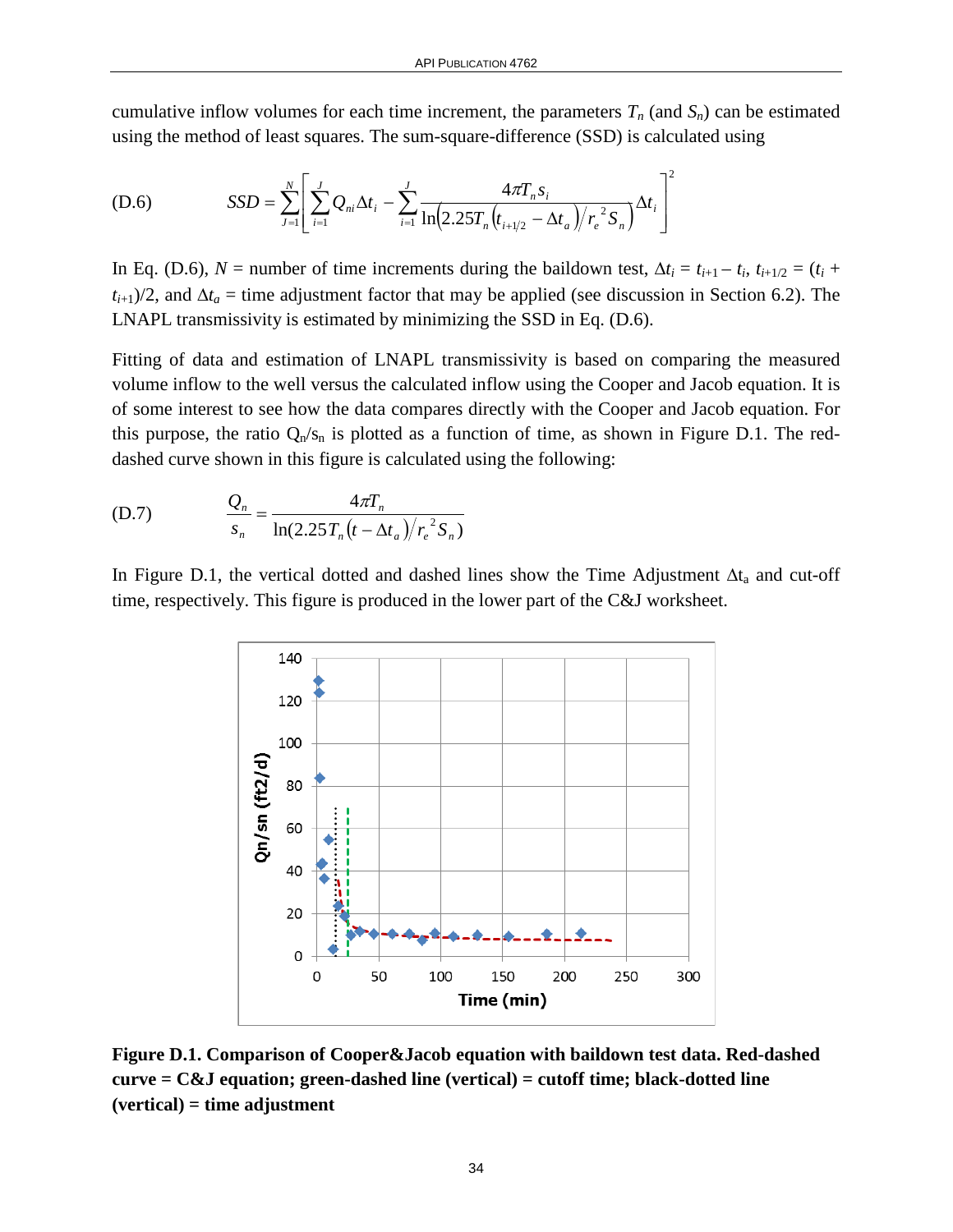#### **Appendix E: Cooper, Bredehoeft and Papadopulos Method**

A third model that can be used to estimate LNAPL transmissivity is based on the work of Cooper, Bredehoeft and Papadopulos (1967). The model assumes that a slug of fluid is added to the casing of a well in a confined aquifer, and the change in fluid levels is monitored. The configuration is shown in Figure E.1. The initial height of the water column above equilibrium,  $H_0$ , is related to the volume of water,  $V_w$ , added through

(E.1) 
$$
H_0 = \frac{V_w}{\pi r_c^2}
$$

The boundary conditions at the well are specified as

$$
(E.2) \t\t h(rs+,t)=H(t)
$$

(E.3) 
$$
2\pi r_s T \frac{\partial h(r_s^+,t)}{\partial r} = \pi r_c^2 \frac{dH(t)}{dt}
$$

The first of these equations states that the formation head just outside of the well screen is equal to the water column head above equilibrium within the well. The second of these equations equates the water volume flux into the formation to the change in water volume storage within the well casing. The following solution is presented by Cooper et al. (1967):



**Figure E.1. Configuration for the Cooper et al. (1967) slug test**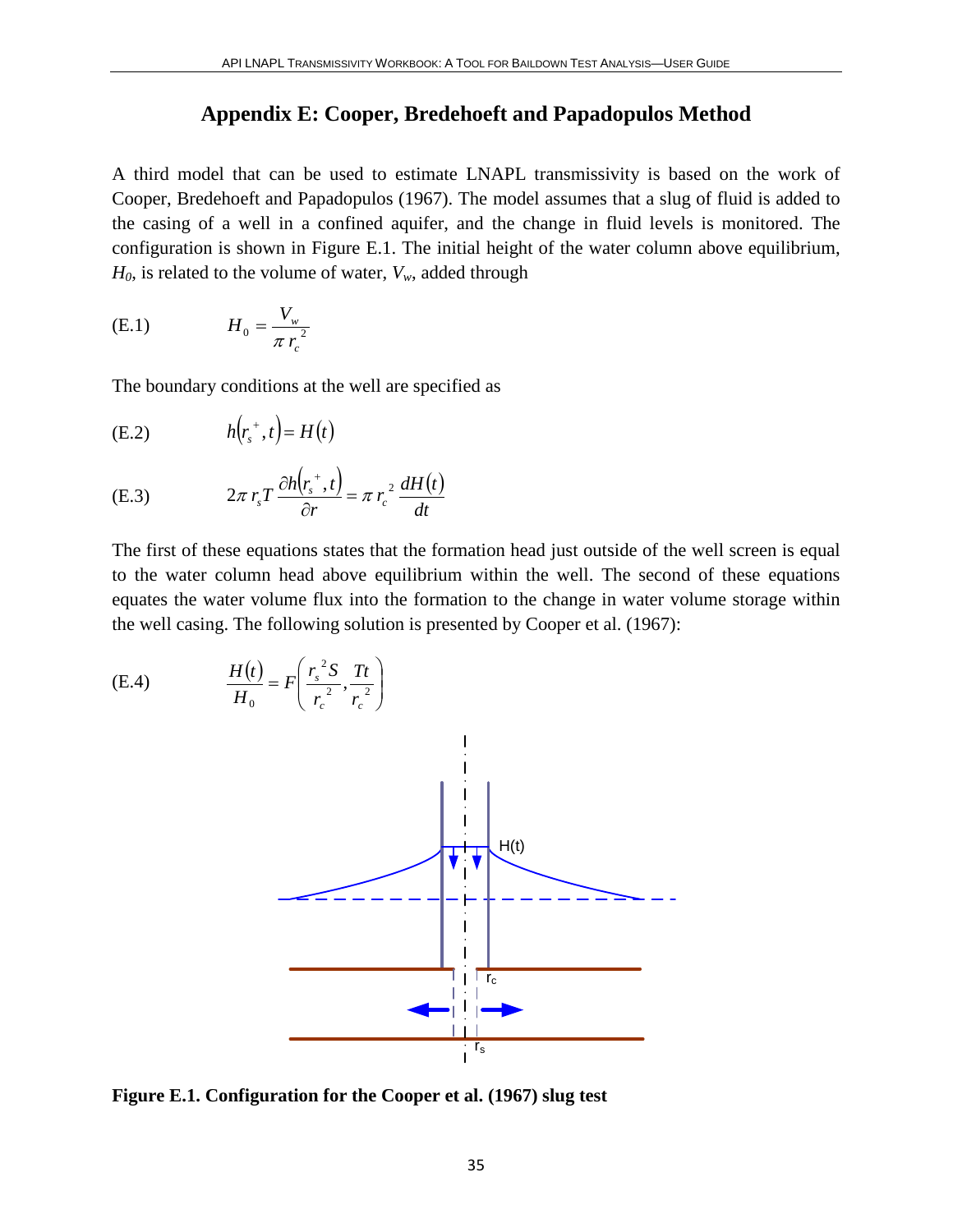When applied to LNAPL in a well, the form of Eq. (E.4) and the boundary conditions specified by Eqs. (E.2) and (E.3) must be modified. Cooper et al. (1967) use the casing radius  $r_c$  in calculation of changes in well-bore storage. The screen radius  $r<sub>s</sub>$  is used to designate the (radial) location where the LNAPL head (or drawdown) in the well-bore is equal to that in the formation. In analysis of LNAPL bail-down tests the effective radius *re* plays the same role as *rc*. The presence of the filter pack in a bail-down test makes identification of an equivalent radius to *rs* less obvious. A simple assumption is that *re* plays an equivalent role to *rs* as well. Furthermore, the solution is written in term of the LNAPL drawdown,  $s_n$ . With Eq. (A.1), the boundary condition Eq. (E.3) can be written

(E.5) 
$$
Q_n = -2\pi r_e T_n \frac{\partial s_n}{\partial r} = \pi r_e^2 \frac{db_n}{dt} = \frac{\pi r_e^2}{J} \frac{ds_n}{dt}
$$

These changes imply that Eq. (E.4) must be modified to

(E.6) 
$$
\frac{s_n(t)}{s_n(0)} = F\left(S_n, \frac{(-J)T_n t}{r_e^2}\right)
$$

Using the LNAPL drawdown  $(s_{ni})$  versus time  $(t_i)$  data, a measure of how well the model fits the data is provided by the sum-square error specified by

(E.7) 
$$
\sum_{i=1}^{N} \left[ \frac{s_{ni}(t_i)}{s_n(0)} - F \left( S_n, \frac{(-J)T_n t_i}{r_e^2} \right) \right]^2
$$

In Eq. (E.7), the summation is over all data included in the analysis.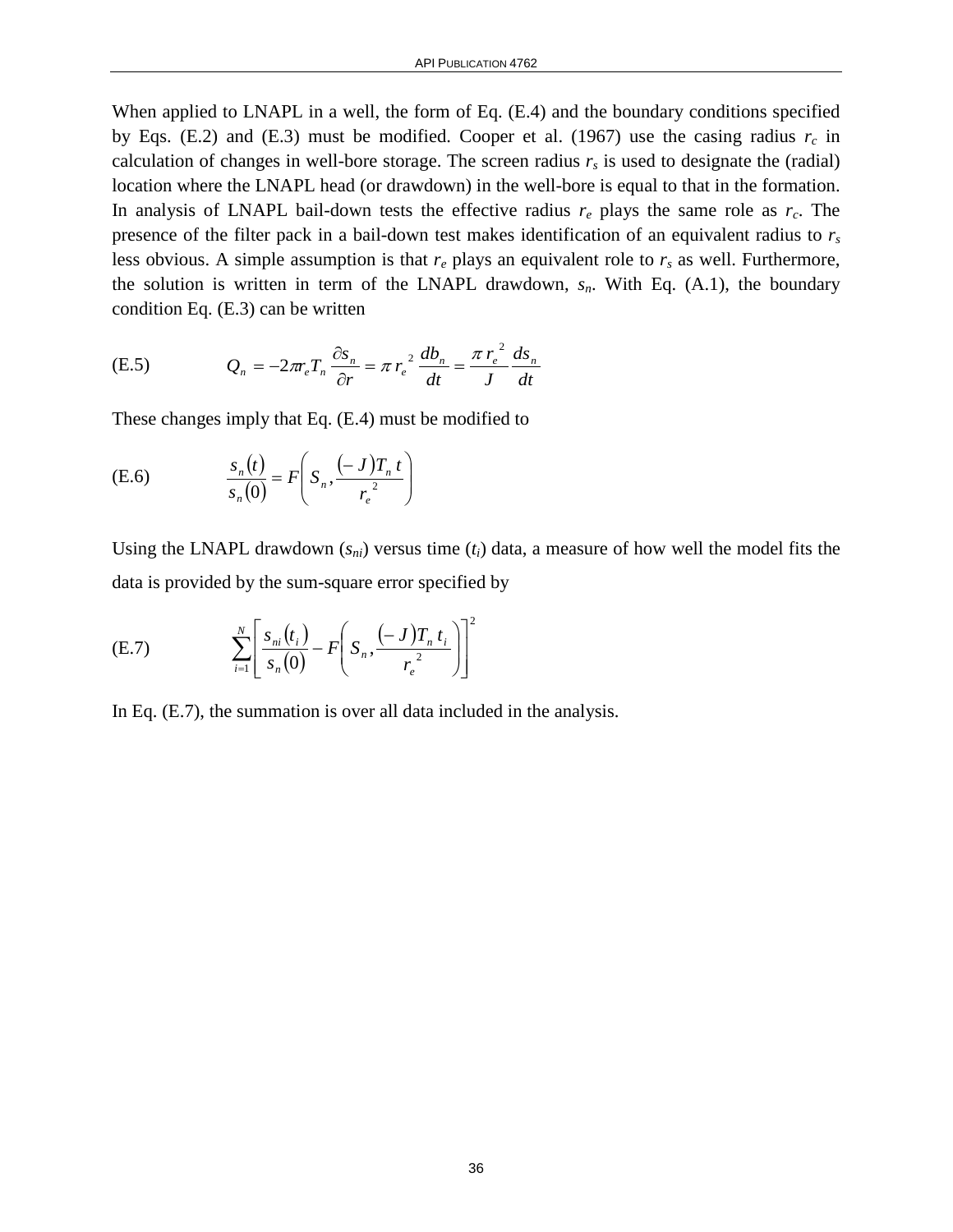#### **Appendix F: Confined LNAPL**

Figure F.1 (a) shows LNAPL confined beneath a fine-grain soil layer. The initial LNAPL thickness in an observation well,  $b_{nR}$ , depends on the water table elevation,  $z_{aw}$ , the LNAPL/water density ratio,  $\rho_r$ , and the initial elevation of the confined LNAPL-water interface in the formation and well, *znw*. During a baildown test the LNAPL discharge from the formation to the well is expected to initially be large, associated with rapid drainage of the filter pack and immediate well vicinity, and then the discharge should reach a constant magnitude that is determined by the radial LNAPL head difference experienced by the confined LNAPL. This head difference is equal to  $(1 - \rho_r)(b_{nR} - b_{nW})$ , and remains constant until the LNAPL column thickness in the well  $b_n = b_{nW}$ . For  $b_n > b_{nW}$ , the LNAPL head difference equals  $(1 - \rho_r)(b_{nR} - b_n)$ , and this magnitude decreases to zero  $(b_n \rightarrow b_{nR})$  with further LNAPL inflow to the well. For this analysis it is assumed that the water table elevation remains constant and  $J = -(1 - \rho_r)$ . This is reasonable because for LNAPL under confined conditions, it is expected that the water transmissivity of the well will be much greater than the LNAPL transmissivity.



**Figure F.1 Confined LNAPL conditions**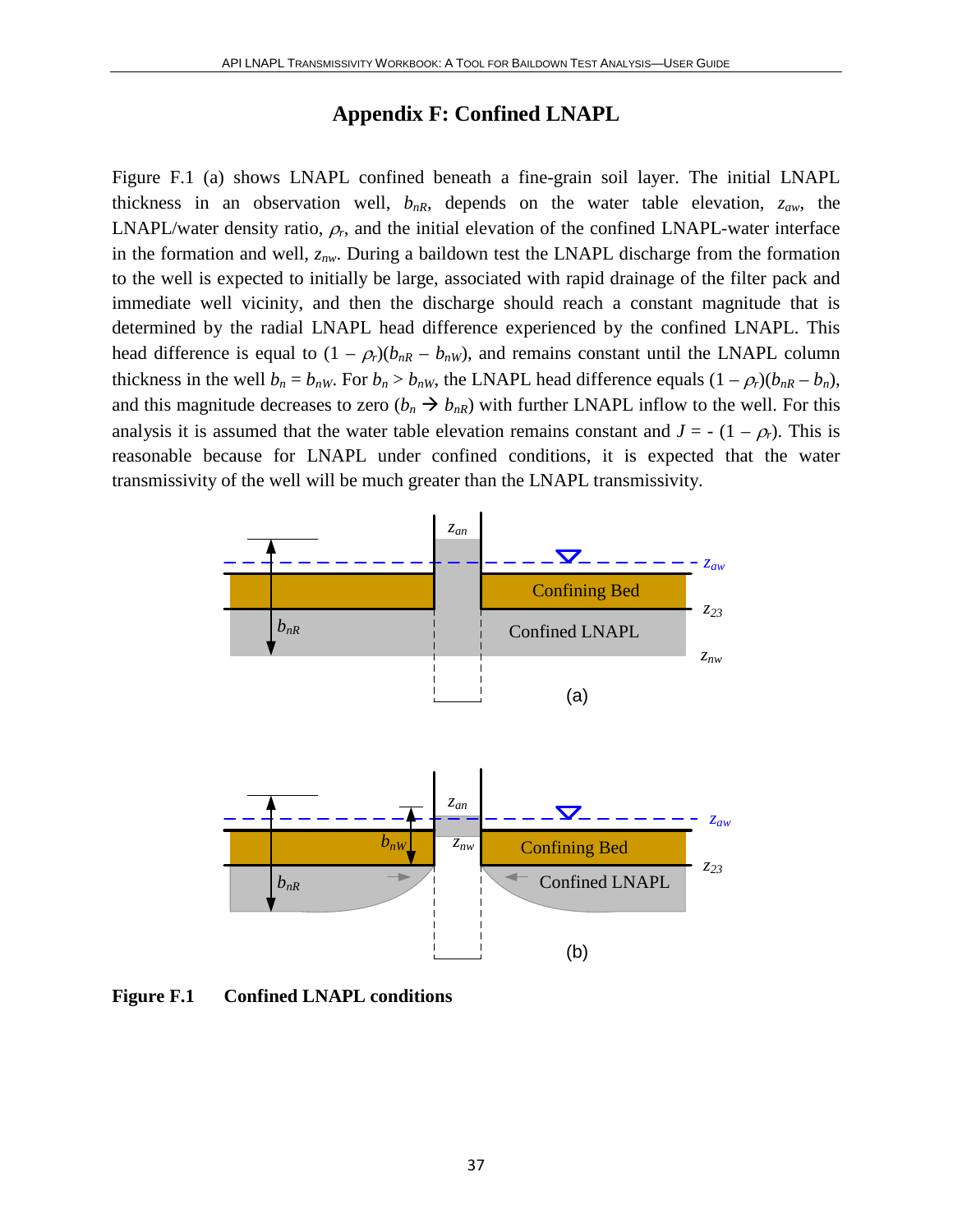The constant LNAPL discharge magnitude  $Q_n$  for the period with  $b_n < b_{nW}$  can be used to estimate the LNAPL transmissivity:

(F.1) 
$$
T_n = \frac{Q_n \ln(R/r_w)}{2\pi (1 - \rho_r)(b_{nR} - b_{nw})}
$$

With the configuration shown in Figure F.1, the limiting effective well thickness is

(F.2) 
$$
b_{nW} = \frac{z_{aw} - z_{23}}{\rho_r}
$$

The corresponding LNAPL drawdown is

(F.3) 
$$
s_{nW} = (1 - \rho_r) \left( b_{nR} - \left( \frac{z_{aw} - z_{23}}{\rho_r} \right) \right)
$$

Figure F.1 (b) shows the well and LNAPL configuration under conditions with  $b_n < b_{nW}$ , and suggests that the effective LNAPL thickness at the well is equal to  $b_{nW}$ . Actually, under these cut-off conditions for the LNAPL column in the well, there will be a seepage face extending downward from the facies contact at elevation  $z_{23}$ . The thickness of the seepage face is unknown, but it may be anticipated that the limiting effective LNAPL thickness at the well might be greater than calculated using Eq.  $(F.2)$ . Correspondingly, the effective elevation  $z_{23}$  as determined from the plot of *znw* (DTW) vs. LNAPL discharge (Fig. 6 on the "Figures" worksheet) might have a lower elevation from that estimated using a geologic log.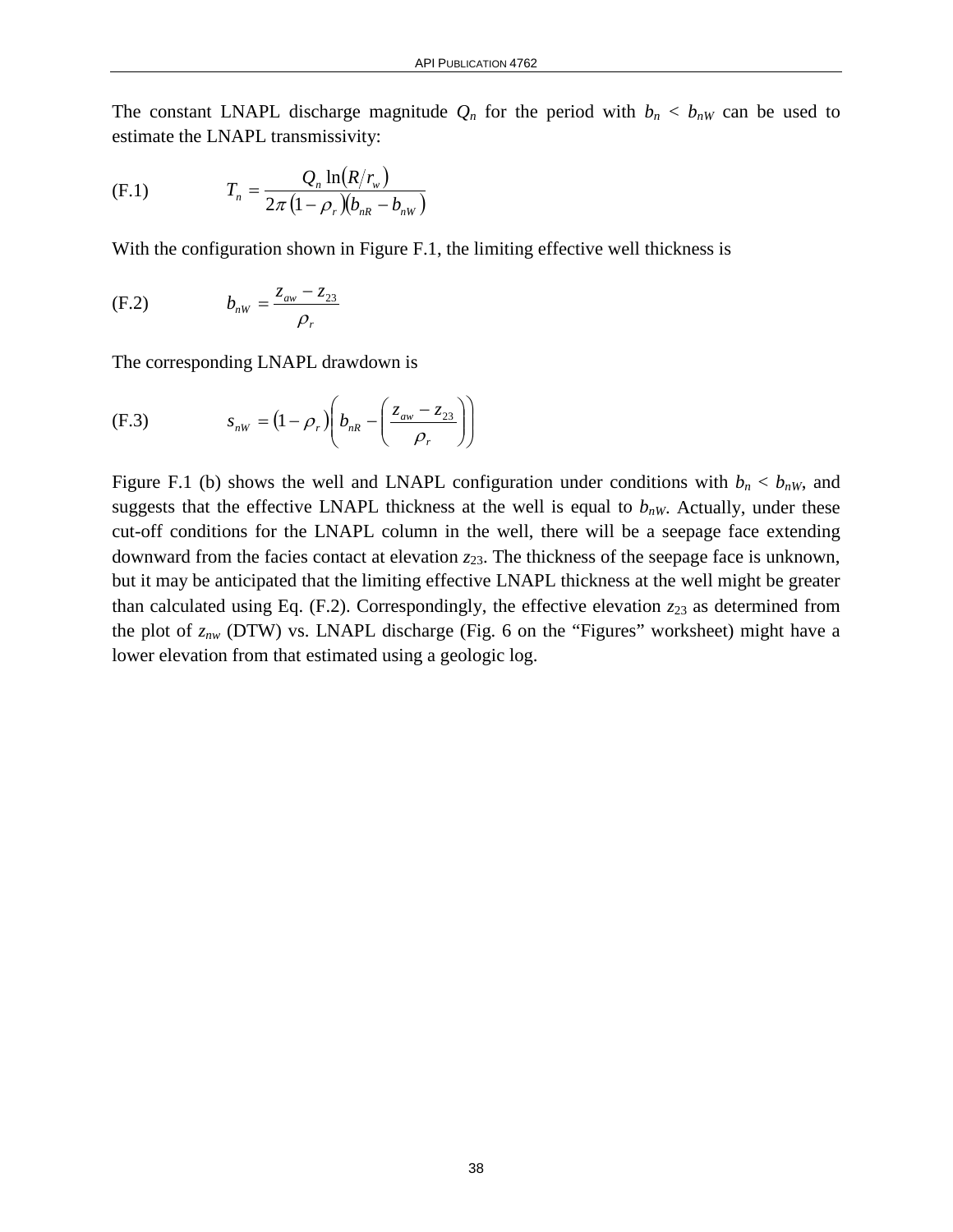#### **Appendix G: Perched LNAPL**

Figure G.1 shows LNAPL perched upon a low-permeability unit. Analysis of perched LNAPL is essentially the same as that for confined LNAPL. The initial depth to product is  $DTP_0$  and the depth to the top of the perching layer is  $DZ_{12}$  (the top of the perching layer is at elevation  $z_{12}$ ). During a baildown test the LNAPL discharge from the formation to the well is expected to initially be large, associated with rapid drainage of the filter pack and immediate well vicinity, and then the discharge should reach a constant magnitude that is determined by the radial LNAPL head difference experienced by the perched LNAPL. This head difference is equal to  $DZ_{12} - DTP_0$ , and remains constant until the LNAPL column thickness in the well,  $b_n$ , increases in magnitude because of LNAPL inflow from the formation, until  $z_{an} = z_{12}$ . For  $z_{an} > z_{12}$ , the LNAPL head difference equals  $DTP - DTP_0$ , and this magnitude decreases to zero ( $DTP \rightarrow$ *DTP*<sub>0</sub>) with further LNAPL inflow to the well.



**Figure G.1. Perched LNAPL conditions**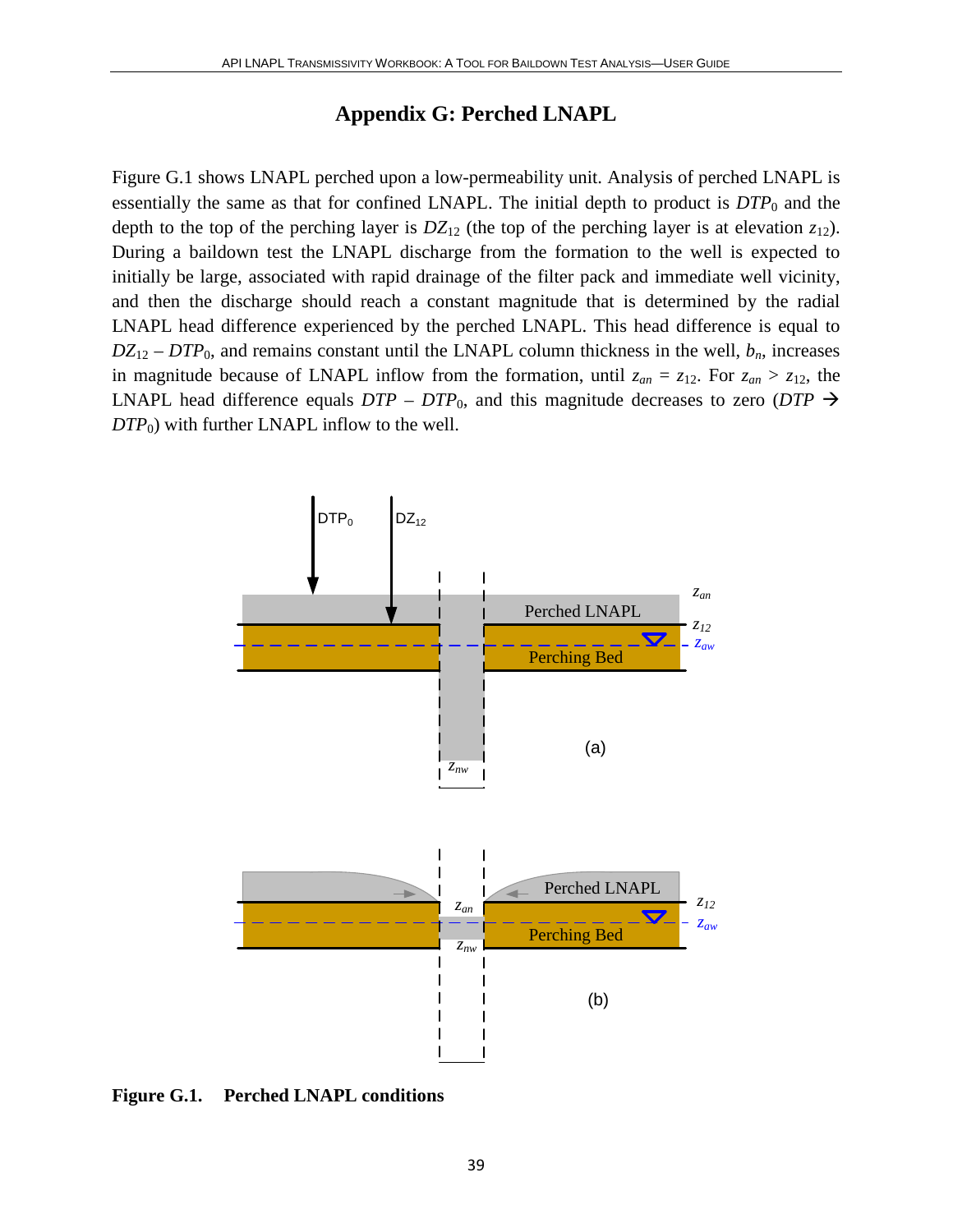The constant LNAPL discharge magnitude  $Q_n$  for the period with  $DTP > DZ_{12}$  can be used to estimate the LNAPL transmissivity:

(G.1) 
$$
T_n = \frac{Q_n \ln(R/r_w)}{2\pi (DZ_{12} - DTP_0)}
$$